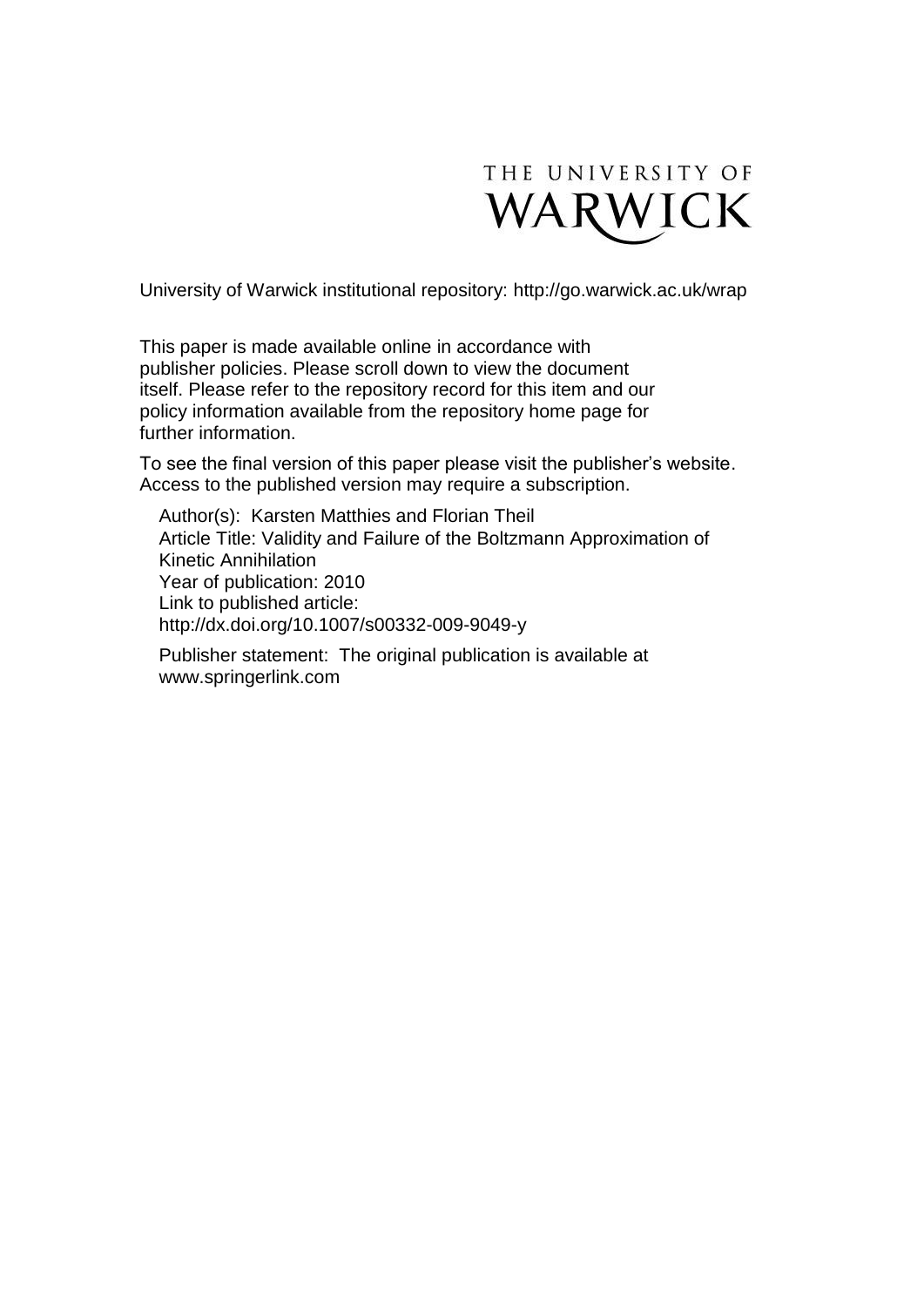# LONG-TIME VALIDITY OF THE GAINLESS HOMOGENEOUS BOLTZMANN EQUATION

#### KARSTEN MATTHIES AND FLORIAN THEIL

Abstract. This paper introduces a new method to show the validity of a continuum description for the deterministic dynamics of many interacting particles. Here the many particle evolution is analyzed for a hard sphere flow with the addition that after a collision the collided particles are removed from the system. We consider initial conditions, which are Poisson distributed according a spatially homogeneous velocity density  $f_0(v)$  that has finite mass and variance (kinetic energy) and does not concentrate mass on lines. Assuming finite energy and no concentration properties on  $f_0$ , the homogeneous Boltzmann equation without gain term is derived for arbitrary long times in the Boltzmann-Grad scaling. A key element is a novel description of the many particle flow by a hierarchy of trees which encode the possible collisions. The occurring trees are shown to have favorable properties with a high probability, allowing to restrict the analysis to a finite number of interacting particles, enabling us to extract a single-body distribution. A counter-example is given for a concentrated initial density  $f_0$  even to short-term validity.

The derivation of the continuum models of mathematical physics from atomistic descriptions is a longstanding and fundamental problem, see problem six in [Hil00]. This article is the first of a series of papers ([MT07a], [MT07b], [MT07c]) where we propose and develop a new method that allows us to derive and justify effective continuum limits as scaling limits of large interacting particle systems. In particular we can confront a fundamental challenge in statistical mechanics: The emergence of irreversible macroscopic behavior generated by deterministic reversible Hamiltonian micro-evolution. For earlier work, which was mostly restricted to short times or linear equations, see [Gal70, Lan75, Spo78, BBS83, Spo91, CIP94] and references therein.

We consider the effective Hamiltonian evolution of n hard balls  $(u(i, t), v(i, t)) \in \mathbb{T}^d \times \mathbb{R}^d$ ,  $i \in \{1 \dots n\}$  for  $d = 2, 3$  with diameter a. We are mostly interested in the effective evolution generated by the kinetic limit where n tends to infinity, the initial values  $(u(i, t =$ 0,  $v(i, t = 0)$  are iid random variables with law  $f_0 \in PM(\mathbb{T}^d \times \mathbb{R}^d)$  where  $\mathbb{T}^d$  denotes the d-dimensional unit-torus. The diameter  $a$  of the particles is linked to  $n$  by the Boltzmann-Grad relation

$$
\lim_{n \to \infty} n a^{d-1} = 1.
$$

If the particles interact with each other via a hard-core potential it is expected that for every open set  $\Omega \subset \mathbb{T}^d \times \mathbb{R}^d$  at every time t the number of particles in  $\Omega$  divided by the total number of particles converges to  $\int_{\Omega} df_t(u, v)$ . The time-dependent probability measure f solves the nonlinear Boltzmann equation

(2) 
$$
\partial_t f + v \cdot \partial_u f = Q_+[f,f] + Q_-[f,f],
$$

where  $Q_+$  is the gain-term,  $Q_-$  is the loss term and  $Q = Q_+ + Q_-$  is the collision operator. The collision kernels correspond to a situation of completely independent particles with density  $f(u, v, t)$ , which collide at position u with a probability depending on the velocities  $v$  and  $v'$  of the colliding particles. The colliding particles change their velocities from  $v$ and v' to  $v_*$  and  $v'_*,$  so there is a loss in the density at  $(u, v)$  and  $(u, v')$  and a gain at  $(u, v_*)$  and  $(u, v'_*)$ .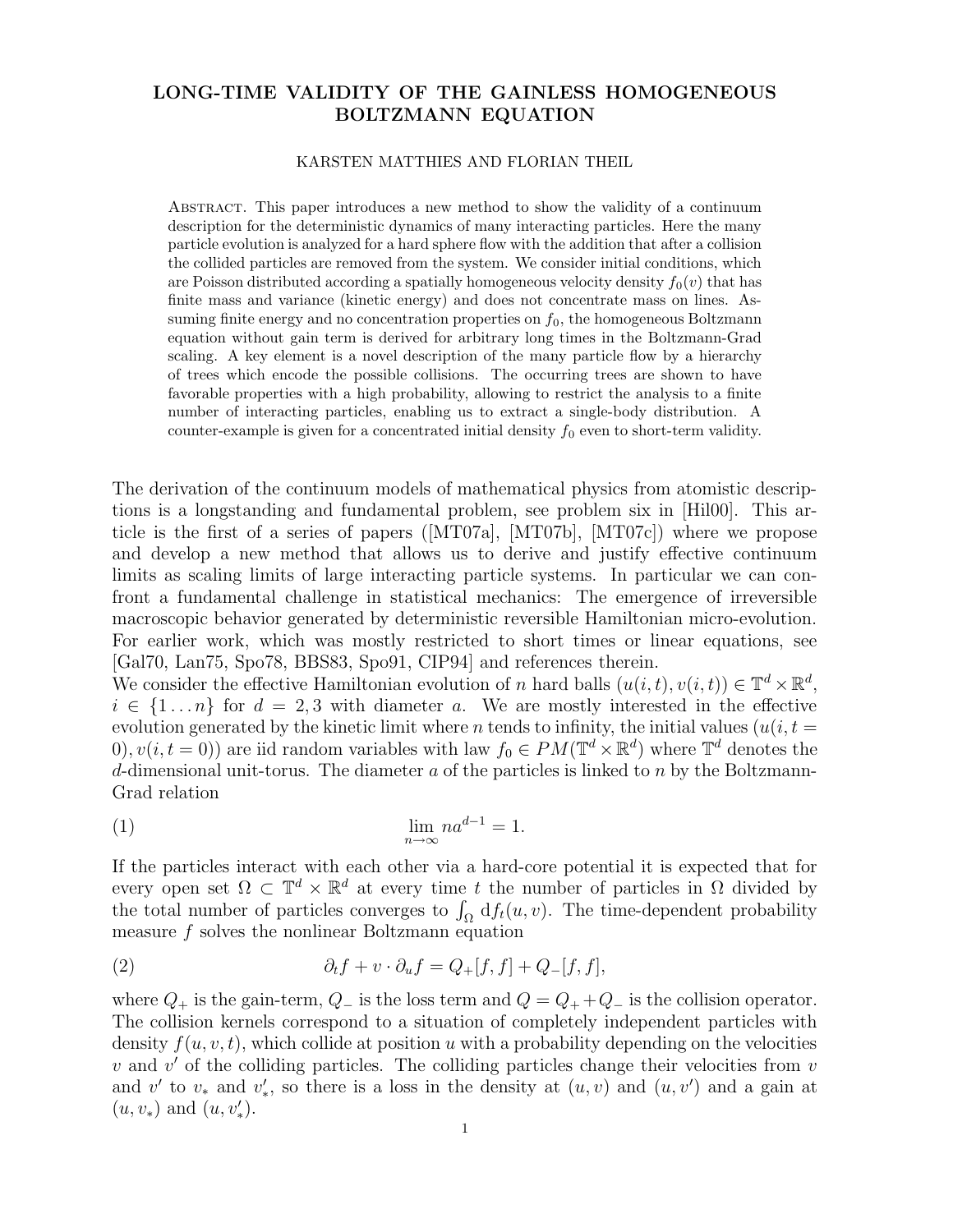The analysis of (2) is nontrivial and culminated in the celebrated paper by Lions and DiPerna ([DL90]) where existence of renormalized solutions is rigorously established for the first time. The mathematical challenges are a result of the subtle interplay between the transport term  $v \cdot \partial_u f$  and the nonlinear gain-term  $Q_+[f, f]$ . If either of the two terms is not present the analysis of the Boltzmann equation simplifies considerably.

In this paper we will drop both terms and consider the conceptually simplest situation where the motion of each particle moves with constant velocity until it interacts with another particle. After the collision the collided particles are removed from the system. The transport term can be dropped by considering spatially homogenous initial data.

Two of the remaining three scenarios will be treated in [MT07a] and [MT07b]. The analysis of the case where both the transport-term and the gain-term are present requires the development of new compactness results for this type of many-body system.

First we will derive the mean-field theory for a single particle which consists of a homogeneous Boltzmann equation without gain-term. We prove rigorously that the weak- \* limit of the empirical densities indeed satisfies the mean-field theory, *provided* that  $f_0 \in M_+(\mathbb{R}^d)$  has finite total mass and kinetic energy

(3) 
$$
\int_{\mathbb{R}^d} (1+|v|)^2 d f_0(v) = K_{\text{ini}} < \infty
$$

and does not concentrate mass on single velocity directions, i.e.

(4) 
$$
\int_{\rho(v,\nu)} df_0(v') = 0 \text{ for all } v \in \mathbb{R}^d, \nu \in S^{d-1},
$$

where  $\rho(v, v) = v + \mathbb{R} v$  is a line. The proof constitutes the core of this article as it is based on new ideas that have not appeared in the literature yet. Instead of extracting the singlebody density directly from the complicated  $n$ -body evolution we insert an intermediate layer: trees which encode the collision history of the individual particles. Our trees solve in the case of hard-ball dynamics in the Boltzmann-Grad limit many difficulties that haunted previous attempts to answer the question how to extract single-body densities from many-body evolution:

- (1) It is not difficult to construct the limiting distribution  $P$  of the trees which is obtained by ignoring correlations caused by rare events such as recollisions.
- (2) We can extract the single-body density  $f_t$  from the distribution of the trees in a relatively simple way. This amounts to distinguishing between the observed degrees of freedom (odof) and the background noise which drives the evolution of the odof.
- (3) The convergence of the empirical distribution  $\hat{P}$  to the limiting distribution P can be derived on a set of good trees  $\mathcal G$ . The formula for P is so simple that it is not hard to construct a reasonably sharp upper bound  $P(G<sup>c</sup>) = o(1)$  as a tends to 0. The combination of these two facts constitutes a rigorous justification of the mean-field theory.

In particular the last point is of crucial importance if one attempts to extract the laws of thermodynamics from deterministic systems with random initial conditions.

For this reason we will first study the tree-equivalent of the Boltzmann-equation: the limiting distribution of trees which is obtained by ignoring correlations. We will show how time plays the role of a parameter which resembles temperature in equilibrium statistical mechanics (equation (20)). Furthermore, the extraction of the single-body distribution will reveal the conceptual link between the Boltzmann equation and the distribution of the trees (Proposition 13).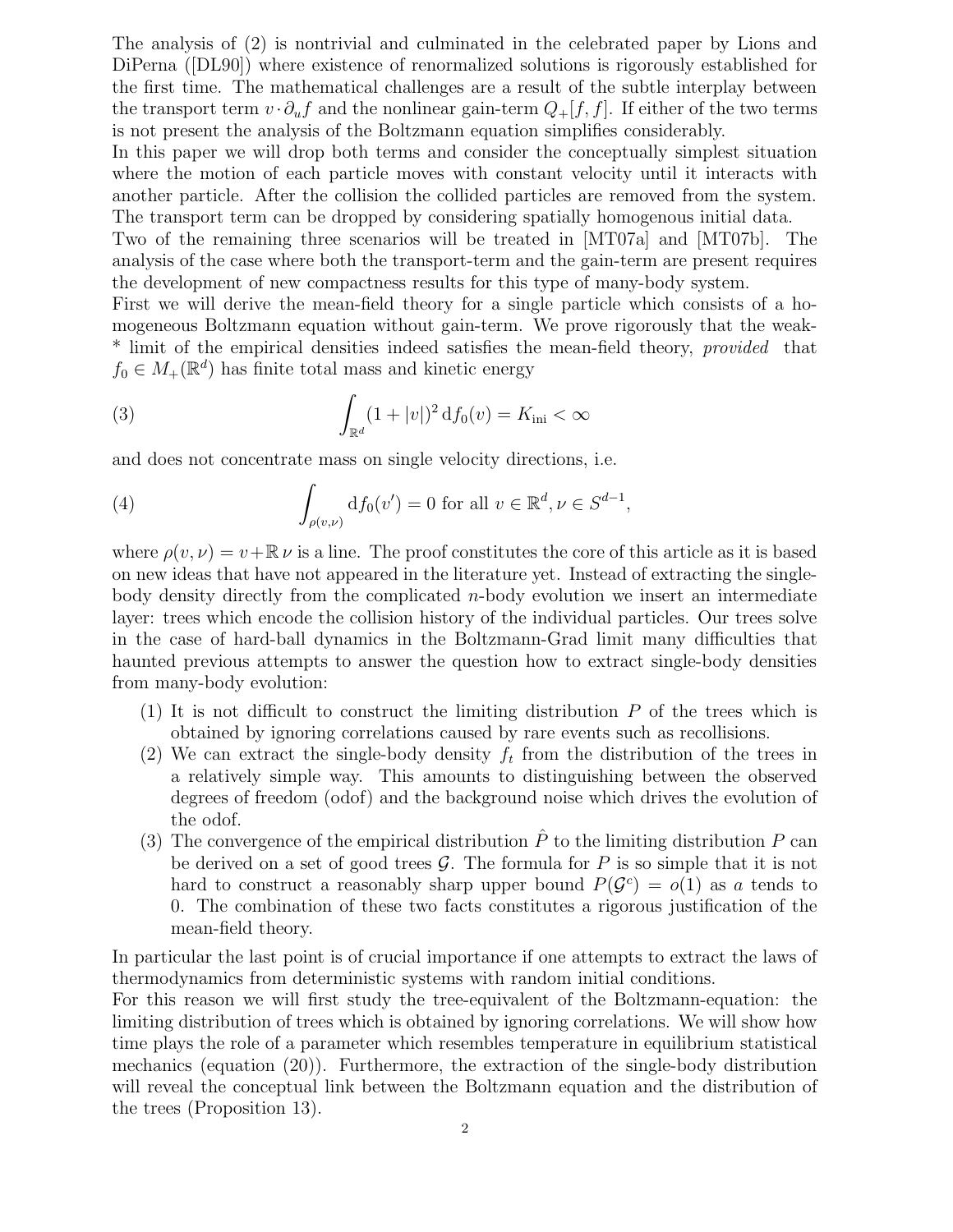The hard part of the analysis consists in step (3) where we have to bound the probability of bad trees (Proposition 17).

In Section 3 we will discuss an example which shows that assumption (4) cannot be dropped without losing the approximation property of the Boltzmann equation. We demonstrate that for arbitrarily short but finite times the weak-\* limit of the empirical density is not consistent with the mean-field theory. In the last section, we collect some proofs, which are not immediately needed in the understanding and the development of the concepts of this article. An appendix with a list of frequently used notation is included.

#### 1. Main result

For spatially homogeneous initial data the mean-field theory leads to Boltzmann equations without transport and gain term

(5) 
$$
\dot{f} = Q_{-}[f, f], \quad f_{t=0} = f_0,
$$

where  $Q_{-}[f, f](v) = -\int_{\mathbb{R}^d} df(v') \kappa_d |v - v'| f(v)$  is the loss term with  $\kappa_d$  the volume of  $d-1$  dimensional unit-ball, in particular  $\kappa_2 = 2, \kappa_3 = \pi$ .

We prove a somewhat weaker statement than the one stated in the introduction. The number of particles n is a random number, the law of n is a Poisson-distribution with intensity  $N = a^{1-d}$ . This assumption entails that  $na^{d-1}$  is a sequence of random numbers such that  $\lim_{a\to 0} na^{d-1} = 1$  almost surely if a assumes only a countable set of values which converges to 0 quickly enough. On the other hand, if the number of particles is determined uniquely by a it is expected that the same result holds but the additional knowledge introduces correlations which are not dealt with in this work.

On the atomistic level we consider n particles with initial values  $(u_0(i), v_0(i)) \in \mathbb{T}^d \times \mathbb{R}^d$ ,  $i = 1 \dots n$ , which evolve by Newtonian dynamics

(6) 
$$
u^{(a)}(i,t=0) = u_0(i), \ v^{(a)}(i,t=0) = v_0(i),
$$

$$
\dot{u}^{(a)}(i,t) = v^{(a)}(i,t), \ \dot{v}^{(a)}(i,t) = 0.
$$

For each  $t \in [0, \infty)$ ,  $i \in \{1 \dots n\}$  there exists a unique scattering state  $\beta_i^{(a)}$  $\lambda_i^{(a)}(t) \in \{0,1\}$ which satisfies the implicit relation

(7) 
$$
\beta^{(a)}(i,t) = \begin{cases} 1 & \text{if } \text{dist}(z_i, z_{i'}, s) \ge a\beta^{(a)}(i', s) \text{ for all } s \in [0, t), i' \ne i, \\ 0 & \text{else} \end{cases}
$$

with a modified distance function to ignore initial intersections

(8) 
$$
\text{dist}((u, v), (u', v'), s) = |u - u' + s(v - v')| + a\chi_{[0,a]}(|u - u'|).
$$

**Definition 1** (Poisson point processes). Let  $\Omega$  be a measure space. The random variable  $z \in \bigcup_{n=0}^{\infty} \Omega^n$  forms a Poisson point process with density  $\mu \in M_+(\Omega)$  if

$$
\text{Prob}(z \in \Omega^n) = e^{-\mu(\Omega)} \frac{\mu(\Omega)^n}{n!}, \quad \text{law}(z_i) = \mu/\mu(\Omega),
$$

and  $z_1, \ldots, z_n$  are independent. The law of the Poisson point process is denoted by Prob<sub>ppp</sub>.

**Theorem 2.** (Justification of the gainless Boltzmann equation) Let  $f_0 \in PM_+(\mathbb{R}^d)$ ,  $d \geq 2$ be a momentum density that satisfies  $(3, 4)$  and let for each  $N > 0$  the random variable  $(u_0, v_0) \in \bigcup_{n=0}^{\infty} (\mathbb{T}^d \times \mathbb{R}^d)^n$  be a Poisson point process with intensity  $N(\mathbf{1}_{\mathbb{T}^d} \otimes f_0)$ . Let n particles with initial values  $(u_0(i), v_0(i)) \in \mathbb{T}^d \times \mathbb{R}^d$ ,  $i = 1...n$  evolve by (6). If N depends on a such that

$$
Na^{d-1} = 1,
$$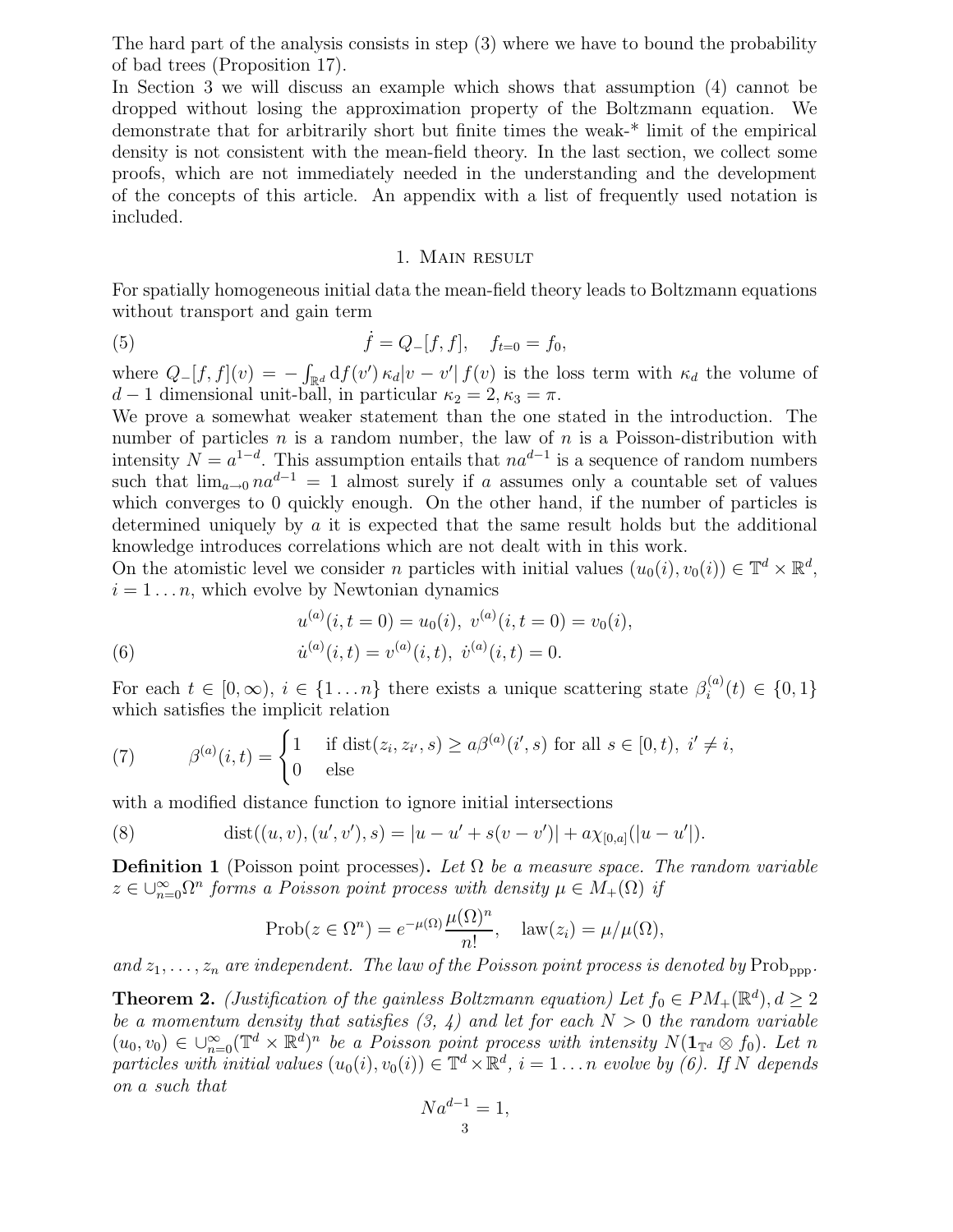then for each  $t \in [0, \infty)$ ,  $\varepsilon > 0$ , measurable  $A \subset \mathbb{T}^d \times \mathbb{R}^d$ 

(9) 
$$
\lim_{a \to 0} \text{Prob}_{\text{app}} \left( \left| \frac{1}{N} \# \left\{ i \in \{1 \dots n\} \mid (u^{(a)}(i, t), v^{(a)}(i, t)) \in A \text{ and } \beta^{(a)}(i, t) = 1 \right\} - \int_A du \, df_t(v) \right| > \varepsilon \right) = 0,
$$

where  $f : [0, \infty) \to M_+(\mathbb{R}^d)$  is the unique solution of (5).

The assumption that  $\int_{\mathbb{R}^d} df_0(v) = 1$  is not necessary. We make it because it simplifies the notation in the proof which can be found at the end of Section 2.

Stronger results can be obtained, if the rate at which a tends to 0 is controlled.

Corollary 3. Under the same assumptions as above there exists a subsequence of diameters  $a_k$  such that  $\lim_{k\to\infty} a_k = 0$  and

(10) 
$$
\frac{1}{N_k} \sum_{i=1}^n \beta_i^{(a_k)}(t) \delta(\cdot - (u^{(a_k)}(i,t), v^{(a_k)}(i,t))) \stackrel{*}{\rightharpoonup} f_t
$$

weak-\* in  $M(\mathbb{T}^d \times \mathbb{R}^d)$  as  $k \to \infty$ .

It is not hard to obtain more explicit subsequences such as  $a_k = k^{-p}$  e.g. for  $p > 1$  if additional regularity assumptions for  $f_0$  are made. The proof of Corollary 3 is given after the proof of the theorem.

Assumption (4) does not exclude the possibility that  $f_0$  is concentrated on lower dimensional subsets, for example the uniform distribution on the sphere  $S^{d-1}$  is admissible, i.e.  $f_0$  satisfies

(11) 
$$
\int \varphi(v) df_0(v) := \frac{1}{\mathcal{H}^{d-1}(S^{d-1})} \int_{S^{d-1}} \varphi(v) d\mathcal{H}^{d-1}(v),
$$

for all testfunctions  $\varphi \in C_c(\mathbb{T}^d \times \mathbb{R}^d)$ , where  $\mathcal{H}^d$  is the d-dimensional Hausdorff-measure. The approach due to Lanford [Lan75] which uses the BBGKY-hierarchy to derive this equation from the Hamiltonian evolution relies heavily on analytic properties in time and high regularity of f.

As a motivation for our analysis, we give an example why the previous is restricted to short times, even for the gainless case. Let us assume that  $f_0$  is given by (11). Solutions f of (5) which satisfy  $f_{t=0} = f_0$  can be written as  $f_t = \rho(t) f_0$ , where  $\rho$  satisfies the ordinary differential equation

(12) 
$$
\dot{\rho} = -\gamma \rho^2, \quad \rho(t = 0) = 1.
$$

The collision rate  $\gamma(v) = \int \kappa_d |v - v'| \, df_0(v')$  is constant for  $v \in S^{d-1}$ , the support of  $f_0$ , since  $f_0$  is invariant under rotations.

The solution of system (12) is given by

(13) 
$$
\rho(t) = \frac{1}{1 + \gamma t}.
$$

As the geometric series  $\sum_{k=0}^{\infty}(-\gamma t)^k$  diverges if  $\gamma|t| > 1$  formula (13) shows that writing f as a power series in t is restricted to small times. Although the solution is a perfectly smooth and bounded function for  $t \in [0,\infty)$  the approach is haunted by the singularity at  $t = -\frac{1}{\gamma}$  $\frac{1}{\gamma}$ . In this particular example, an alternative could be restarting the procedure at small positive time using suitable a-priori estimates.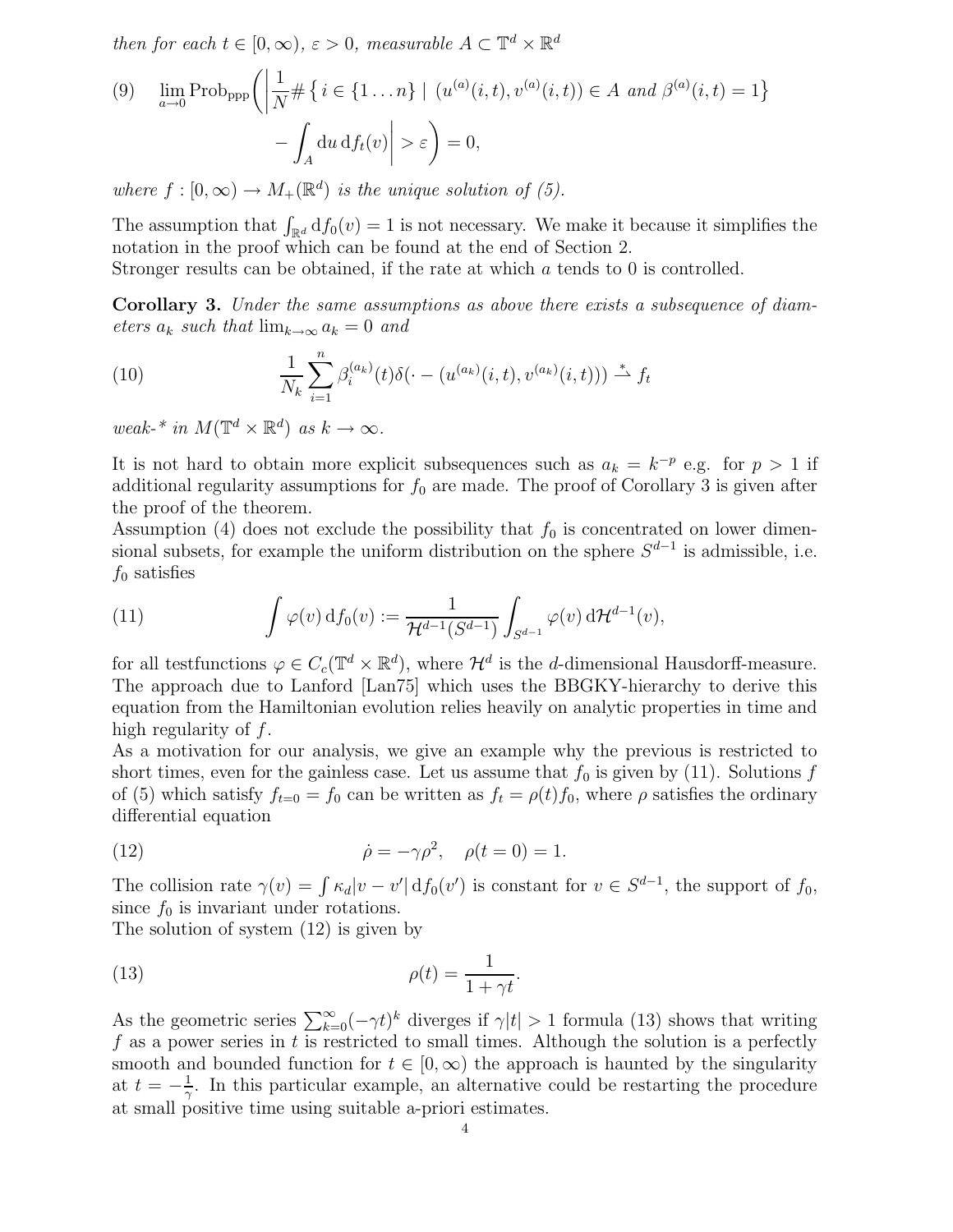Never the less such an approach is not extendable to other cases. For this reason we develop a different method to study the coarse-grained many-body dynamics. Furthermore, we will analyze effects due to concentration by a Taylor expansion in time of  $f_t$  in Section 3

#### 2. Proof of Theorem 2

2.1. The hierarchy of evolutions. Instead of expanding  $\rho$  into a power-series in t and matching coefficients in a first step, we replace the initial value problem (5) by an infinite system using general initial distribution without concentrations

(14) 
$$
\dot{f}_k = Q_{-}[f_{k-1}, f_k], \quad f_{t=0,k} = f_0.
$$

Since  $Q_-\$  is quadratic, for fixed k the integro-differential equation (14) is in fact linear and non-autonomous. We can therefore work with the mathematically much more convenient mild formulation. The differential equation completely decouples in  $v$  and the equation for each  $v$  is a scalar linear nonautonomous ODE, which can be directly integrated to

(15) 
$$
f_{t,k} = \exp(-\int_0^t L[f_{s,k-1}] ds) f_0,
$$

where  $L[f](v) = \kappa_d \int df(v') |v - v'|$ . We observe that  $df_{t,k}(v)$  is absolutely continuous with respect to  $df_0(v)$  due to the decoupling in v.

**Lemma 4.** Let  $f_0 \in M_{(1+|v|)^2}$  then  $f_k$  converges in  $C^0_\rho([0,\infty), M_{1+|v|})$  to f for some  $\rho > 0$ and  $f \in C^1([0,\infty), M_{1+|v|})$  is the unique solution of (5).

By  $M_{1+|v|}$  and  $M_{(1+|v|)^2}$  we mean the set of Radon measures with first and second moment,  $C_{\rho}$  denotes the continuous functions which grow not faster than  $e^{\rho t}$ . The proof of Lemma 4 together with a precise definition of the function spaces can be found in Section 4.

Now we have to translate this idea into the context of deterministic many-body dynamics. To limit the complexity of the notation we will from now on assume that everything except the constants depends on a without displaying the dependency. For every realization of the *n*-body evolution the random variable  $\beta(i, t) \in \{0, 1\}$ , which encodes the scattering state of particle  $i \in \{1 \dots n\}$  at time  $t \in [0,\infty)$  satisfies the implicit relation (7). The computation of  $\beta$  can be simplified by introducing a hierarchy of artificial evolutions indexed by  $k \in \mathbb{N}$ . We assume that the initial values of the particles at all levels are identical. The particles at level  $k = 1$  are simply transported and do not interact with anything. The particles at level  $k > 1$  interact only with the particles at level  $k - 1$ , but not with each other. For each  $k \in \mathbb{N}$  and  $i \in \{1 \dots n\}$  the scattering state  $\beta_k(i, t) \in \{0, 1\}$ is defined in the following way

(16) 
$$
\beta_k(i,t) = \begin{cases} 1 & \text{if } \text{dist}(z_i, z_{i'}, s) \ge a\beta_{k-1}(i', s) \text{ for all } s \in [0, t), i' \ne i, \\ 0 & \text{else,} \end{cases}
$$

(17)  $\beta_1(i) \equiv 1$ ,

with dist as in (8).

**Remark 5.** While the determination of the collision-state  $\beta(i, t)$  is a complicated problem, the state  $\beta_k(i,t)$  emerges via a very simple calculation from  $\beta_{k-1}(\cdot,t)$ .

**Lemma 6.** For all realizations of the processes of the initial conditions  $(u_0, v_0) \in \bigcup_{n=0}^{\infty} (\mathbb{T}^d \times$  $(\mathbb{R}^d)^n$  both  $\beta_k(i,t)$  and  $\beta(i,t)$  are well defined and

(18) 
$$
\lim_{k \to \infty} \beta_k(i, t) = \beta(i, t)
$$

pointwise in i and uniformly in t.

Proof. See section 4.

$$
\qquad \qquad \Box
$$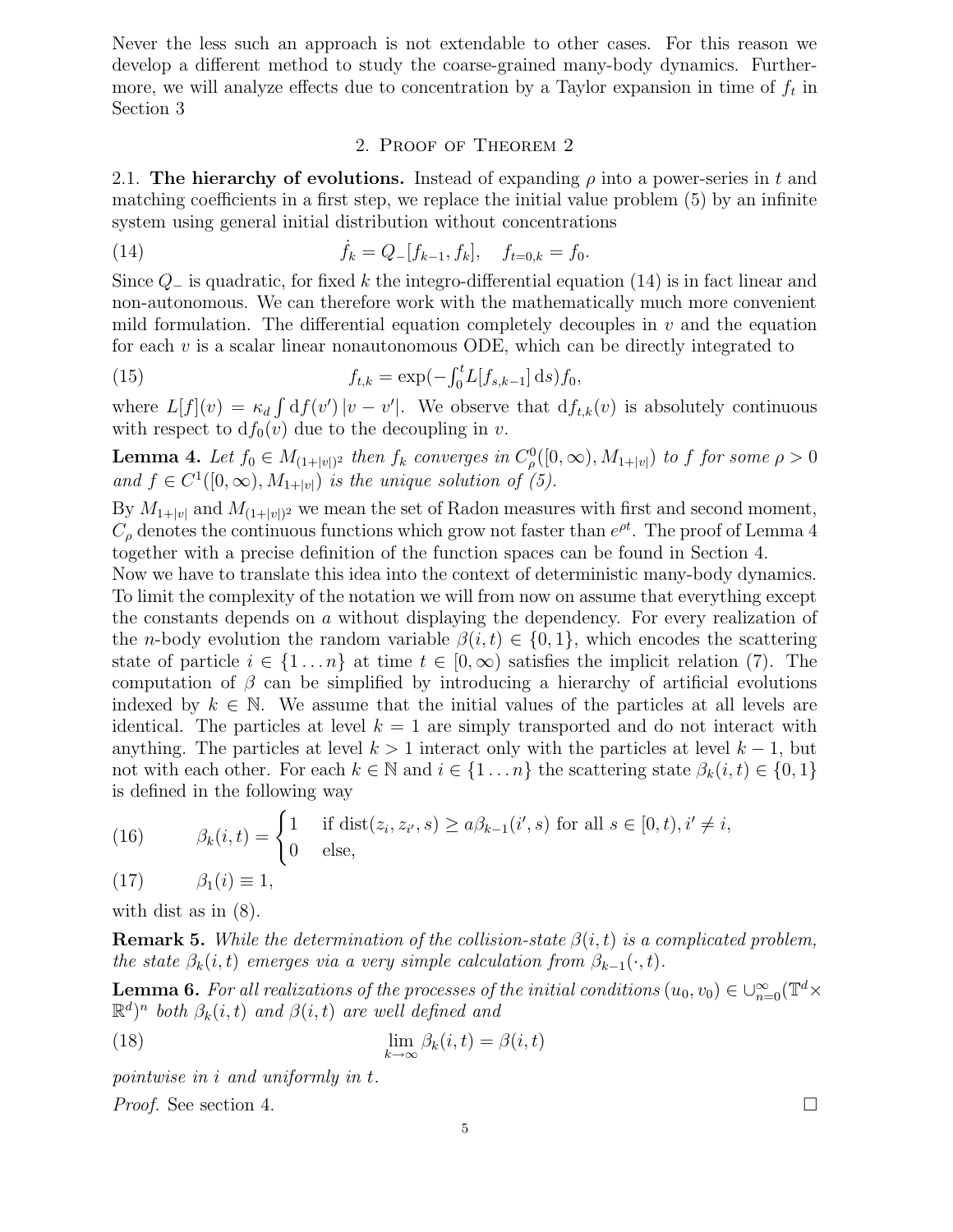

Figure 1. Initial positions and velocities of four particles. The bullets indicate the positions where the particles are potentially scattered. The shown configuration is not very likely and consequentially the collision trees are quite complex. Note that not every subset of intersection points of the arrows is a set of potential scattering position. For example, it is not possible to add another bullet at the intersection point of the arrows A and B as it is not possible to assign to each of the six intersections a scattering time which is compatible with the order of the bullets on each ray.

2.2. The concept of trees. The translation of the *n*-body evolution into scattering states  $\beta$  is greatly facilitated by the concept of trees. In the collision tree with root  $(u, v)$ we will collect information of collisions and potential collisions up to time t for a particle with initial data  $u, v$ .

As an example assume that  $n = 4$  and consider the scenario in fig. 1 where the letters A, B, C, D are the labels of the four particles, the empty circles are the initial positions and the arrows are the initial velocities. Consequentially the arrow-tips indicate the positions of the particles at time  $t = 1$ . To determine whether a certain particle has been scattered before time  $t = 1$  it suffices to analyze the associated collision tree which is constructed as follows: The particle of interest is the root with initial data  $(u, v)$ . The particles which are potentially scattered by the root are added as leaves, i.e. a particle with initial data  $(u', v')$  is added, if  $|u + sv - (u' + sv')| \le a$  for some  $s \in [0, t]$ . This procedure is recursively applied to every leaf but we consider only potential scattering events which are upstream, i.e. before the event which is responsible for adding the leaf. The four collision trees associated to the scenario in fig. 1 are shown in fig. 2. The extraction of the collision trees amounts to a significant reduction of the complexity of the problem. In general, the number of potential scattering events (bullets) is proportional to N but thanks to the Boltzmann-Grad-scaling (1) the number of nodes in the individual trees is a Poissonian random number with an intensity which is asymptotically independent of N and grows exponentially with  $t$ , see Lemma 12.

We convert now the example into a general concept.

**Definition 7.** Let  $\mathbb{N} = \{1, 2, ...\}$ . The height of a node (or multi-index)  $l \in \mathbb{N}^i$  is defined by  $|l| := i$ , the child node of  $l \in \mathbb{N}^i$  is  $\overline{l} = (l_1, \ldots, l_{i-1})$ . Let  $\mathcal{F} = \bigcup_{i=1}^{\infty} \mathbb{N}^i$  be the set of multi-indices. We say that  $m \subset \mathcal{F}$  is a tree skeleton with  $\alpha$  roots  $(m \in \mathcal{T}^{\alpha})$ , if

(1)  $\#m < \infty$ ,  $(2)$   $m \cap \mathbb{N} = \{1, \ldots, \alpha\},\$ (3)  $\overline{l} \in m$  for all  $l \in m \setminus \mathbb{N}$ ,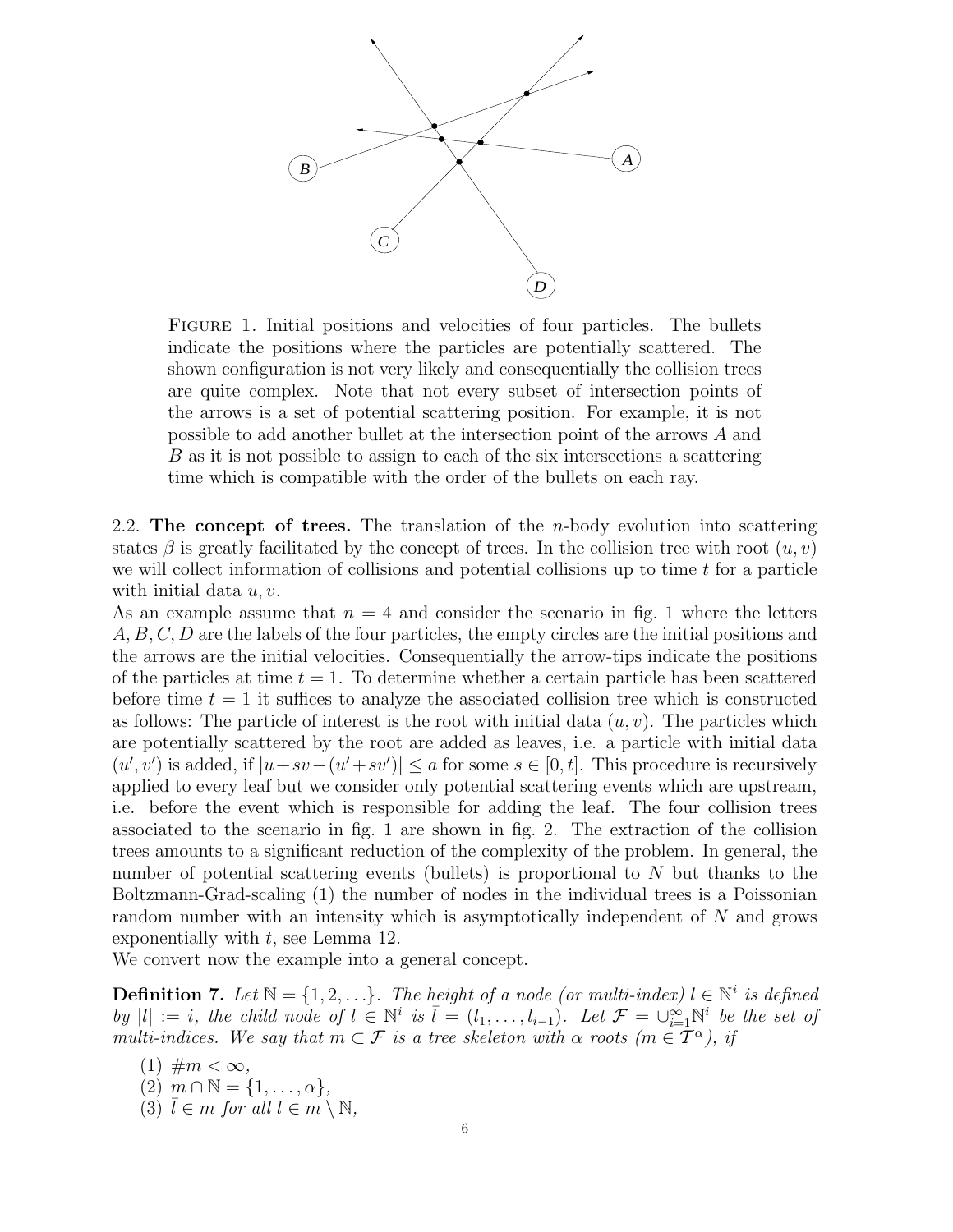*D A D A C B D C A C D D C B C D C C D D C A B C A D A C*

Figure 2. Collision trees of the four particles with initial positions and collision structure given in fig. 1. At time  $t = 1$  particles C and D have been scattered, particles A and B have not. Note that the labels of the particles which generate the potential scattering events are only included in the picture in order to illustrate the translation of fig. 1 into collision trees. The scattering state of the particle at the root is completely determined by the tree structure, the labels of the tree nodes are irrelevant. For example, the tree of particle  $B$  does not contain enough information to decide whether particle A is scattered.

(4)  $l - 1 \in m$  for all  $l \in m$  such that  $l \neq (*, \ldots, *, 1)$ , where  $l-1 = l - (0, \ldots, 0, 1)$ . We say that a tree m has at most height k (m  $\in \mathcal{T}_k^{\alpha}$ ) if  $m \cap \mathbb{N}^{k+1} = \emptyset.$ Let  $Y = \{(u, v, s, \nu) \in \mathbb{T}^d \times \mathbb{R}^d \times [0, \infty) \times S^{d-1}\}\$ be the space of initial values and collision

parameters. The set of collision trees is given by

$$
\mathcal{T}^{\alpha}(Y) = \left\{ (m, \phi) \mid m \in \mathcal{T}^{\alpha}, \phi : m \to Y \text{ with the property } s_l \in [s_{l-1}, s_{\bar{l}}] \right\}
$$
  
and  $\nu_l = \frac{1}{a} (u_{\bar{l}} - u_l + s_l (v_{\bar{l}} - v_l))$  for all  $l \in m \setminus \mathbb{N} \right\},\$ 

where  $s_{(*, \ldots*, 0)} = 0$ . For each skeleton  $m \in \mathcal{T}^{\alpha}$  we define the set

(19) 
$$
\mathcal{E}(m) = \{(\tilde{m}, \phi) \in \mathcal{T}^{\alpha}(Y) \mid \tilde{m} = m\},
$$

which contains all trees with skeleton m.

For example,  $\{(1), (1, 1), (1, 2), (1, 3), (1, 1, 1), (1, 1, 2)\}\in \mathcal{T}_3$ , but  $\{(1), (2, 1)\}$  is not a tree skeleton. The assumption  $s_l \in [s_{l-1}, s_{\bar{l}}]$  implies that for all nontrivial permutations  $\pi \in$  $S_{\#m} \setminus \text{Id}(S_n)$  is the set of permutations of n symbols) and all trees  $\Phi = (m, \phi) \in \mathcal{T}^1(Y)$ the permuted tree  $\Phi^{\pi} = (m, \phi^{\pi})$  with  $\phi^{\pi}_{l} = \phi_{\pi(l)}$  is not a tree in the sense of Definition 7. The values  $\nu_l$  for  $l \in \{1, \ldots, \alpha\}$  have no relevance. To circumvent this problem we fix a point  $\nu^* \in (S^{d-1})^{\alpha}$ , define

$$
T^{\alpha*}(Y) = \{ \Phi \in T^{\alpha}(Y) \mid \nu_l = \nu_l^* \ \forall l \in m \cap \mathbb{N} \}.
$$

and will in future denote  $\mathcal{T}^{\alpha*}(Y)$  by  $\mathcal{T}^{\alpha}(Y)$ .

It is clear from the definition that for each tree  $m \in \mathcal{T}$  there exists a function  $r : m \to$  $\mathbb{N} \cup \{0\}$  which counts the number of direct successors, i.e.

$$
r_l = \#\{l' \in m \mid \bar{l'} = l\}.
$$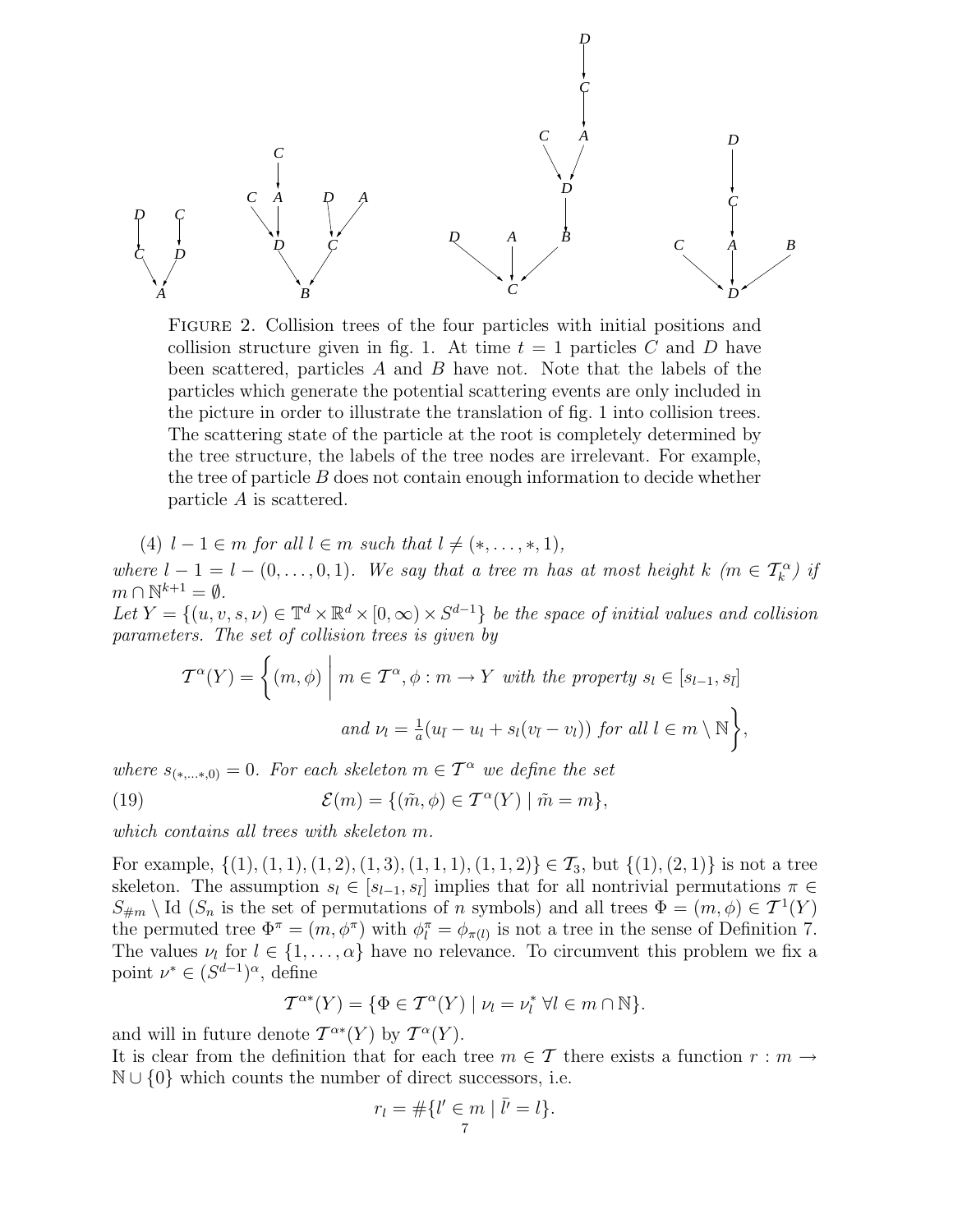We will observe the particles  $1, \ldots, \alpha$  in the sense that we are interested in evaluating the probability measure on  $\mathcal{T}^{\alpha}(Y)$  which is the joint distribution of the trees generated by  $\alpha$ root-particles. In our entire analysis  $\alpha$  will be a small natural number, independent of N or a.

Remark 8. Graph theoretical description of collisions in a hard-sphere gas can lead to many different graphs, which are not necessarily trees. The advantage of our definition is that this graph will always be a tree. Particles might appear several times in a tree, as in fig. 2. This will not destroy the tree structure, as these are due to different collision events. Multiple collisions, which are well-defined in our setting, can lead to identical branches within the tree, but the definition  $\mathcal T$  will discriminate between these and the graph of collisions is still a tree. The only slight abuse of graph-theoretical language is that elements in  $T^{\alpha}$  with  $\alpha > 1$  are still called trees and not "forests".

The scattering state  $\beta : m \to \{0, 1\}$  is determined uniquely by the skeleton, i.e. the labels of the particles are immaterial, but the actual computation is not completely trivial. The most important aspect of the computation of  $\beta$  is that the scattering information flows from the leaves to the root, i.e. the scattering state of a node is completely determined by the state of the nodes above, the nodes below are irrelevant.

We will construct now two families of probability measures  $P_{t,k}, \hat{P}_{t,k} \in PM(\mathcal{T}^{\alpha}(Y)).$  The empirical distribution  $\hat{P}_{t,k}$  is induced by the many-body dynamics and will be constructed recursively in Section 2.4. The mean-field distribution  $P_{t,k}$  is given by an explicit formula (20). The link between  $P_{t,k}$  and  $\hat{P}_{t,k}$  is provided by the set of good trees  $\mathcal{G}(a) \subset \mathcal{T}^{\alpha}(Y)$ (Definition 15) which has the properties that restriction of  $\hat{P}_{t,k}$  on  $\mathcal{G}(a) \cap \mathcal{T}^{\alpha}(Y)$  converges to  $P_{t,k}$  and  $P_{t,k}(\mathcal{G}(a))$  goes to 1 as a tends to 0 (Proposition 17).

This is the crucial step which eventually yields the justification of the mean-field theory. In other words, the main task consists in analyzing the mean-field measure  $P_{t,k}$ , the empirical distribution  $\hat{P}_{t,k}$  enters only when we prove that  $P_{t,k}$  is consistent with  $\hat{P}_{t,k}$ .

2.3. The mean-field distribution  $P_{t,k}$ . We construct now the mean-field distribution of trees  $P_{t,k} \in PM(\mathcal{T}^{\alpha}(Y))$ . Let  $\Omega \subset \mathcal{T}^{\alpha}(Y)$  and  $t \in [0,\infty)$ . The mean field probability that the observed tree is in  $\Omega$  is given by

(20) 
$$
P_{t,k}(\Omega) = \sum_{m \in \mathcal{T}_k^{\alpha}} \int_{\Omega \cap \mathcal{E}(m)} e^{-\sum_{j < k} \Gamma_j(\Phi)} d\lambda^m(\phi)
$$

where

$$
\Gamma_j(\Phi) = \sum_{l \in m, |l|=j} \gamma_l(\Phi),
$$
  
\n
$$
\gamma_l(\Phi) = \int_0^{s_l} L[f_0](v_l) \, ds' = s_l L[f_0](v_l) \ge 0 \text{ is the collision rate of particle } l,
$$
  
\n(21) 
$$
\lambda^m(\phi) = \prod_{i=1}^{\alpha} [\mu(z_i) \otimes \delta(s_i - t)] \otimes \prod_{l \in m \backslash \mathbb{N}} [((v_l - v_{\bar{l}}) \cdot \nu_l)_+ \chi_{[s_{l-1}, s_{\bar{l}}]}(s_l) \, df_0(v_l) \, dv_l \, ds_l],
$$
  
\n
$$
\mu(u, v) = \mathbf{1}_{\mathbb{T}^d}(u) \otimes f_0(v).
$$

- **Remark 9.** (1) Note that the positions u<sub>l</sub> are completely determined by  $(u_l, v_l)_{l \in m \cap N}$ and  $(v_l, s_l, \nu_l)_{l \in m \setminus N}$ . Since we have assumed that  $(\nu_l)_{l \in m \cap N}$  is fixed, the value of  $P_{t,k}(\Omega)$  is well-defined.
	- (2) It is noteworthy that the measures  $P_{t,k}$  depend on time only via the parameter t. In other words, time plays the role of a parameter which propagates through the tree and qualifies the local branching structure.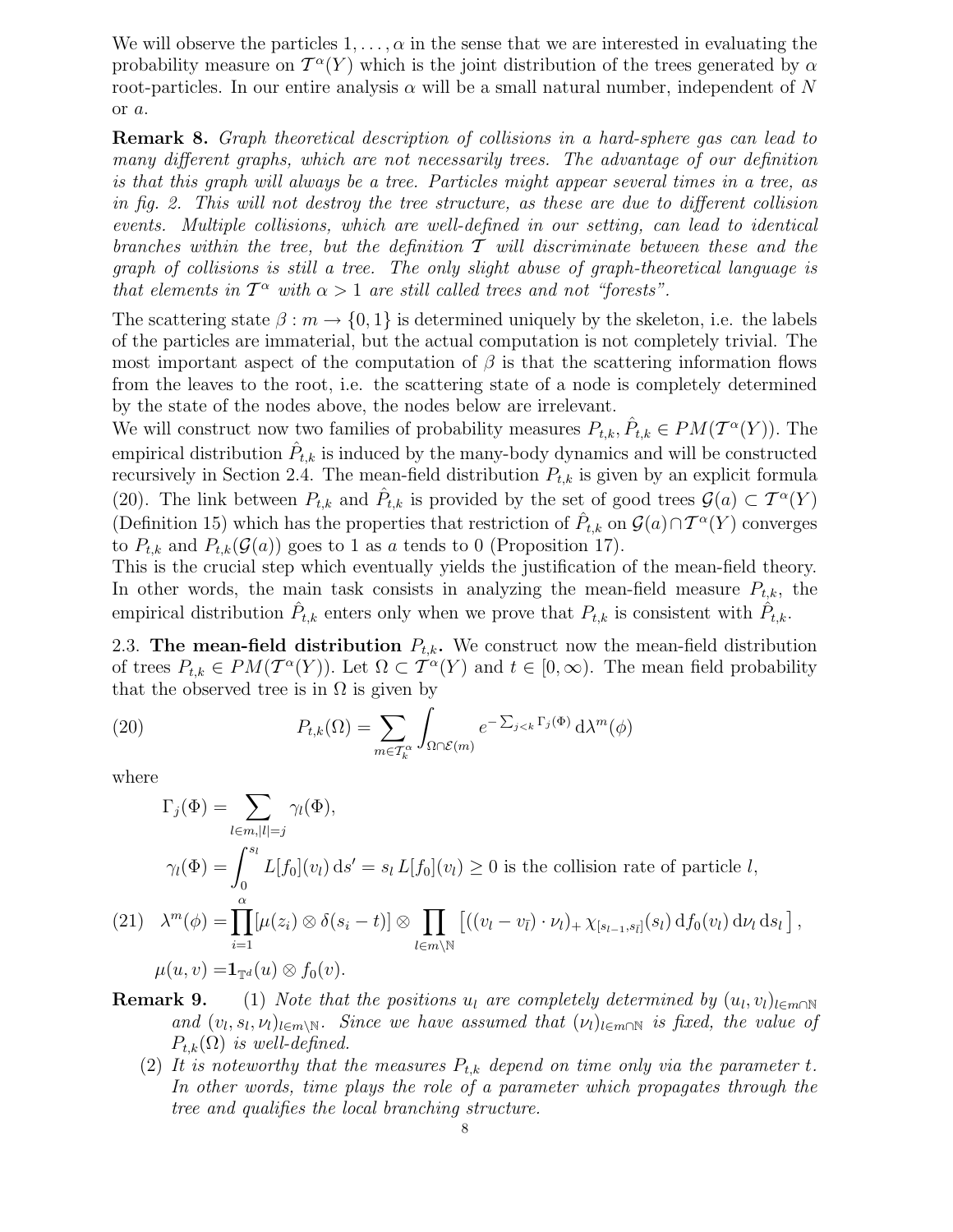(3) For some event  $\Omega \subset \mathcal{T}_k(Y)$  the probability  $P_{t,k'}(\Omega)$  is independent of k' if  $k' > k$ . Equivalently,  $P_{t,k_1}(\Omega \cap \mathcal{E}(m)) = P_{t,k_2}(\Omega \cap \mathcal{E}(m))$ , if the height of m is strictly smaller than  $\min\{k_1, k_2\}$ .

We can simplify the measure  $P_{t,k}$  by integrating over the collision parameters  $\nu_l \in S^{d-1}$ ,  $l \in m$ . Let  $\hat{Y} = \mathbb{R}^d \times [0, \infty)$  be the reduced set of collision data. For every  $\Omega \subset \mathcal{T}^{\alpha}(\hat{Y})$ we find that when still denoting the collision data as  $\phi$ 

(22) 
$$
\bar{P}_{t,k}(\Omega) = \sum_{m \in \mathcal{T}_k^{\alpha}} \int_{\Omega \cap \mathcal{E}(m)} d\bar{\lambda}^m(\phi) e^{-\sum_{j < k} \Gamma_j(\Phi)}
$$

with

$$
\bar{\lambda}^m(\phi) = \prod_{i=1}^{\alpha} [f_0(v_i) \otimes \delta(s_i - t)] \otimes \prod_{l \in m \backslash \mathbb{N}} [\kappa_k |v_l - v_{\bar{l}}| \chi_{[s_{l-1}, s_{\bar{l}}]}(s_l) \, \mathrm{d} f_0(v_l) \, \mathrm{d} s_l].
$$

The measures  $P_{t,k}$  have the remarkable property that the expectation of certain random variables can be computed efficiently.

**Definition 10.** A random variable  $x : \mathcal{T}^1 \to \mathbb{R}$  is said to be recursive if there exists a family of functions  $h_b: \mathbb{R}^b \to \mathbb{R}$ ,  $b \in \mathbb{N}$ , which are invariant under permutations of the b components in  $\mathbb{R}^b$ , such that for all  $m \in \mathcal{T}$  the equation

$$
x(m) = h_{r_1}(x(m^{(1)}), \ldots, x(m^{(r_1)}))
$$

holds, where

$$
m^{(j)} = \{(1, l_3, \dots, l_{|l|}) \mid l \in m \text{ such that } l_2 = j\} \in \mathcal{I}
$$

is the j-th subtree of m.

In the same way one can define vector values recursive random variables  $x: \mathcal{T}^{\alpha} \to \mathbb{R}^{\alpha}$ . Examples of recursive random variables which are relevant for our purposes are

$$
x^{\#}(m) = \#m
$$
 (number of nodes),  

$$
x^{\beta}(m) = \beta_1(m)
$$
 (scattering state of the root).

It is easy to see that if  $m \in \mathcal{T}^1$ 

$$
x^{\#}(m) = 1 + \sum_{j=1}^{r_1} x^{\#}(m_j),
$$
  

$$
x^{\beta}(m) = \prod_{j=1}^{r_1} (1 - x^{\beta}(m_j))
$$
 with the convention 
$$
\prod_{j=1}^{0} (1 - x^{\beta}(m_j)) = 1,
$$

hence the functions  $h_b$  are given by

$$
h_b^{\#}(x_1, \dots, x_b) = 1 + \sum_{j=1}^b x_j,
$$
  

$$
h_b^{\beta}(x_1, \dots, x_b) = \prod_{j=1}^b (1 - x_j)
$$

which are clearly invariant under permutations of  $x_1, \ldots, x_b$ . Similar expressions are also valid for  $m \in \mathcal{T}^{\alpha}$  with  $\alpha > 1$ . The expectation of recursive random variables with respect to the probability measure  $P_{t,k}$  can be computed with a simple recurrence relation.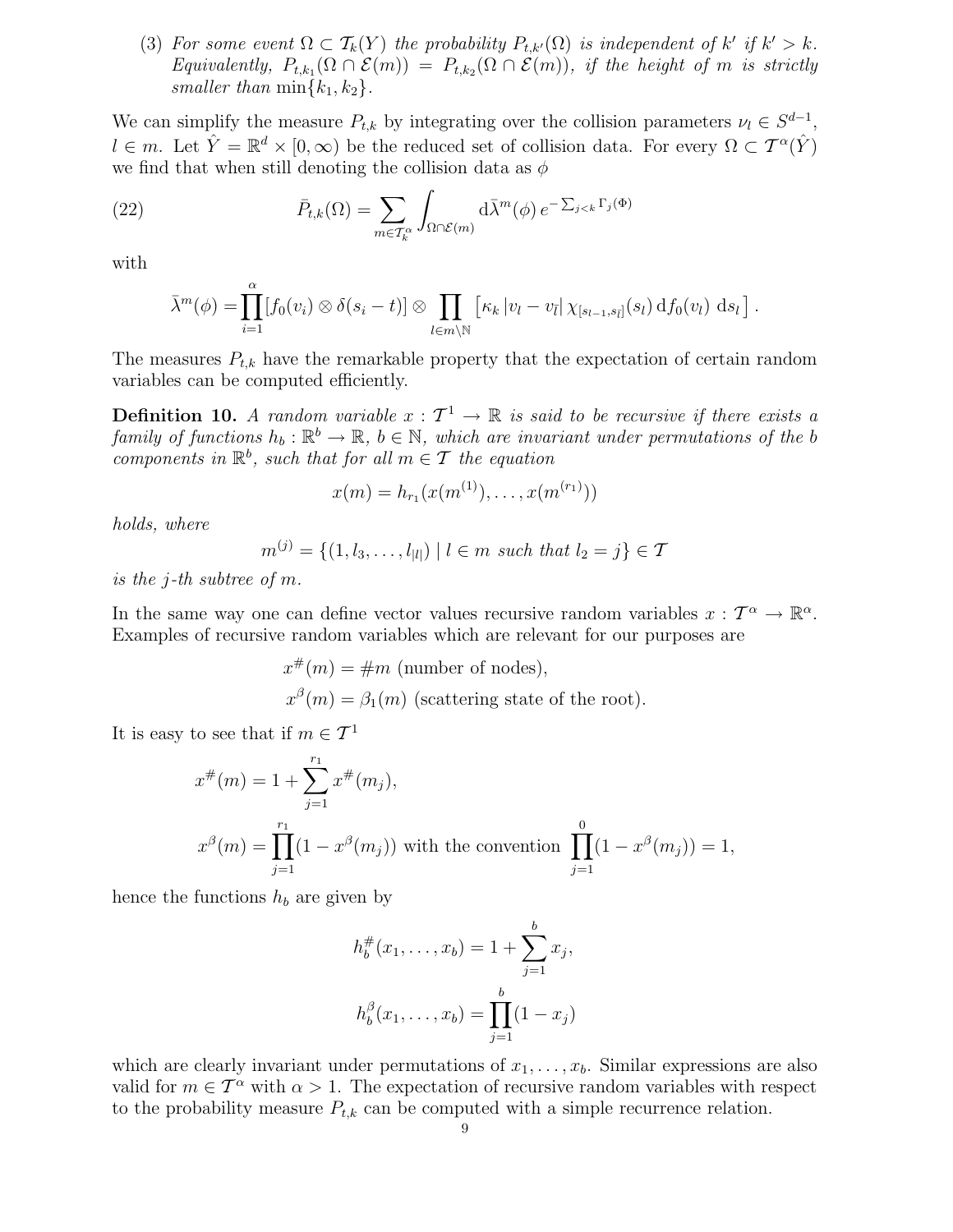**Lemma 11.** Let  $\alpha = 1$  and x be a recursive random variable with recurrence functions  $h_b$ . Then

(23)  
\n
$$
\int d\bar{P}_{t,k}(\Phi) x(m)
$$
\n
$$
= \int d f_0(v) e^{-\Gamma_1} \sum_{r=0}^{\infty} \int_0^t ds_1 \int d\bar{P}_{s_1,k-1}(\Phi_1) \kappa_d |v-v_1| \int_{s_1}^t ds_2 \int d\bar{P}_{s_2,k-1}(\Phi_2) \kappa_d |v-v_2|
$$
\n
$$
\dots \int_{s_{r-1}}^t ds_r \int d\bar{P}_{s_r,k-1}(\Phi_r) \kappa_d |v-v_r| h_r(x(m_1), \dots, x(m_r))
$$
\n
$$
= \int d f_0(v) e^{-\Gamma_1} \sum_{r=0}^{\infty} \frac{1}{r!} \int_0^t ds_1 \int d\bar{P}_{s_1,k-1}(\Phi_1) \kappa_d |v-v_1| \int_0^t ds_2 \int d\bar{P}_{s_2,k-1}(\Phi_2) \kappa_d |v-v_2|
$$
\n
$$
\dots \int_0^t ds_r \int d\bar{P}_{s_r,k-1}(\Phi_r) \kappa_d |v-v_r| h_r(x(m_1), \dots, x(m_r))
$$
\nwhere  $\Gamma_1 = \kappa_d \int d f_0(v') |v-v'|.$ 

An analogous formula holds if  $\alpha > 1$ .

*Proof.* For each  $\Phi \in \mathcal{T}(\hat{Y})$  we define nonnegative Radon measures  $\bar{\lambda}_l \in M_+(\mathbb{R}^d \times [0,\infty))$ by

(24) 
$$
\bar{\lambda}_l(v,s) = f_0(v) |v_{\bar{l}} - v| \chi_{[s_{l-1},s_{\bar{l}}]}(s).
$$

With this notation we find the following formula for the measure  $\bar{\lambda}^m$ .

$$
\bar{\lambda}^m(\phi) = f_0(v_1) \prod_{l \in m \backslash \mathbb{N}} \bar{\lambda}_l(\phi_l).
$$

Let now  $m \in \mathcal{T}^1$ . The definition of  $P_{t,k}$  yields

$$
\int_{\mathcal{E}(m)} d\bar{P}_{t,k}(m) x(m) = \int_{\mathcal{E}(m)} e^{-\sum_{j < k} \Gamma_j(\Phi)} df_0(v_1) \prod_{i=1}^{r_1} \left[ d\bar{\lambda}_{1i}(\phi_{1i}) \prod_{\underset{l_2=i}{l \in m \setminus (\mathbb{N} \cup \mathbb{N}^2)}} d\bar{\lambda}_{l}(\phi_{l}) \right] x(m).
$$

We use now the assumption that  $x$  is recursive and find

$$
\int_{\mathcal{E}(m)} d\bar{P}_{t,k}(m) x(m)
$$
\n
$$
= \int df_0(v) e^{-\Gamma_1} \prod_{i=1}^b \left[ \int_{\mathcal{E}(m_i)} e^{-\sum_{j < k} \Gamma_j^{(i)}(\Phi)} \prod_{l \in m_j \backslash \mathbb{N}} d\bar{\lambda}_l(\phi_l) \right] h(x(m^{(1)}), \dots, x(m^{(j)})),
$$

where  $\Gamma_i^{(i)}$  $j^{(i)}(\Phi) = \quad \quad \sum$  $l \in m, |l|=j, l_2=i$  $\gamma_l(\phi)$ . A simple rearrangement yields that

$$
\sum_{m \in \mathcal{T}} \int_{\mathcal{E}(m)} d\bar{P}_{t,k}(\Phi) x(m) = \int df_0(v) e^{-\Gamma_1} \sum_{r=0}^{\infty} \int_0^t ds_1 \int d\bar{P}_{s_1,k-1}(\Phi_1) \kappa_d |v-v_1|
$$
  
 
$$
\dots \int_{s_{r-1}}^t ds_r \int d\bar{P}_{s_r,k-1}(\Phi_r) \kappa_d |v-v_r| h_r(x(m_1), \dots, x(m_r)).
$$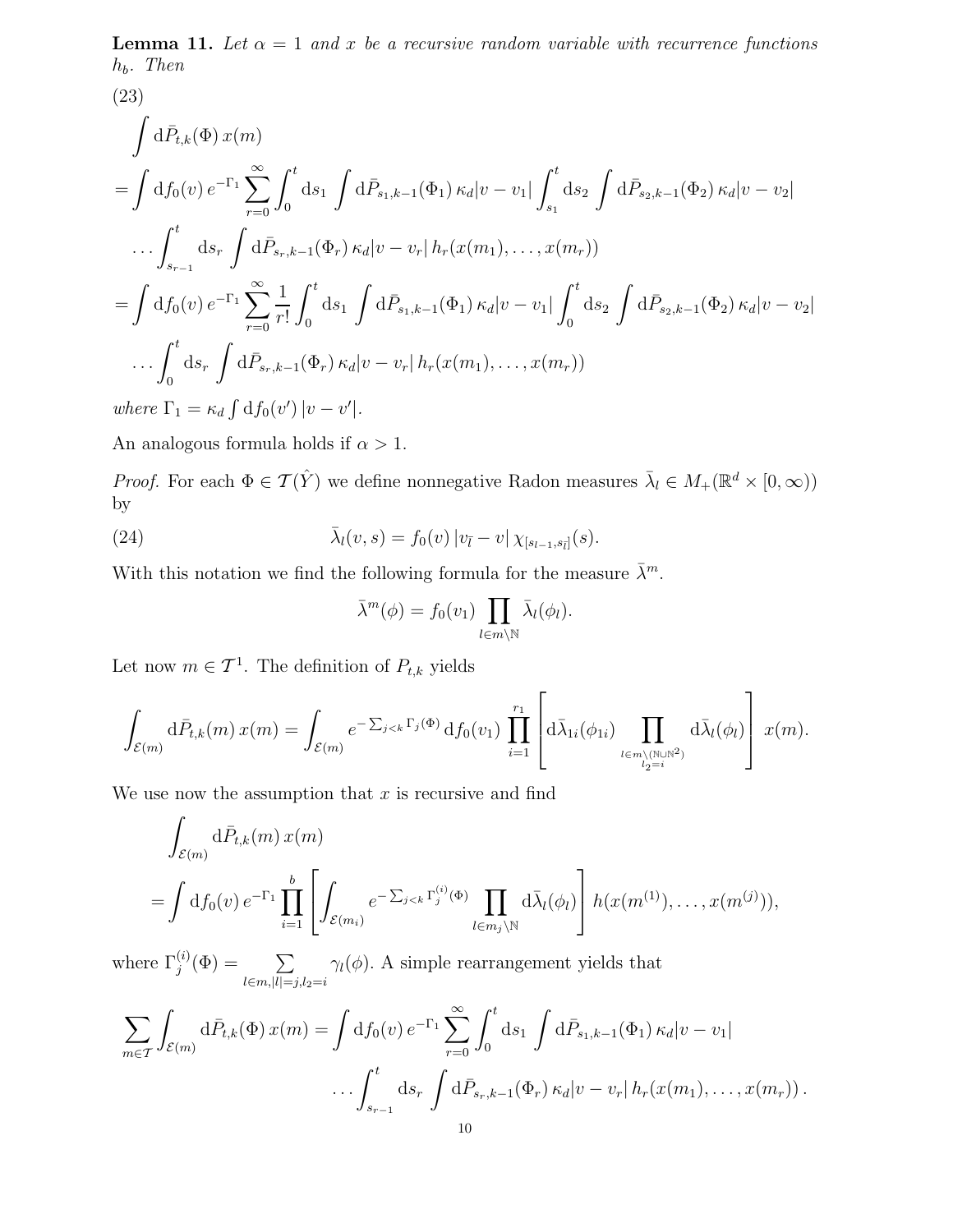This demonstrates the first part of (23), to show the second part we observe that

$$
\{(s_1, \ldots, s_r) \in [0, t]^r \mid s_j \neq s_i \text{ for } i \neq j\}
$$
  
= 
$$
\bigcup_{\pi \in S_r} \{(s_1, \ldots, s_r) \in [0, t]^r \mid s_{\pi(1)} < s_{\pi(2)} < \ldots < s_{\pi(r)}\},\
$$

where  $S_r$  denotes the symmetric group on r elements, such that the union is disjoint. As the set, where  $s_j = s_i$  for some  $i \neq j$  is of measure zero with respect to Lebesgue measure  $ds_1 \dots ds_r$ , we obtain

$$
\int_{[0,t]^r} g(s_1,\ldots,s_r) \,ds_1\ldots ds_r = \sum_{\pi \in S_r} \int_{0 \le s_{\pi(1)} < s_{\pi(2)} < \ldots < s_{\pi(r)} \le t} g(s_1,\ldots,s_r) \,ds_1\ldots ds_r
$$

for any  $g \in L^1([0,t]^r)$ . Now we define

$$
g(s_1,\ldots,s_r)=\int d\bar{P}_{s_1,k-1}(\Phi_1)\,\kappa_d|v-v_1|\ldots\int d\bar{P}_{s_r,k-1}(\Phi_r)\,\kappa_d|v-v_r|\,h(x(m_1),\ldots,x(m_r)).
$$

We now observe, that

(25) 
$$
\bar{P}_{s_1,k-1}(\Phi_1) \kappa_d |v - v_1| \dots \bar{P}_{s_r,k-1}(\Phi_r) \kappa_d |v - v_r|
$$

$$
= \bar{P}_{s_{\pi(1)},k-1}(\Phi_{\pi(1)}) \kappa_d |v - v_{\pi(1)}| \dots \bar{P}_{s_{\pi(r)},k-1}(\Phi_{\pi(r)}) \kappa_d |v - v_{\pi(r)}|
$$

for all permutations  $\pi \in S_r$ . Next using (25) and the invariance h under permutations, we obtain

$$
\int_{0 \leq s_1 < s_2 < \ldots < s_r \leq t} \int d\bar{P}_{s_1, k-1}(\Phi_1) \, \kappa_d |v - v_1|
$$
\n
$$
\ldots \int d\bar{P}_{s_r, k-1}(\Phi_r) \, \kappa_d |v - v_r| h(x(m_1), \ldots, x(m_r)) \, \mathrm{d}s_1 \ldots \mathrm{d}s_r
$$
\n
$$
= \int_{0 \leq s_{\pi(1)} < s_{\pi(2)} < \ldots < s_{\pi(r)} \leq t} \int d\bar{P}_{s_{\pi(1)}, k-1}(\Phi_{\pi(1)}) \, \kappa_d |v - v_{\pi(1)}|
$$
\n
$$
\ldots \int d\bar{P}_{s_{\pi(r)}, k-1}(\Phi_{\pi(r)}) \, \kappa_d |v - v_r| h(x(m_{\pi(1)}), \ldots, x(m_{\pi(r)})) \, \mathrm{d}s_1 \ldots \mathrm{d}s_r.
$$

As there are r! different permutations in  $S_r$  we finally obtain

$$
\int_{0 \le s_1 < s_2 < \ldots < s_r \le t} \int d\bar{P}_{s_1, k-1}(\Phi_1) \, \kappa_d |v - v_1|
$$
\n
$$
\ldots \int d\bar{P}_{s_r, k-1}(\Phi_r) \, \kappa_d |v - v_r| \, h(x(m_1), \ldots, x(m_r)) \, \mathrm{d}s_1 \ldots \mathrm{d}s_r
$$
\n
$$
= \frac{1}{r!} \int_{[0, t]^r} \int d\bar{P}_{s_1, k-1}(\Phi_1) \, \kappa_d |v - v_1|
$$
\n
$$
\ldots \int d\bar{P}_{s_r, k-1}(\Phi_r) \, \kappa_d |v - v_r| \, h(x(m_1), \ldots, x(m_r)) \, \mathrm{d}s_1 \ldots \mathrm{d}s_r.
$$

Summing over r and m completes the proof of (23).  $\square$ 

As an application of Lemma 11 we obtain an explicit bound on the expected number of nodes in trees.

**Lemma 12.** For a tree  $m \in \mathcal{T}^{\alpha}$  the number of non-root nodes is given by  $R(m) =$  $\sum_{r \in m} r_l = \text{\#}m - \alpha$ . The expected value of R satisfies the estimate uniformly in k

(26) 
$$
\mathbb{E}(R) \leq K_{\text{ini}} \sum_{l=1}^{\alpha} \exp(\kappa_d K_{\text{ini}} t_i),
$$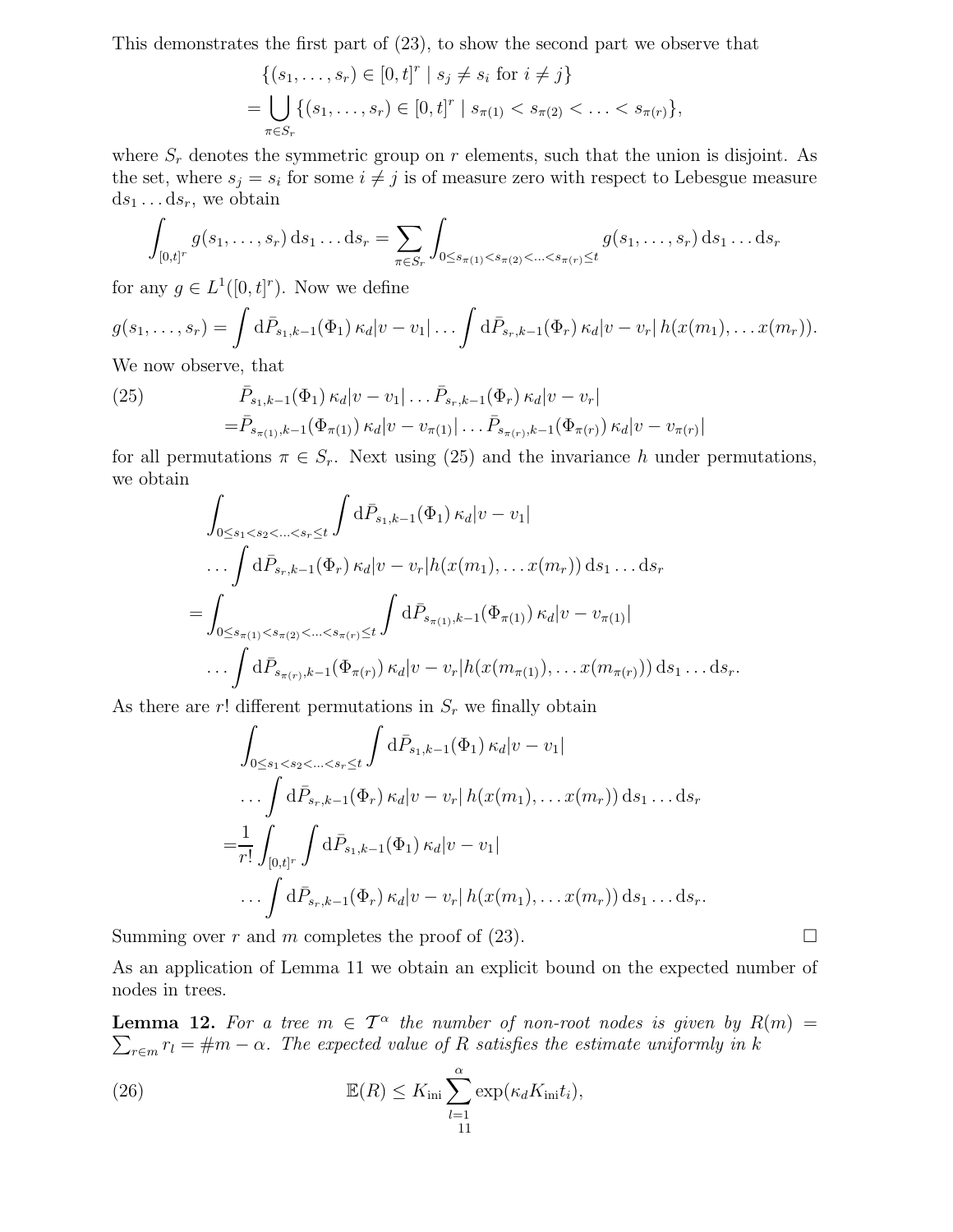with  $K_{\text{ini}} = \int_{\mathbb{R}^d} df_0(v) (1 + |v|)^2$  as in (3).

*Proof.* We will only give a proof of (26) in the case  $\alpha = 1$ , the general case follows by linearity of the expectation. Let  $F_{t,k}(v) = \mathbb{E}(R \mid v_1 = v)$  be the conditional expectation of R if we know that velocity of the root is v and that the tree is in  $\mathcal{T}_k^1$ . Clearly  $\mathbb{E}(R) \leq$  $\sup_{k\in\mathbb{N}} \int_{\mathbb{R}^d} df_0(v) F_{t,k}(v)$ . The self-similarity relation (23) implies with  $x(m) = R(m)$  and  $h_r(R(m_1), \ldots, R(m_r)) = r + \sum_{i=1}^r R(m_i)$  and  $\gamma_1 = L[f_0](v_1)t = \kappa_d t \int_{\mathbb{R}^d} df_0(v') |v_1 - v'|$ that

$$
F_{t,k}(v)
$$
  
\n
$$
=e^{-\gamma_1}\sum_{r=1}^{\infty}\frac{1}{r!}\int_0^t ds_1 \int d\bar{P}_{s_1,k-1}(m_1) \kappa_d |v-v_1|
$$
  
\n
$$
\cdots \int_0^t ds_r \int d\bar{P}_{s_r,k-1}(m_r) \kappa_d |v-v_r| \left(r+\sum_{i=1}^r R(m_i)\right)
$$
  
\n
$$
=e^{-\gamma_1}\sum_{r=1}^{\infty} \left(r\frac{(-\gamma_1)^r}{r!}+\frac{\gamma_1^{r-1}}{r!}\sum_{i=1}^r \int_0^t ds_i \kappa_d \int_{\mathbb{R}^d} df_0(v_1^{(i)}) |v-v_1^{(i)}| F_{s_i,k-1}(v_1^{(i)})\right)
$$
  
\n
$$
=\gamma_1+\int_0^t ds \kappa_d \int_{\mathbb{R}^d} df_0(v') |v_1-v'| F_{s,k-1}(v'),
$$

where we used the product structure of the integrals. We define now the norm  $||F||_1 :=$  $\sup_{v \in \mathbb{R}^d} \frac{F(v)}{1+|v|}$  $\frac{F(v)}{1+|v|}$  and the integral operator  $A_{f_0}$  by

$$
(A_{f_0}F)(v) = \kappa_d \int_{\mathbb{R}^d} df_0(v') |v - v'| F(v'),
$$

so that

(27) 
$$
F_{t,k} = t\gamma + \int_0^t \mathrm{d} s \, A_f F_{s,k-1}.
$$

We find the estimates

$$
||A_{f_0}F||_1 \leq \sup_{v} \frac{\kappa_d ||F||_1}{1+|v|} \int_{\mathbb{R}^d} df_0(v') |v - v'| (1+|v'|) \leq K ||F||_1,
$$

and

$$
\|\gamma\|_1 = \sup_v \kappa_d \int_{\mathbb{R}^d} \mathrm{d}f_0(v') \, \frac{|v - v'|}{1 + |v|} \le \kappa_d \int_{\mathbb{R}^d} \mathrm{d}f_0(v') \left(1 + |v'|\right) \le \kappa_d K_{\text{ini}}.
$$

Furthermore  $F_{t,k}(v)$  is monotone in k, as  $P_{t,k}$  assigns the probability of trees of height greater than  $k + 1$  to trees of height k, reducing the number of expected nodes. Hence equation (27) implies that

$$
||F_{t,k}||_1 \leq \kappa_d K\left(t + \int_0^t ds\,||F_{s,k}||_1\right).
$$

Gronwall's inequality together with the previous estimate implies that

$$
||F_{t,k}||_1 \le e^{\kappa_d K_{\text{ini}}t},
$$

where we used that  $F_0 \equiv 0$ . Since

$$
\mathbb{E}_k(R) = \int_{\mathbb{R}^d} f_0(v) F_{t,k}(v) \le ||F_t||_1 \int_{\mathbb{R}^d} df_0(v) (1+|v|) \le Ke^{\kappa_d K_{\text{ini}}t}
$$

this implies (26) for  $\alpha = 1$  and the proof of the lemma is finished.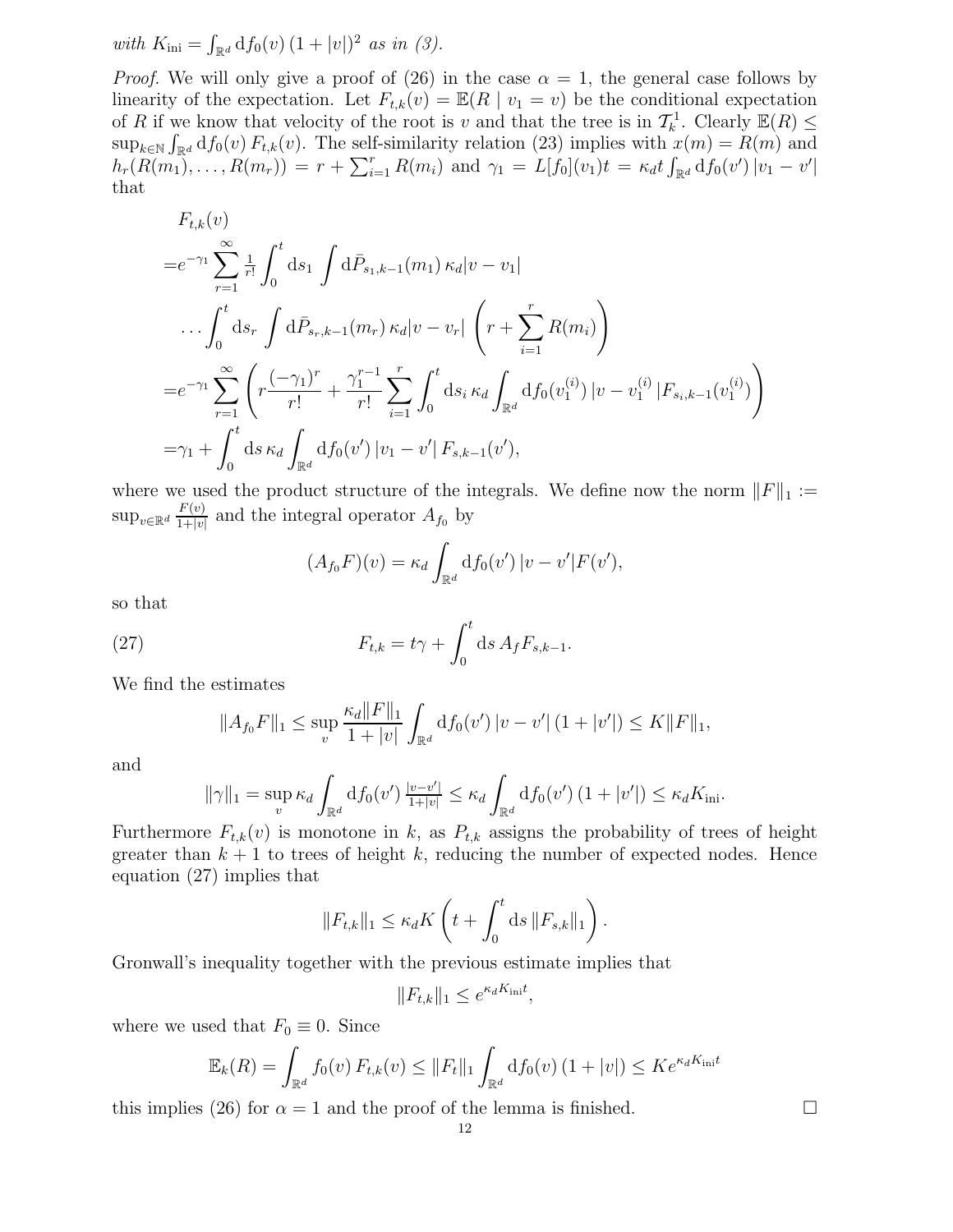We now turn our attention to the determination of the scattering state of the particle at the root of the tree. For a tree  $m \in \mathcal{T}^{\alpha}$  the scattering state  $\beta : m \to \{0,1\}$  is defined recursively by  $\beta_l = \prod_{l' \in m, \bar{l'}=l} (1 - \beta_{l'})$ . This definition rephrases the original definition of the scattering state in (16), adapting it to the tree structure. It is more convenient in our analysis than the ad-hoc definition, which required already some work to show existence, see Lemma 6.

We define the single-particle density  $g_{t,k}(\cdot) \in M_+(\mathbb{R}^d)$  via

$$
\int_A dg_{t,k}(v) = P_{t,k}(\beta_1 = 1 \text{ and } v_1 \in A),
$$

for all open  $A \subset \mathbb{R}^d$ . The density  $g_{t,k}$  is closely related to the root marginal of  $P_{t,k}$ and provides the link between the Boltzmann equation (5) and the mean-field theory distribution of the trees  $P_{t,k}$ . Due to the simplicity of the distribution  $P_{t,k}$  it is possible to characterize the root-marginal of  $P_{t,k}$  explicitly.

**Proposition 13.** Let  $\alpha \in \mathbb{N}$ ,  $\sigma : \mathcal{T}_1^{\alpha} \to \{0,1\}$ ,  $A \subset \mathbb{R}^d$ ,  $t \in [0,\infty)$  and  $k \in \mathbb{N} \cup \{0\}$ . Then the equation

(28) 
$$
P_{t,k+1} (v_l \in A \text{ and } \beta_l = \sigma_l \text{ for all } l \in \{1 \dots \alpha\})
$$

$$
= \prod_{l=1}^{\alpha} \int_A dv \left[ (1 - \sigma_l) (df_0(v) - df_{t,k}(v)) + \sigma_l df_{t,k}(v) \right]
$$

holds, where  $f_{t,k}$  is the solution of system (15).

This formula shows that in particular  $g_{t,k} = f_{t,k-1}$ .

*Proof.* The proposition is proven using induction over k, the case  $k = 0$  is just the definition.

In the induction step it is demonstrated that  $P_{t,k+1}$  satisfies formula (28) if  $P_{t,k}$  does. Since the collision parameters  $\nu$  are irrelevant we can integrate them out and work with the simplified version (22) of the measure  $P_{t,k}$  instead of (20). We define the set of scattering states that are compatible with  $\sigma$ ,

(29) 
$$
\mathcal{A}(\sigma) = \left\{ (m, \sigma') \mid m \in \mathcal{T}_2^{\alpha}, \sigma' : m \to \{0, 1\} \text{ such that } \prod_{l' \in m, \overline{l'} = l} (1 - \sigma'_{l'}) = \sigma_l \quad \forall l \right\},\
$$

with the standard convention  $\prod_{j=1}^{0} a_j = 1$  for empty products. The induction assumption and equation (23) implies that

$$
P_{t,k+1}(v_l \in A \text{ and } \beta_l = \sigma_l \text{ for all } l = 1, ..., \alpha)
$$
  
\n
$$
= \sum_{(m,\sigma') \in \mathcal{A}(\sigma)} \int_{v \in A} \prod_{l \in m \cap \mathbb{N}} \left( \frac{e^{-\gamma_l}}{r_l!} df_0(v_l) \prod_{\substack{l' \in m \\ l' = l}} \left[ (1 - \sigma'_{l'}) \int_0^{s_l} ds \int_{v' \in \mathbb{R}^d} \kappa_d |v_l - v'| \left( df_0(v') - df_{s,k-1}(v') \right) \right] + \sigma'_{l'} \int_0^{s_l} ds \int_{v' \in \mathbb{R}^d} df_{s,k-1}(v') \kappa_d |v_l - v'| \right]
$$
  
\n
$$
= \int_{v \in A} \sum_{(m,\sigma') \in \mathcal{A}(\sigma)} \prod_{l=1}^{\alpha} \left[ df_0(v_l) I_k(\sigma', v, l) \right]
$$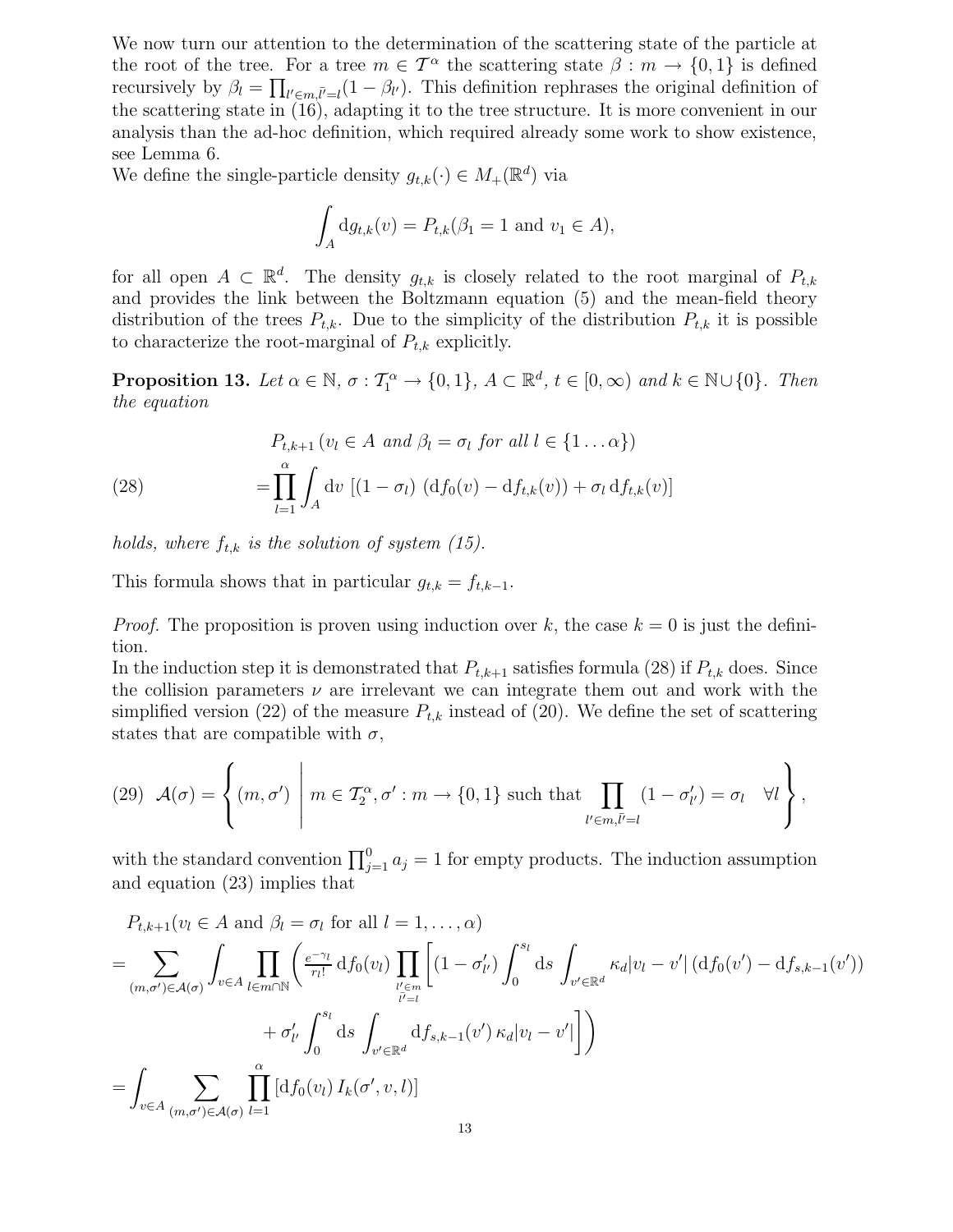where

$$
I_{k}(\sigma', v, l)
$$
\n
$$
= \frac{e^{-\gamma_{l}}}{r_{l}!} \prod_{l' \in m, l' = l} \left[ (1 - \sigma'_{l'}) \int_{0}^{t_{l}} ds \int_{v' \in \mathbb{R}^{d}} \kappa_{d} |v_{l} - v'| (df_{0}(v') - df_{s, k-1}(v')) + \sigma'_{l'} \int_{0}^{t_{l}} ds \int_{v' \in \mathbb{R}^{d}} df_{s, k-1}(v') \kappa_{d} |v_{l} - v'| \right]
$$
\n
$$
= \frac{e^{-\gamma_{l}}}{r_{l}!} \prod_{l' \in m, l' = l} \left[ (1 - \sigma'_{l'}) \left( \gamma_{l} - \int_{0}^{t_{l}} ds L[f_{s, k-1}](v_{l}) \right) + \sigma'_{l'} \int_{0}^{t_{l}} ds L[f_{s, k-1}](v_{l}) \right].
$$

Note that  $\mathcal{A}(\sigma) = \prod_{l=1}^{\alpha} \mathcal{A}(\sigma_l)$  if we identify single trees with  $\alpha$  roots and  $\alpha$  trees with single roots. The algebraic identity  $\sum_{i\in I} \prod_{j\in J} a(i_j, j) = \prod_{j\in J} \sum_{i\in I} a(i, j)$ , where I and J are finite sets and  $a: I \times J \to \mathbb{R}$  is a function, implies that  $\sum$  $\sigma' \in \mathcal{A}(\sigma)$  $\prod^{\alpha}$  $_{l=1}$  $I_k(\sigma', v, l) =$ 

 $\prod^{\alpha}$  $_{l=1}$  $\sum$  $\sigma' \in \mathcal{A}(\sigma_l)$  $I_k(\sigma', v, 1)$ . This yields that

$$
(30)
$$

$$
P_{t,k+1}(v_l \in A \text{ and } \beta_l = \sigma_l \ \forall l = 1 \ldots \alpha) = \prod_{l=1}^{\alpha} \int_{v \in A} df_0(v) \left[ (1 - \sigma_l) J_k(0, v) + \sigma_l J_k(1, v) \right],
$$

with  $J_k(\sigma, v) = \sum_{\sigma' \in \mathcal{A}(\sigma)} I_k(\sigma', v, 1)$ . Since by definition  $\mathcal{A}(1) = \{(1), (1, (0)), (1, (0, 0)) \dots\},$ this shows that

(31) 
$$
J_k(1,v) = \sum_{j=0}^{\infty} \frac{e^{-\gamma}}{j!} \left(\gamma - \int_0^s \mathrm{d}s' L[f_{s',k-1}](v)\right)^j = e^{-\int_0^s \mathrm{d}s' L[f_{s',k-1}](v)},
$$

with  $\gamma = sL[f_0](v)$ . Clearly  $\int_A df_0(v) J_k(0, v) + \int_A df_0(v) J_k(1, v) = \int_A df_0(v)$  and therefore

$$
(32)
$$

$$
\int_{v \in A} df_0(v) J_k(0, v) = \int_{v \in A} df_0(v) (1 - J_k(1, v)) = \int_{v \in A} df_0(v) (1 - e^{-\int_0^s ds' L[f_{s', k-1}]}).
$$

Plugging the formulas (31) and (32) into equation (30) yields that

$$
P_{t,k+1}(v_l \in A \text{ and } \beta_l = \sigma \ \forall l = 1, ..., \alpha)
$$
  
= 
$$
\prod_{l=1}^{\alpha} \int_{v \in A} \left[ (1 - \sigma_l) \mathrm{d} f_0(v) \left( 1 - e^{-\int_0^{t_l} ds L[f_{s,k-1}]} \right) + \sigma_l \mathrm{d} f_0(v) e^{-\int_0^{t_l} ds L[f_{s,k-1}]} \right]
$$
  

$$
\stackrel{\text{(15)}}{=} \prod_{l=1}^{\alpha} \int_{v \in A} \left[ (1 - \sigma_l) \left( \mathrm{d} f_0(v) - \mathrm{d} f_{t_l,k}(v) \right) + \sigma_l \mathrm{d} f_{t_l,k}(v) \right]
$$

and formula (28) has been established.

2.4. The empirical distribution  $\hat{P}_{t,k}$ . We return now to the hierarchy of many body evolutions described in Section 2.1. The initial values of the particles form a random set  $\omega \subset \mathbb{T}^d \times \mathbb{R}^d$  and it is assumed that the law of  $\omega$  is the Poisson point process with density  $N\mu$ , where  $\mu = \mathbf{1}_{\mathbb{T}^d} \otimes f_0 \in PM(\mathbb{T}^d \times \mathbb{R}^d)$ . Hence, the size  $n = \#\omega$  is Poissonian random variable with intensity  $N$ . As explained in Section 2.2, the family of probability measures  $\hat{P}_{t,k} \in PM(\mathcal{T}(Y))$  is the empirical distribution of the tree  $\Phi$  which is generated by the many-body evolution and has a randomly chosen (tagged) particle as its root. This tree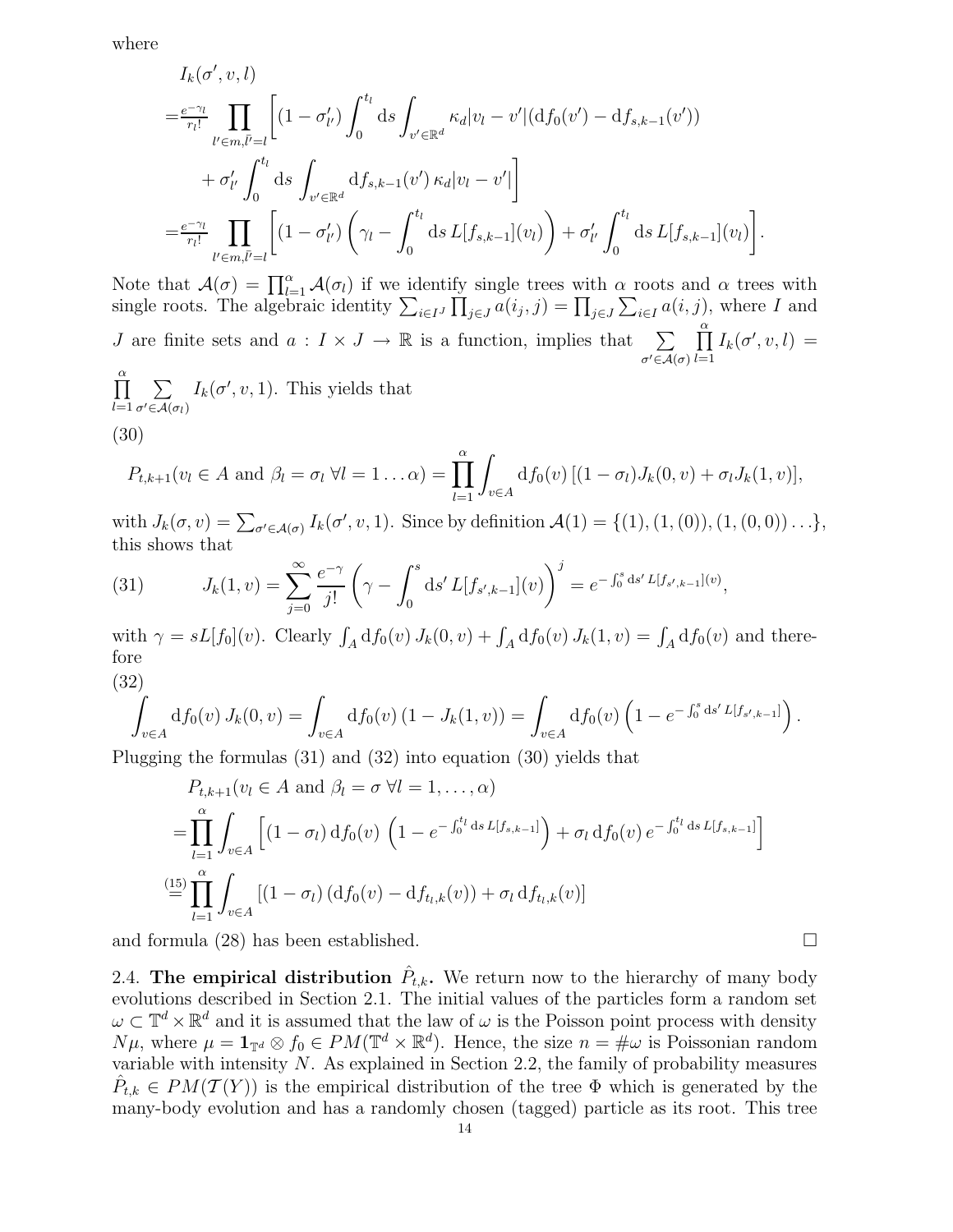is only well defined if  $n > 0$ , i.e.  $\omega$  is non-empty. For this reason we define  $P_{t,k}(\Omega)$  as the conditional probability that the tree is contained in the set  $\Omega$ , given that  $n = \frac{\mu}{\omega} > 0$ . A particularly simple method of sampling from this conditional distribution consists in drawing a realization of  $\omega$  according to the unconditioned Poisson point process, and an independent random variable  $z \in \mathbb{T}^d \times \mathbb{R}^d$  with law  $\mu(z) = \mathbf{1}_{\mathbb{T}^d}(u) \otimes f_0(v)$  which is the initial value of the tagged particle. It can be checked without difficulty that the joint distribution of  $\omega$  and z is the previously defined conditional distribution.

The trees generated by this procedure are denoted by  $\Phi(t, k) = (m(t, k), \phi) \in \mathcal{T}_k(Y)$ , where  $m(t, k) \in \mathcal{T}_k$  is the skeleton and  $\phi : m(t, k) \to Y$  specifies the initial values, the collision times and the impact parameters. The measures  $\hat{P}_{t,k}$  are the image measure of Prob<sub>ppp</sub> induced by the many-particle flows so that for each  $\Omega \subset \mathcal{T}(Y)$  we obtain

(33) 
$$
\hat{P}_{t,k}(\Omega) := \text{Prob}_{\text{ppp}}((m(t,k), \phi) \in \Omega).
$$

The tree measures  $\hat{P}_k$  are derived from Prob<sub>ppp</sub>, but Prob<sub>ppp</sub> cannot be derived from  $\hat{P}_{t,k}$ . By construction, for fixed  $\omega$  the skeleton m is monotonously increasing in t and k, and for fixed  $l \in m$  the data  $\phi_l$  does not depend on t or k. This is equivalent to saying that the *j*-marginal of  $\hat{P}_{t,k}$  (trees of hight  $j \leq k$ ) is given by  $\hat{P}_{t,j}$ , i.e.

$$
(34) \qquad \hat{P}_{t,k}\left((m(t,k)\cap(\cup_{i=1}^{j}\mathbb{N}^{i}),(\phi_{l})_{|l|\leq j}\right)\in\Omega\right)=\hat{P}_{t,j}((m(t,j),(\phi_{l})_{|l|\leq j})\in\Omega)
$$

for all  $\Omega \subset \mathcal{T}_i(Y)$ ,  $k \geq j$ .

We will use formula (34) to construct an alternative characterization of  $\hat{P}_{t,k}$  which reflects the iterative process that underlies the definition of  $m(t, k)$ . Using this alternative characterization one can easily establish total-variation bounds for  $P_{t,k} - \hat{P}_{t,k}$ . Since the time t is arbitrary but fixed we will often write  $\hat{P}_k$  instead of  $\hat{P}_{t,k}$ .

Let  $(m', \phi') \in \mathcal{T}_{k-1}(Y)$  and let  $\hat{P}_k(\cdot | (m', \phi')) \in PM(\mathcal{T}_k(Y))$  be the conditional distribution of  $\hat{P}_k$  in the sense that

$$
\hat{P}_k(\Omega \mid (m', \phi')) := \hat{P}_k\Big((m(k), \phi) \in \Omega \mid m \cap \mathbb{N}^j = m' \cap \mathbb{N}^j \text{ for all } j \in \{1 \dots k - 1\}
$$
  
and  $\phi_l = \phi'_l \text{ for all } l \in m \text{ such that } |l| < k\Big).$ 

Formula (34), which characterizes the *j*-marginals of  $\hat{P}_{t,k}$ , yields the following recurrence relation for  $\hat{P}_k$ :

(35) 
$$
\hat{P}_k(\Omega) = \int_{\mathcal{T}_{k-1}(Y)} d\hat{P}_{k-1}(\Phi') \hat{P}_k(\Omega | \Phi').
$$

Repeating this step  $k-1$  times we obtain the following iterative representation of  $\hat{P}_k$ : (36)

$$
\hat{P}_k(\Omega) = \int_{\mathcal{T}_1(Y)} dP_1(\Phi_1) \int_{\mathcal{T}_2(Y)} d\hat{P}_2(\Phi_2 | \Phi_1) \dots \int_{\mathcal{T}_{k-1}(Y)} d\hat{P}_{k-1}(\Phi_{k-1} | \Phi_{k-2}) \hat{P}_k(\Omega | \Phi_{k-1}),
$$

where

(37) 
$$
P_1(z_1 \ldots z_\alpha) = \prod_{l=1}^{\alpha} \mu(z_l) \in PM\left((\mathbb{T}^d \times \mathbb{R}^d)^{\alpha}\right)
$$

is the distribution of  $\alpha$  initial values.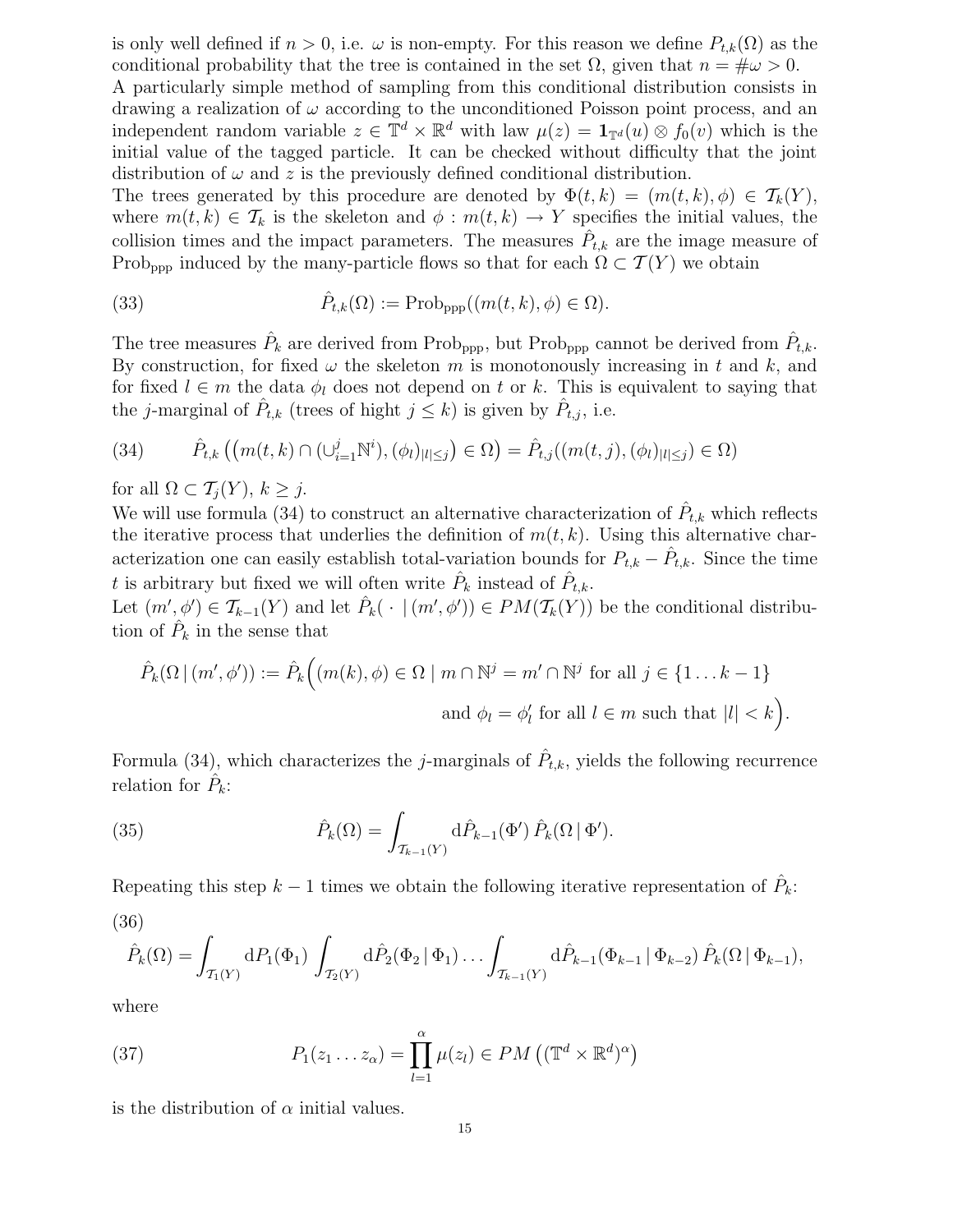2.5. Convergence of  $\hat{P}_k$  to  $P_k$ . Having constructed an iterative characterization of  $\hat{P}_k$ we will now show that it is very similar to the mean field measure  $P_k$  in a precise way. The key is to identify the mechanisms by which the two probability distributions fail to be equal. In this part of the paper we will work with the phase-space representation of the trees:  $z_l = (u_l, v_l) \in \mathbb{T}^d \times \mathbb{R}^d$ .

**Remark 14.** There are only two reasons why  $\hat{P}_k$  fails to coincide with  $P_k$  in the limit  $a \rightarrow 0$ :

(1) The cylinders which are covered by the paths of the particles might contain selfintersections due to the periodic boundary conditions:  $v - v' \in R(t, a)$  with

$$
(38)
$$

(38) 
$$
R(t, a) = \{v \in \mathbb{R}^d \mid \min\{|sv - \xi| \mid s \in [0, t], \xi \in \mathbb{Z}^d \setminus \{0\}\} \le a\}.
$$

(2) Nodes might have more than one child, i.e. the map  $z : m \to \mathbb{T}^d \times \mathbb{R}^d$  might be not injective.

The set  $R(t, a)$ , which can easily seen to be nonempty, is relevant due to periodic boundary conditions, which will lead to self-intersections of the cylinders. This happens, if  $v - v_j$ is sufficiently close to a velocity  $v^*$ , where the components of  $v_1^*, \ldots, v_d^*$  are rationally dependent, i.e.  $\eta \cdot v^* \in \mathbb{Z}$  with  $\eta \in \mathbb{Z}^d$ , but only if  $|\eta| \leq t$ . The effect is not present in a setting where  $(u, v) \in \mathbb{R}^d \times \mathbb{R}^d$ .

The second effect is caused by the notorious recollisions. These dependencies disappear as the diameter a tends to zero.

We stipulate now a strict order of the set of nodes m:

(39) 
$$
l < l'
$$
 if either  $|l| < |l'|$  or  $(|l| = |l'|$  and  $\overline{l} < \overline{l'}$ ) or  $(\overline{l} = \overline{l'} \text{ and } l_{|l|} < l'_{|l|})$ 

This order is induced by the link between the collision time and the indices  $l \in m$  in Definition 7.

Motivated by Remark 14 we define the set of "good" trees.

**Definition 15.** For each  $a_0 > 0$  the set of "good" trees  $\mathcal{G}(a_0) \subset \mathcal{T}(Y)$  consists of those trees  $(m, \phi) \in \mathcal{T}(Y)$  with the property that for all  $0 < a \leq a_0$  and all  $l \in m$ 

 $v_l - v_{\bar{l}} \in \mathbb{R}^d$ (40)  $v_l - v_{\bar{l}} \in \mathbb{R}^d \setminus R(t, a)$  (all parent-child-pairs are non-resonant),  $z_l \not\in \cup_{\substack{l' < l \\ l' \neq \overline{l}}}$ (41)  $z_l \notin \bigcup_{l' < l} C_{l'}$  (no node has more than one child),

where we associate to each node  $l \in m$  the set of colliding initial values

$$
C_l = \left\{ z' \in \mathbb{T}^d \times \mathbb{R}^d \; \middle| \; \min_{s' \in [0, s_l]} |\text{dist}(z_l, z', s')| \leq a \right\},\
$$

and dist as in (8) ignores overlap in the initial data.

Note that  $\mathcal{G}(a_0) \subset \mathcal{T}(Y)$  is a family of sets which decreases with  $a_0$ . An elementary calculation yields that for all  $v' \in \mathbb{R}^d \setminus (v_l + R(t))$ 

(42) 
$$
N\mathcal{H}^{d-1}\left(C_l\cap(\mathbb{T}^d\times\{v'\})\right)=\kappa_d|v_l-v'|s_l.
$$

The significance of  $\mathcal{G}(a_0)$  is given by the following results

(43)  $\lim_{a_0 \to 0} \inf_k P_k(\mathcal{G}(a_0)) = 1,$ 

(44) 
$$
\lim_{a \to 0} \sup_{k} \left| \hat{P}_k(\Omega) - P_k(\Omega) \right| = 0 \text{ for all } \Omega \subset \mathcal{G}(a_0) \text{ if } a_0 \text{ is fixed,}
$$

which are proven in Proposition 17. For the proof we need a more explicit characterization of the distributions  $\hat{P}_k(\cdot | \Phi_{k-1})$  and  $\hat{P}_k(\cdot)$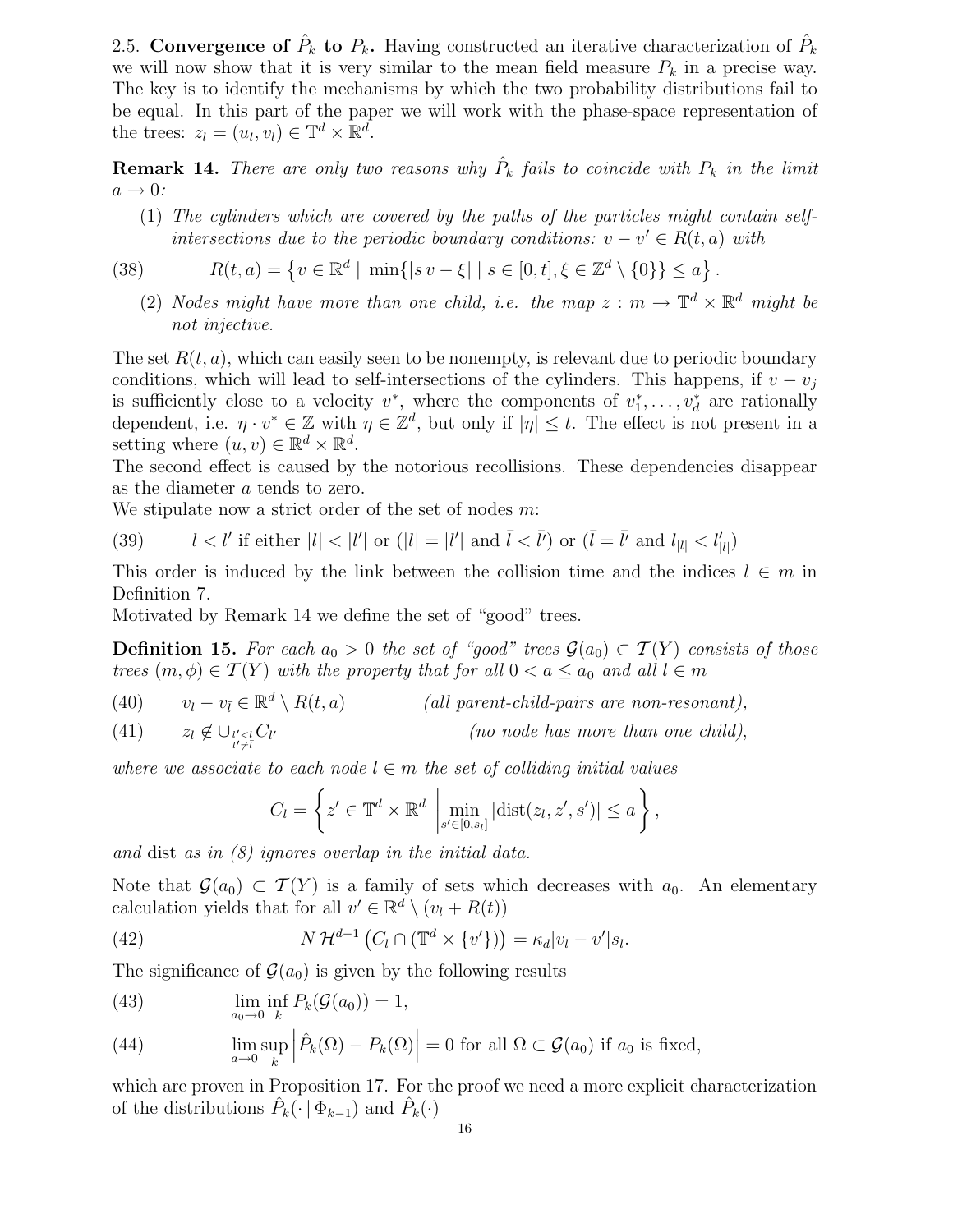As an intermediate step we recall a formula which yields the probability of certain complex events with respect to Poisson-point processes. Let  $A \subset \cup_{n=0}^{\infty} (\mathbb{T}^d \times \mathbb{R}^d)^n$  be a symmetric set, i.e.  $z \in A \cap (\mathbb{T}^d \times \mathbb{R}^d)^n$  if and only if  $(z_{\pi(1)}, \ldots, z_{\pi(n)}) \in A \cap (\mathbb{T}^d \times \mathbb{R}^d)^n$  for all permutations  $\pi \in S_n$ , where  $S_n$  is the symmetric group. We use the convention that  $(\mathbb{T}^d \times \mathbb{R}^d)^0$  is a single point. For each realization  $\omega \subset \mathbb{T}^d \times \mathbb{R}^d$  of the point process we chose an arbitrary enumeration of the elements of  $\omega$  such that  $\omega = \{z_1, \ldots, z_n\}$ . We say that  $\omega \in A$  if  $(z_1, \ldots, z_n) \in A$ ; the choice of the enumeration is irrelevant since A is symmetric. It can be checked that if  $\omega$  is a realization of the Poisson-point process with intensity  $\mu \in M_+(\mathbb{T}^d \times \mathbb{R}^d)$ , then

(45) Prob<sub>ppp</sub>
$$
(\omega \in A) = e^{-\mu(\mathbb{T}^d \times \mathbb{R}^d)} \sum_{n=0}^{\infty} \frac{1}{n!} \int_{A \cap (\mathbb{T}^d \times \mathbb{R}^d)^n} d\mu(z_1) \dots d\mu(z_n),
$$

where the value of integral for  $n = 0$  is 1 if  $(\mathbb{T}^d \times \mathbb{R}^d)^0 \subset A$  and 0 else. By the definition of Poisson-point processes each set  $\mathcal{C} \subset \mathbb{T}^d \times \mathbb{R}^d$  defines a projection denoted by  $\mathcal{C} \cap \omega$ . We recall the following fundamental independence-principle of Poisson-point processes which asserts that even if we have obtained a certain amount of information over a realization  $\omega$ of a Poisson-point process it is still possible to use a suitably modified version of formula  $(45).$ 

**Lemma 16.** Let the random set  $\omega \subset \mathbb{T}^d \times \mathbb{R}^d$  be distributed according to a Poisson pointprocess with density  $\mu, \ \bar{C}, \mathcal{C} \subset \mathbb{T}^d \times \mathbb{R}^d$  and  $A \subset \bigcup_{r=0}^{\infty} (\mathcal{C} \setminus \bar{C})^r$  be symmetric. Then we obtain the following formula for the conditional probability of the event A:

(46) Prob<sub>ppp</sub> 
$$
(\omega \cap C \in A \mid \omega \cap \overline{C} = \emptyset) = \exp(-\mu(C \setminus \overline{C})) \sum_{r=0}^{\infty} \frac{1}{r!} \int_{A \cap C^r} d\mu^r(z),
$$
  
where  $\mu^r = \underbrace{\mu \otimes \ldots \otimes \mu}_{r \text{ terms}}$ 

*Proof.* See section 4.

To apply Lemma 16 we have to work with the phase space representation of trees. Owing to the decomposition  $\Omega = \dot{\cup}_{m \in \mathcal{T}} \mathcal{E}(m) \cap \Omega$  we can assume that  $\Omega \subset \mathcal{E}(m)$  for some  $m \in \mathcal{T}$ . Due to this simplification we can drop the sum in equation (46) since only one term is nontrivial.

Note that for a general tree  $\Phi = (m, \phi) \in \mathcal{T}(Y)$  the number of nodes  $\#m$  can be bigger than the number of particles involved in the collisions, i.e. it is possible that the map  $z : m \to \mathbb{T}^d \times \mathbb{R}^d$  is not injective and  $z_l = z_{l'}$  for some pair  $l, l' \in m, l \neq l'$ . This scenario corresponds to a bad tree where one node has two child nodes. For this reason we restrict our attention to sets  $\Omega$  which are subsets of  $\mathcal{G}(a)$ . The excluded set has nonzero probability, however we will show that the probability of  $\mathcal{T}(Y) \setminus \mathcal{G}(a)$  tends with a to 0. By construction for all trees in  $\Omega$  the map  $l \mapsto z_l$  is injective.

The order defined by (39) induces a representation of the events  $\Omega \subset \mathcal{T}(Y)$  in phase-space coordinates:

$$
A(\Omega) \subset (\mathbb{T}^d \times \mathbb{R}^d)^{\#m}.
$$

In the same spirit one obtains a one-to-one correspondence between the the initial values of particles associated with the tree-nodes at height k and subsets of  $(\mathbb{T}^d \times \mathbb{R}^d)^{\#m \cap \mathbb{N}^k}$ :

$$
Z_k = (z_l)_{|l|=k} \in (\mathbb{T}^d \times \mathbb{R}^d)^{\#m \cap \mathbb{N}^k}.
$$

We will also need the conditional events

$$
A_k(\Omega, \Phi) = \left\{ Z_k \in (\mathbb{T}^d \times \mathbb{R}^d)^{\#m \cap \mathbb{N}^k} \, | \, (Z_k, \Phi) \in \Omega \right\},\
$$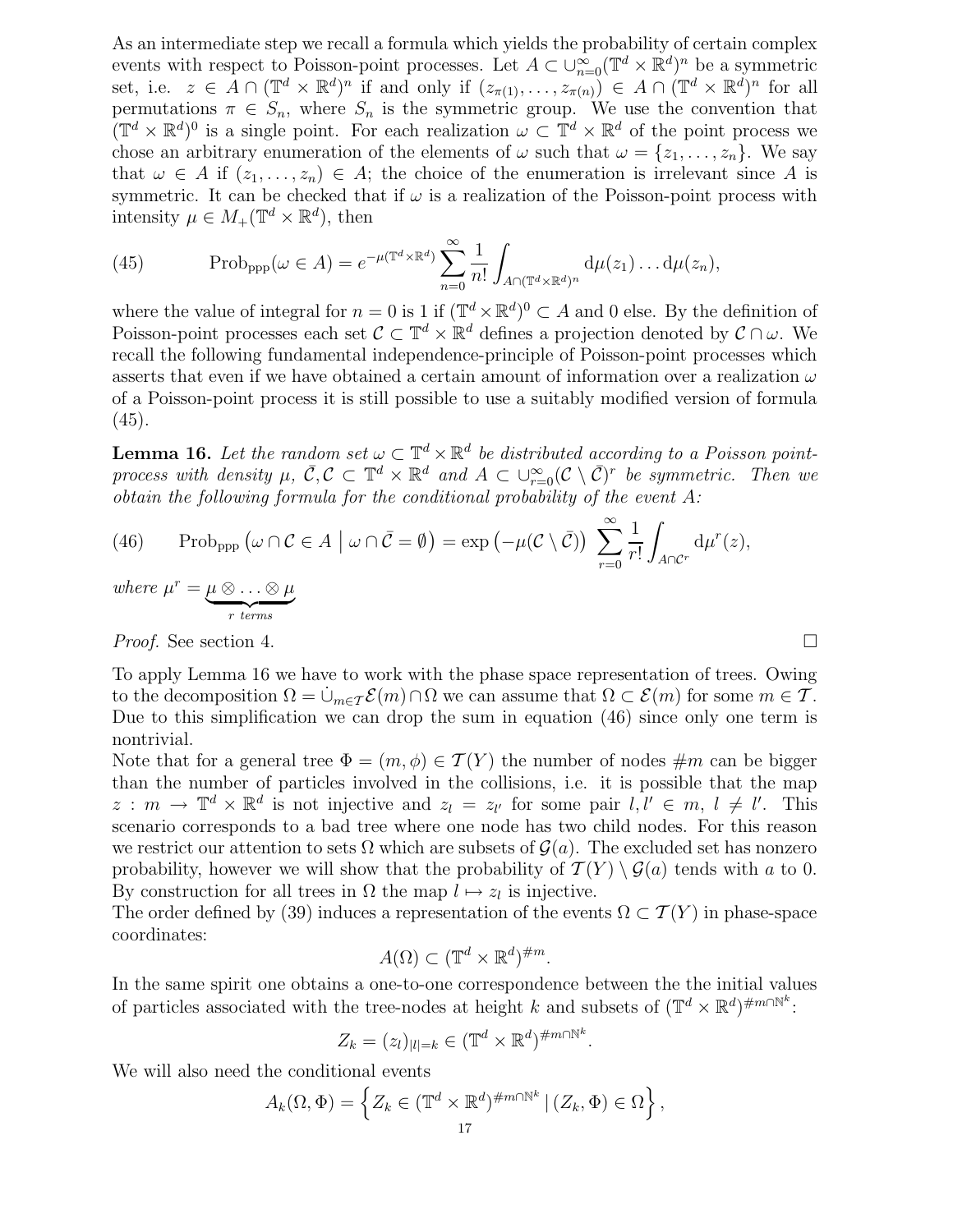where  $\Phi \in \mathcal{T}_{k-1}(Y)$  and  $(Z_k, \Phi) \in \mathcal{T}_k(Y)$  is the tree obtained by attaching the leaves  $Z_k$ to the topmost nodes of Φ.

Recall that the density of the Poisson-point process which generates the initial positions of the particles is given by  $N\mu$  where

$$
\int d\mu(z)\,\varphi(z) = \int_{\mathbb{R}^d} df_0(v)\,\int_{\mathbb{T}^d} du\,\varphi(u,v)
$$

for every testfunction  $\varphi \in C_c(\mathbb{T}^d \times \mathbb{R}^d)$ .

Before applying Lemma 16 we have to specify the sets C and  $\overline{C}$ . Fix  $a_0 > 0$  and let  $\Phi \in \mathcal{T}(Y) \cap \mathcal{G}(a_0)$ . We are interested in the distribution of those trees which coincide with  $\Phi$  up to level k. Clearly, the initial positions of the particles at height  $k+1$  are contained in the set

$$
\mathcal{C}_k(\Phi) := \bigcup_{l \in m_k \cap \mathbb{N}^k} C_l(\phi) \subset \mathbb{T}^d \times \mathbb{R}^d,
$$

with  $\Phi = (m, \phi)$ . In order to apply formula (46) we have to identify the conditioning of the distribution  $\omega \cap C_k(\Phi)$ . Define the collection of cylinders

$$
\bar{\mathcal{C}}_k(\Phi) := \bigcup_{|l| < k} C_l(\phi) \subset \mathbb{T}^d \times \mathbb{R}^d
$$

which contains those initial values that would affect the lower nodes. By construction the information on the point process  $\omega$  that we have accumulated so far is given by  $\omega \cap C_k(\Phi) =$  $\{z_l \mid |l| \leq k\}$ . Furthermore, since  $\Phi \in \mathcal{G}(a_0)$  we have that  $\omega \cap \mathcal{C}_k(\Phi) \cap \bar{\mathcal{C}}_k(\Phi) = \emptyset$ . This implies that for each  $\Omega \subset \mathcal{T}(Y) \cap \mathcal{G}(a_0)$  and  $\Phi \in \mathcal{T}_k(Y) \cap \mathcal{G}(a_0)$  that

$$
\hat{P}_{k+1}(\Omega \mid \Phi) = \text{Prob}_{\text{ppp}}(\mathcal{C}_k(\Phi) \cap \omega \in \text{sym}(A_k(\Omega, \Phi)) \mid \mathcal{C}_k(\Phi) \cap \bar{\mathcal{C}}_k(\Phi) \cap \omega = \emptyset).
$$

where sym(A) is the symmetrization of the set A, i.e.  $(z_1, \ldots, z_n) \in sym(A)$  if there exists a permutation  $\pi \in S_n$  such that  $(z_{\pi(1)}, \ldots, z_{\pi(n)}) \in A$ ; in particular  $A \subset sym(A)$ . This is the crucial step where the complicated dependency on the past of the many-body evolution is reduced to a simple conditional expectation of the Poisson point process. Since  $A(\Omega, \Phi) \cap \overline{\mathcal{C}}_k(\Phi) \times \ldots \times \overline{\mathcal{C}}_k(\Phi)$  $r$  terms  $=\emptyset$  for each r we can use formula (46) and deduce

that

$$
P_{k+1}(\Omega | \Phi) = e^{-\hat{\Gamma}_k(\Phi)} \frac{1}{r!} \int_{\text{sym}(A_{k+1}(\Omega,\Phi))} d\mu^r(Z_{k+1})
$$

where

(47) 
$$
\hat{\Gamma}_k(\Phi) = \mu(\hat{\mathcal{C}}_k(\Phi))
$$

and  $\hat{\mathcal{C}}(k) = \mathcal{C}_k(\Phi) \setminus \bar{\mathcal{C}}_k(\Phi)$ . Recall the convention that the value of the integral over  $(\mathbb{T}^d \times \mathbb{R}^d)^0$  is 1.

Since each permutation of the labels  $l \in m$  destroys the tree structure we obtain that if  $z_{\pi} \in A$  and  $z \in A$ , then necessarily  $\pi$  is the identity transformation, i.e.  $z_{\pi} = z$ . This implies that if we replace in the above formula  $sym(A)$  by the non-symmetric set A we have to drop the term  $\frac{1}{r!}$ .

(48) 
$$
P_{k+1}(\Omega | \Phi) = e^{-\hat{\Gamma}_k(\Phi)} \int_{A_{k+1}(\Omega, \Phi)} d\mu^r(Z_{k+1}).
$$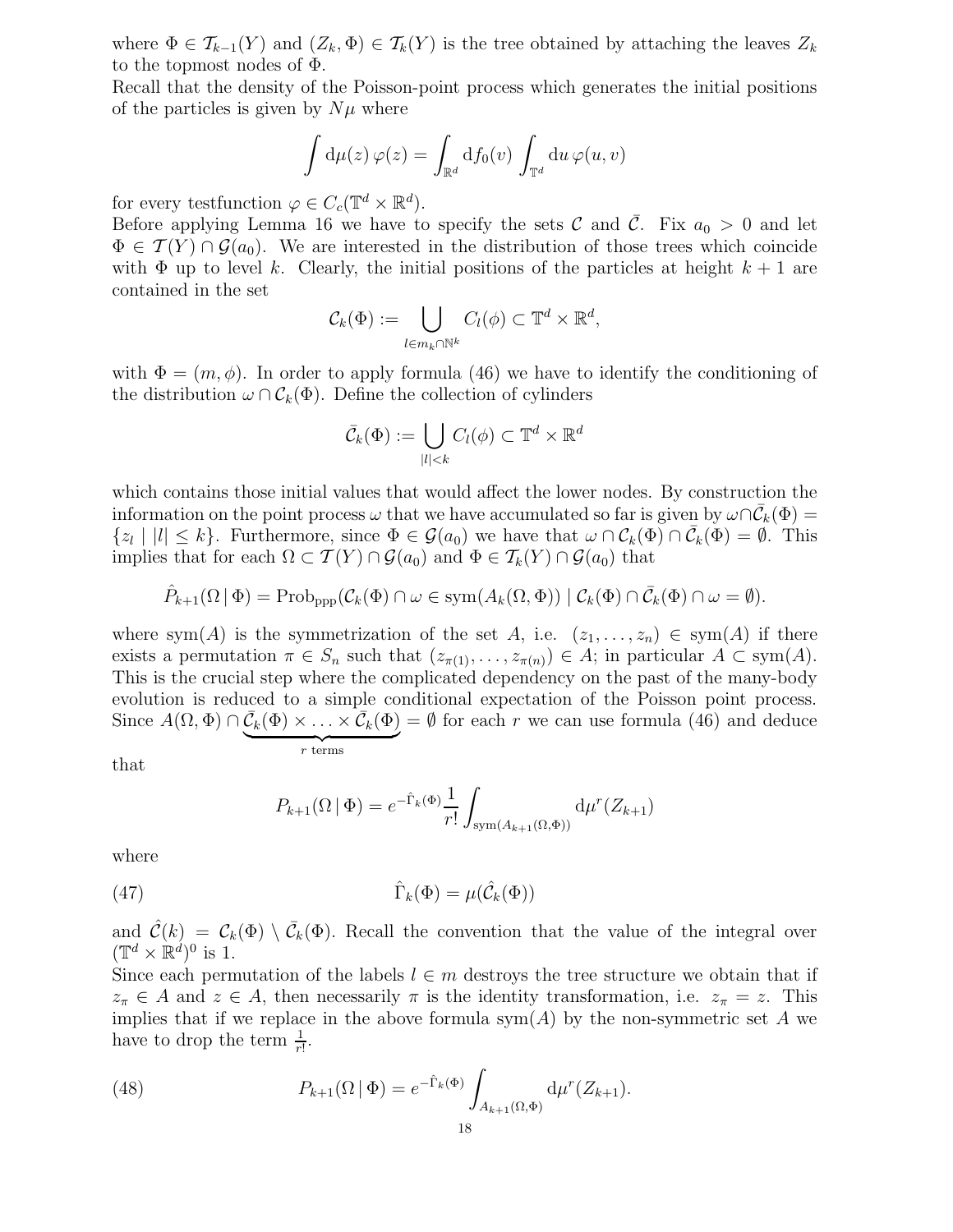Plugging the expression (48) for the conditional expectation  $\hat{P}_{k+1}(\cdot | \Phi)$  into equation (36) yields that

$$
\hat{P}_k(\Omega) = \int_{(\mathbb{T}^d \times \mathbb{R}^d)^{\alpha}} dP_1(\phi_1(Z_1)) e^{-\hat{\Gamma}_1(\Phi_1(Z_1))} \int_{(\mathbb{T}^d \times \mathbb{R}^d)^{r_2}} \mu^{r_2}(\Phi_2(Z_2))
$$
  
... 
$$
e^{-\hat{\Gamma}_{k-1}(\Phi_{k-1}(Z_1...Z_{k-1}))} \int_{A_k(\Omega, \Phi_{k-1}(Z_1...Z_{k-1}))} d\mu^{r_k}(Z_k)
$$
  
(49) 
$$
= \sum_{m \in \mathcal{T}_k} \int_{A(\Omega)} d\mu^{\#m}(z) e^{-\sum_{j < k} \hat{\Gamma}_j(\Phi(z))}.
$$

The intermediate step in the computation above relies on the additional assumption that  $m \in \mathcal{T}_k \backslash \mathcal{T}_{k-1}$ . In general we have to be more careful concerning the domains of integration, but the the final formula is unaffected.

We return now to the collision representation of the trees. This means that the variables  $(z_l)_{l \in m}$  are replaced by  $(u_1, v_1) \times (s_l, \nu_l, v_l)_{l \in m \setminus \mathbb{N}}$  if  $\alpha = 1$  and analogously if  $\alpha > 1$ . The determinant of the derivative of this transformation is given by

$$
\det D_{\Phi} z(\Phi) = \prod_{l \in m \backslash \mathbb{N}} \left( a^{d-1} [\nu_l \cdot (v_l - v_{\bar{l}})]_+ . \right)
$$

Thus changing coordinates in the integrals we obtain that for each  $m \in \mathcal{T}$ 

$$
\int_{A(\Omega)} e^{-\sum_{j < k} \hat{\Gamma}_j(\Phi(z))} d\mu^{\#m}(z)
$$
\n
$$
= \int_{\Omega} dP_1(z_1 \dots z_\alpha) e^{-\sum_{j < k} \hat{\Gamma}_j(\Phi)} \prod_{l \in m \backslash \mathbb{N}} (N d f_0(v_l) d\nu_l d s_l \chi_{[0, s_{\bar{l}}]}(s_l) a^{d-1} [(v_l - v_{\bar{l}}) \cdot \nu_l]_+)
$$
\n
$$
\stackrel{\text{(1)}}{=} \int_{\Omega} dP_1(z_1 \dots z_\alpha) e^{-\sum_{j < k} \hat{\Gamma}_j(\Phi)} \prod_{l \in m \backslash \mathbb{N}} (d f_0(v_l) d\nu_l d s_l \chi_{[0, s_{\bar{l}}]}(s_l) [(v_l - v_{\bar{l}}) \cdot \nu_l)]_+)
$$
\n
$$
= \int_{\Omega} d\lambda^m(\phi) e^{-\sum_{j < k} \hat{\Gamma}_j(\Phi)},
$$

Thus we have shown that for all  $\Omega \subset \mathcal{G}(a)$ 

(50) 
$$
\hat{P}_k(\Omega) = \sum_{m \in \mathcal{T}_k} \int_{\Omega \cap \mathcal{E}(m)} e^{-\sum_{j < k} \hat{\Gamma}_j(\Phi)} d\lambda^m(\phi).
$$

and

(51) 
$$
P_k(\Omega) = \hat{P}_k(\Omega) + e_k(\Omega),
$$

where the error has the form

(52) 
$$
e_k(\Omega) = \sum_{m \in \mathcal{T}_k} \int_{\Omega \cap \mathcal{E}(m)} d\lambda^m(\phi) \left( e^{-\sum_{j < k} \hat{\Gamma}_j(\Phi)} - e^{-\sum_{j < k} \Gamma_j(\Phi)} \right).
$$

Since  $\hat{\Gamma}_j(\Phi) \leq \Gamma_j(\Phi)$  the difference  $e_k(\cdot)$  is a non-negative measure. Now we are in a good position to prove that equations (43) and (44) hold.

**Proposition 17** (Similarity of  $\hat{P}_k$  and  $P_k$ ). Let  $\mathcal{G}(a)$  the set of good trees from Definition 15, and  $\Omega \subset \mathcal{G}(a_0)$ . Then equations (43) and (44) hold.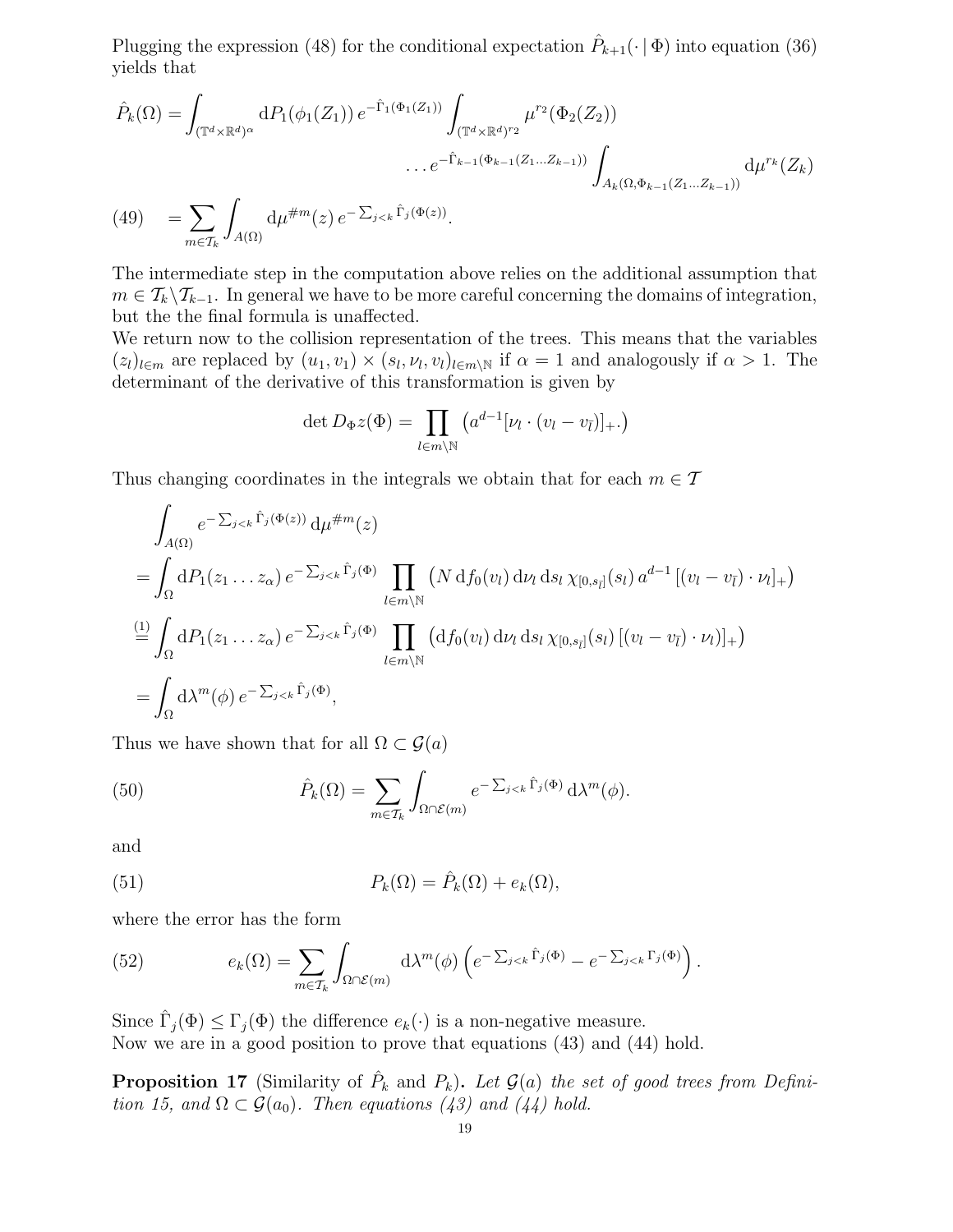*Proof.* For technical reasons we decouple the dependency of  $\mathcal{G}$  and  $\hat{P}_k$  on the scaling parameter a. We will construct a family of sets of trees  $\hat{\mathcal{G}}(a) \subset \mathcal{G}(a)$  with the following two properties

(53) 
$$
\lim_{a_0 \to 0} \inf_k P_k \left( \hat{\mathcal{G}}(a_0) \right) = 1,
$$

(54) 
$$
\lim_{a_0 \to 0} \lim_{a \to 0} \sup_k \left| \hat{P}_k \left( \Omega \cap \hat{\mathcal{G}}(a_0) \right) - P_k \left( \Omega \cap \hat{\mathcal{G}}(a_0) \right) \right| = 0
$$

for all  $\Omega \subset \mathcal{T}(Y)$ . The idea is that the trees in the sets  $\hat{\mathcal{G}}(a_0)$  have additional good properties which are controlled by  $a_0$ . It is quite clear that for our choice of  $\hat{\mathcal{G}}(a_0)$  (see (56)) equation (54) holds even for fixed  $a_0$  but without the limit the proof becomes more complicated.

We show first that (53) and (54) imply (44): Since  $\hat{P}_k$  and  $P_k$  are probability measures equation (53) implies that

(55) 
$$
\lim_{a_0 \to 0} \lim_{a \to 0} \sup_k \left| \hat{P}_k \left( \mathcal{T}(Y) \setminus \hat{\mathcal{G}}(a_0) \right) - P_k \left( \mathcal{T}(Y) \setminus \hat{\mathcal{G}}(a_0) \right) \right| = 0.
$$

Let now  $\Omega \subset \hat{\mathcal{G}}(a_0)$  for some  $a_0 > 0$  and fix  $\varepsilon > 0$ . Then

$$
\lim_{a_0 \to 0} \lim_{a \to 0} \sup_k |\hat{P}_k(\Omega) - P_k(\Omega)| \le \lim_{a_0 \to 0} \lim_{a \to 0} \sup_k \left| \hat{P}_k\left(\Omega \cap \hat{\mathcal{G}}(a_0)\right) - P_k\left(\Omega \cap \hat{\mathcal{G}}(a_0)\right) \right|
$$
  
+ 
$$
\lim_{a_0 \to 0} \lim_{a \to 0} \sup_k \hat{P}_k\left(\Omega \setminus \hat{\mathcal{G}}(a_0)\right) + \sup_k P_k\left(\Omega \setminus \hat{\mathcal{G}}(a_0)\right)
$$
  

$$
\stackrel{\text{(54)}}{=} \lim_{a_0 \to 0} \lim_{a \to 0} \sup_k \hat{P}_k\left(\Omega \setminus \hat{\mathcal{G}}(a_0)\right) + \lim_{a_0 \to 0} \sup_k P_k\left(\Omega \setminus \hat{\mathcal{G}}(a_0)\right)
$$
  

$$
\stackrel{\text{(55)}}{\leq} 2 \lim_{a_0 \to 0} \sup_k P_k\left(\mathcal{T}(Y) \setminus \hat{\mathcal{G}}(a_0)\right) \stackrel{\text{(53)}}{=} 0.
$$

Equation (43) follows directly from (53) since  $\hat{\mathcal{G}}(a) \subset \mathcal{G}(a)$ . Let  $\varepsilon(a)$  and  $V(a)$  be monotone functions of a such that  $\lim_{a\to 0} \varepsilon(a) = 0$  and  $\lim_{a\to 0} V(a) =$  $+\infty$ . which will be determined later. We define the set

(56) 
$$
\hat{\mathcal{G}}(a_0) = \bigcap_{a < a_0} \left\{ (m, \phi) \in \mathcal{G}(a) \; \middle| \; \min_{\substack{l, l' \in m \\ l' \neq l}} |v_l - v_{\bar{l}}| \geq \varepsilon(a) \text{ and } |v| \leq V(a) \right\}
$$
\nand 
$$
\min_{l \in m} \min_{l' < l, l' \neq \bar{l}} \left( 1 - \left| \frac{v_l - v_{\bar{l}}}{|v_l - v_{\bar{l}}|} \cdot \frac{v_{l'} - v_{\bar{l}}}{|v_{l'} - v_{\bar{l}}|} \right| \right) \geq \varepsilon(a) \right\}.
$$

Due to the monontonicity of  $\varepsilon(a)$  and  $V(a)$  the set  $\hat{\mathcal{G}}(a)$  is increasing with a. Before proving (53) and (54) we will first estimate the size of the set  $R(t, a)$  and demonstrate that

(57) 
$$
\lim_{a \to 0} \int_{R(t,a)} (1+|v|) \, \mathrm{d} f_0(v) = 0.
$$

For each  $\xi \in \mathbb{Z}^d \setminus \{0\}$  we define the cone

$$
M(\xi, a) = \{ v \in \mathbb{R}^d \, | \, (v \cdot \xi)^2 \ge (|\xi|^2 - a^2)|v|^2 \}.
$$

Let  $c(a) := \sup \{ \int_{M(\xi, a)} df_0(v) | \xi \in \mathbb{Z}^d \setminus \{0\} \}$  be an upper bound for the volume of this cone. Assumption (4) implies that  $c(a) = o(1)$  as  $a \to 0$ . For each  $v \in R(t, a)$  such that  $|v| \leq V$  there exists  $\xi(v) \in \mathbb{Z}^d \setminus \{0\}$  such that  $|\xi(v)| \leq Vt + a$  and  $v \in M(\xi(v), a)$ , i.e.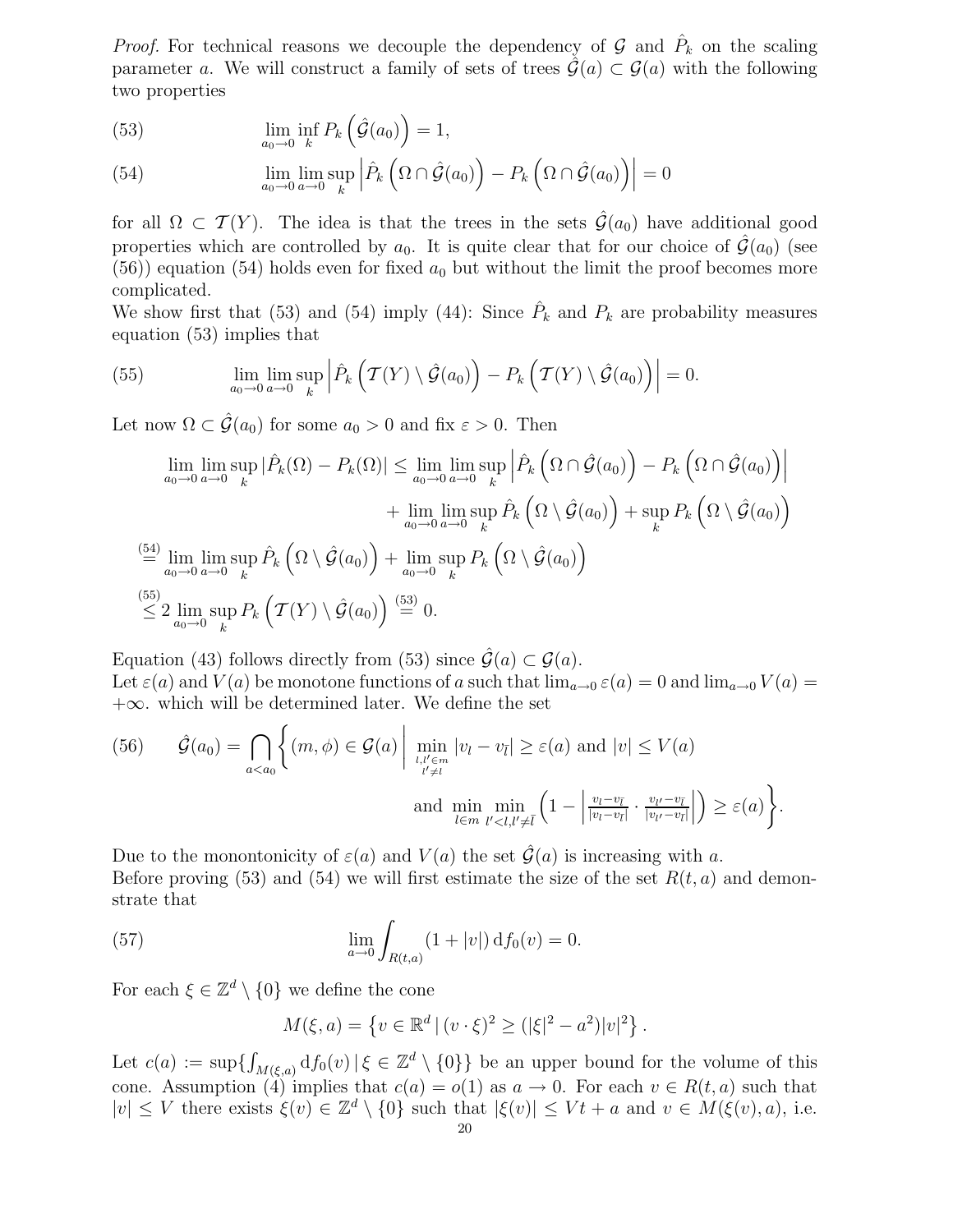each velocity  $v \in R(t, a)$  is an element of one of at most  $(2tV + 2a)^d$  cones. Thus we obtain, using (3),

$$
\int_{R(t,a)} (1+|v'|) df_0(v') \leq \int_{R(t,a)\cap\{|v'|\leq V\}} (1+|v'|) df_0(v') + \int_{\{|v'|> V\}} (1+|v'|) df_0(v')
$$
  

$$
\leq (1+V)(2tV+2a)^d c(a) + K_{\rm ini}/V,
$$

with  $K_{\text{ini}} = \int_{\mathbb{R}^d} df_0(v) (1+|v|)^2$ . So choosing first V large the second term is small. Then choose a so that the first term is small, which completes the proof of the equation  $(57)$ . Proof of equation (53).

First we show that we can restrict ourselves to bounded trees. By Lemma 12, the expected value of the number of nodes  $\#m$  in a tree m is bounded by  $K_{\text{ini}} \exp(\kappa_d K_{\text{ini}}t)$ . As  $\#m$  is a positive function, this implies immediately the estimate

(58) 
$$
\sum_{\#m-\alpha>r} P_k(\mathcal{E}(m)) < \frac{K_{\text{ini}}}{r} \exp(\kappa_d K_{\text{ini}} t).
$$

This estimate gives us control over the error which arises if we ignore all trees with more than  $r$  nodes:

(59) 
$$
1 = \sum_{m \in \mathcal{T}} P_k(\mathcal{E}(m)) = \sum_{\substack{m \in \mathcal{T} \\ \#m - \alpha \le r}} P_k(\mathcal{E}(m)) + \sum_{\substack{m \in \mathcal{T} \\ \#m - \alpha > r}} P_k(\mathcal{E}(m)) + \sum_{\substack{m \in \mathcal{T} \\ \#m - \alpha > r}} P_k(\mathcal{E}(m)) + \sum_{\substack{m \in \mathcal{T} \\ \#m - \alpha \le r}} P_k(\mathcal{E}(m)) + \sum_{\substack{m \in \mathcal{T} \\ \#m - \alpha \le r}} P_k(\mathcal{E}(m)) + \sum_{\substack{m \in \mathcal{T} \\ \#m - \alpha \le r}} P_k(\mathcal{E}(m))
$$

In particular, if  $r \geq \frac{K_{\text{ini}}}{\delta}$  $\frac{\epsilon_{\text{ini}}}{\delta}e^{\kappa_d K_{\text{ini}}t} + \alpha$ , then

(60) 
$$
\sum_{m \in \mathcal{T} \atop \#m \leq r} P_k(\mathcal{E}(m)) \geq 1 - \delta.
$$

Recall the ordering of the tree nodes  $l \in m$  given by (39) and that l denotes the child-node of  $l \in m \setminus \mathbb{N}$ . Define for each  $l \in m$  and each  $\Phi \in \mathcal{T}(Y) \cap \mathcal{E}(m)$  the (possibly empty) sets

$$
G_{l}(\Phi, a) = \bigcap_{a < a_{0}} \left\{ (s, \nu, v) \in [0, s_{\bar{l}}] \times S^{d-1} \times \mathbb{R}^{d} \middle| \left| \frac{v - v_{\bar{l}}}{|v - v_{\bar{l}}|} \cdot \frac{v_{\nu} - v_{\bar{l}}}{|v_{\nu} - v_{\bar{l}}|} \right| \geq \varepsilon(a) \text{ for all } l' < l, l' \neq \bar{l}
$$
\n
$$
\text{and } v - v_{\bar{l}} \notin R(t, a) \text{ and } (u_{l}(s, \nu, v), v) \notin \bigcup_{l' < l, l' \neq \bar{l}} C_{l'} \text{ and } |v_{l} - v_{l'}| \geq \varepsilon \ \forall l' < l \right\},
$$
\n
$$
B_{l}(\Phi, a) = [0, s_{\bar{l}}] \times S^{d-1} \times \mathbb{R}^{d} \setminus G_{l}(\Phi, a),
$$

$$
\mathcal{B}_l(a_0,a) = \{ \Phi \in \mathcal{T}(Y) \cap \mathcal{E}(m) \mid \phi_l \in B_l(\Phi,a) \text{ and } \phi_{l'} \in G_{l'}(\Phi,a_0) \quad \forall l' < l \}.
$$

Note that  $\mathcal{B}_1(a_0, a) = B_1(\Phi, a)$ . The set  $\mathcal{B}_l$  contains those trees which have node l as the first bad node. It is easy to see that  $G_l(\Phi, a)$  and  $B_l(\Phi, a)$  are monontone in a and that  $\mathcal{E}(m) = (\hat{\mathcal{G}}(a) \cap \mathcal{E}(m))$   $\cup_{l \in m} \mathcal{B}_l(a, a)$ , i.e. the set  $\mathcal{E}(m)$  can be written as a disjoint union of good trees and the sets  $\mathcal{B}_l$  and we obtain that

$$
P_k\left(\hat{\mathcal{G}}(a)\right) = \sum_{m \in \mathcal{T}} \left( P_k(\mathcal{E}(m)) - \sum_{l \in m} P_k(\mathcal{B}_l(a, a)) \right).
$$

Another easy consequence is that

(61) 
$$
\sum_{l \in m} P_k(\mathcal{B}_l(a, a)) \leq P_k(\mathcal{E}(m)).
$$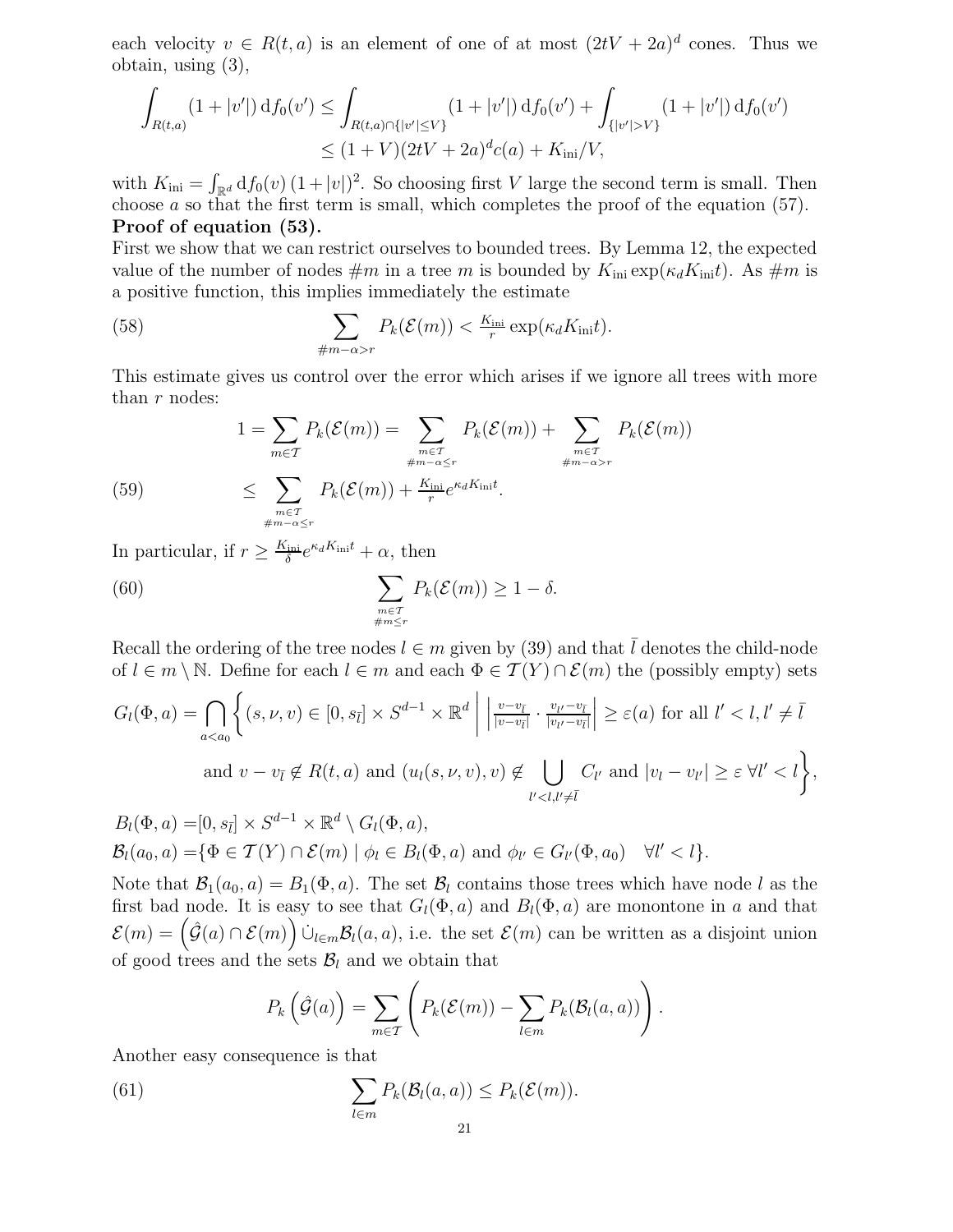A simple computation shows that for any sequence  $a_0 = a_1 \geq \ldots \geq a_l = a$  the estimate

$$
P_k(\mathcal{B}_l(a,a)) \leq \sum_{l' \leq l} P_k(\mathcal{B}_{l'}(a_{l'-1},a_{l'})),
$$

where  $l' - 1$  is the predecessor of  $l'$ , and thus

$$
1 - P_k\left(\hat{\mathcal{G}}(a)\right) \leq \sum_{\substack{m \in \mathcal{I} \\ \#m \leq r}} \sum_{l \in m, l' \leq l} P_k\left(\mathcal{B}_l(a_{l'-1}, a_{l'})\right) + \delta
$$

holds. This inequality is far from being optimal but it suffices for our purposes. We will show that for fixed  $a_{l'-1}$  each term in the sum can be made small by choosing  $a_{l'}$  small enough. This implies that  $\lim_{a\to 0} P_k(\hat{\mathcal{G}}(a)) = 0$  since we can choose  $a_{11}$  first (or  $a_2$  if  $\alpha > 1$ ) depending on  $a_1$  and so on until we reach  $a_l$  which serves as an upper bound for a.

We define now the functions  $h^m_{l,a_0,a}: \mathcal{E}(m) \to [0,\infty)$  by

$$
h^m_{l,a_0,a}(\phi) = e^{-\Gamma(\Phi)} \chi_{\mathcal{B}_l(a_0,a)}(\phi),
$$

where  $\Gamma(\Phi) = \sum_{|l| < k} \int df_0(v) |v - v_l|$ . Clearly, for fixed  $l \in m$ ,  $a_0 > 0$  the number  $h^{m}_{l,a_0,a}(\Phi)$ is nonnegative, monotonously decreasing in  $a$  and bounded from above by the function

$$
g_m: \mathcal{E}(m) \to [0, \infty): g_m(\phi) := e^{-\sum_{j < k} \Gamma_j(\Phi)}
$$

.

Note that  $g_m \in L^1(\lambda^m)$ , since  $g_m \ge 0$  and  $1 = P_k(\mathcal{T}(Y)) = \sum_{m \in \mathcal{T}_k} \int_{\mathcal{E}(m)} d\lambda^m(\phi) g_m(\Phi)$ . Thus, it suffices to show that

(62) 
$$
\lim_{a \to 0} \lambda_l (B_l(\Phi, a)) := N \int_{\mathbb{T}^d} du \int_{\mathbb{R}^d} dv \,\chi_{B_l(\Phi, a) \cap C_{\bar{l}}}(u, v)
$$

for all  $\Phi \in \mathcal{E}(m) \cap \mathcal{B}_l(a_0, a)$ . In order to prove estimate (62) we split  $B_l(\Phi, a)$  into five sets, the first four are represented in collision coordinates, the last one is expressed in phase-space coordinates.

$$
B_{l,1} = \left\{ (\nu, \tau, v) \in S^{d-1} \times [0, s_{\bar{l}}] \times \mathbb{R}^{d} \mid |v - v_{l'}| \leq \varepsilon \text{ for some } l' < l \right\},
$$
  
\n
$$
B_{l,2} = \left\{ (\nu, \tau, v) \in S^{d-1} \times [0, s_{\bar{l}}] \times \mathbb{R}^{d} \mid \left| \frac{v - v_{\bar{l}}}{|v - v_{\bar{l}}|} \cdot \frac{v_{l'} - v_{\bar{l}}}{|v_{l'} - v_{\bar{l}}|} \right| \geq 1 - \varepsilon \text{ for some } l' < l \right\},
$$
  
\n
$$
B_{l,3} = \left\{ (\nu, \tau, v) \in S^{d-1} \times [0, s_{\bar{l}}] \times \mathbb{R}^{d} \mid v - v_{\bar{l}} \in R(t, a) \right\},
$$
  
\n
$$
B_{l,4} = \left\{ (\nu, \tau, v) \in S^{d-1} \times [0, s_{\bar{l}}] \times \mathbb{R}^{d} \mid |v| > V(a) \right\},
$$
  
\n
$$
B_{l,5} = \left\{ (u, v) \in \bigcup_{l' < l, l' \neq \bar{l}} C_{l'} \bigcap C_{\bar{l}} \mid |v| \leq V(a) \text{ and } \left| \frac{v - v_{\bar{l}}}{|v - v_{\bar{l}}|} \cdot \frac{v_{l'} - v_{\bar{l}}}{|v_{l'} - v_{\bar{l}}|} \right| \leq 1 - \varepsilon \text{ for all } l' < l \right\}.
$$

We will show now that  $\lim_{a\to 0} \lambda_l(B_{l,j}(\Phi, a)) = 0$  for each  $l \in m, j \in \{1, ..., 5\}$  and  $\Phi \in$  $\mathcal{B}_l(a_0, a)$  if  $a_0 > 0$  is fixed.

 $j = 1$ :

$$
\lambda_l(B_{l,1}) = \sum_{\substack{l' < l \\ l' \neq l}} \int_{|v - v_{l'}| \leq \varepsilon} \mathrm{d}f_0(v) \int_{S^{d-1}} \mathrm{d}v \int_0^{s_{\bar{l}}} \mathrm{d}\tau \, [(v - v_{\bar{l}}) \cdot \nu]_+ \\
\leq \sum_{l' < l} \int_{|v - v_{l'}| \leq \varepsilon} \mathrm{d}f_0(v) \, |v - v_{\bar{l}}| \kappa_d s_{\bar{l}}.
$$

Thanks to (4) the last expression goes to 0 as  $\varepsilon$  tends to 0. Since  $a_0$  appears nowhere the convergence is uniform in  $a_0$ .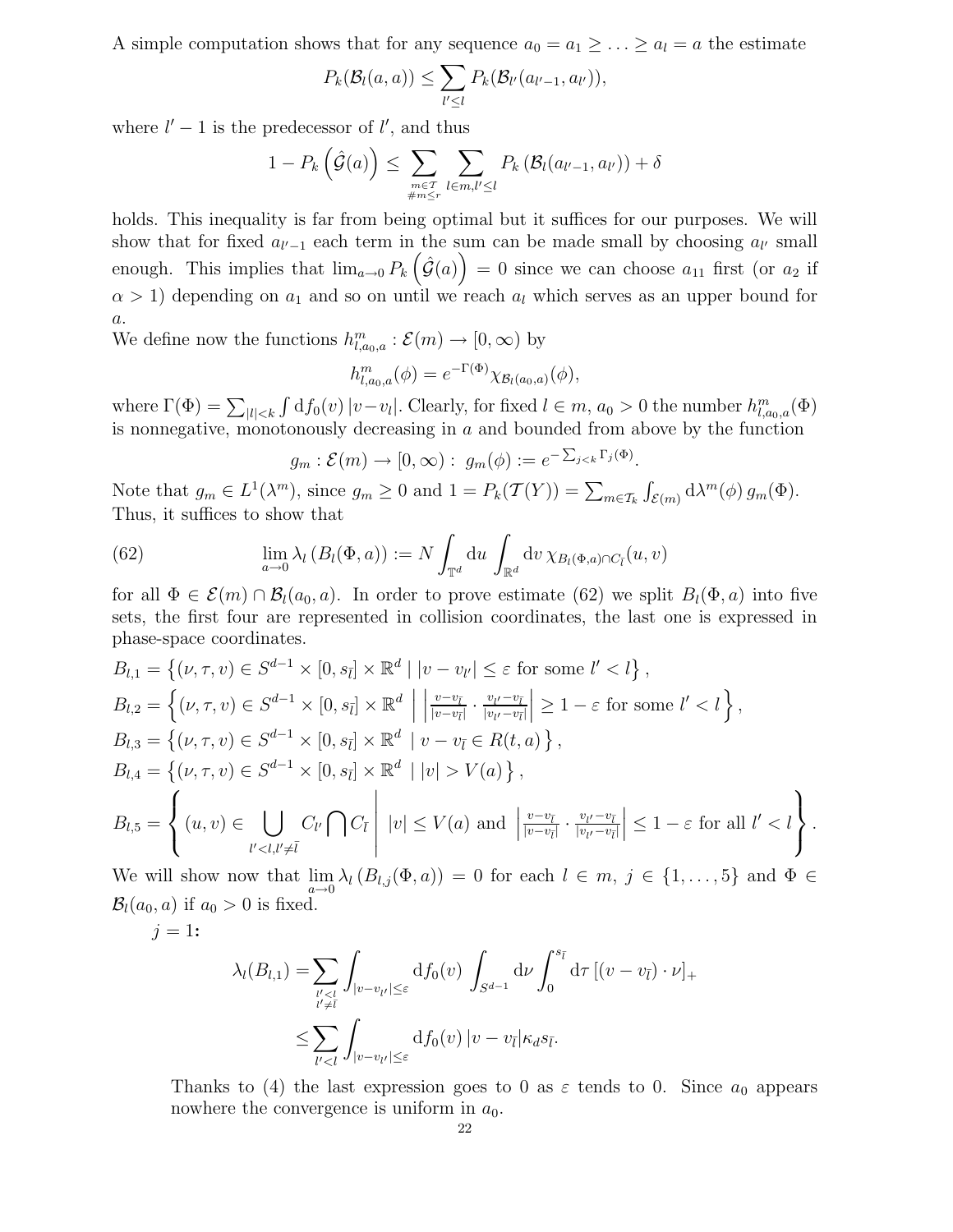$j = 2$ : Let

$$
M_{\varepsilon} = \bigcup_{l' < l, l' \neq \overline{l}} \left\{ v \in \mathbb{R}^d \; \left| \; \left| \frac{v - v_{\overline{l}}}{|v - v_{\overline{l}}|} \cdot \frac{v_{l'} - v_{\overline{l}}}{|v_{l'} - v_{\overline{l}}|} \right| > 1 - \varepsilon \right\} \subset \mathbb{R}^d.
$$

As  $\varepsilon$  tends to 0 the set  $M_{\varepsilon}$  converges to  $v_{\bar{l}} + \mathbb{R}$   $\cup$  $l' < l, l' \neq \overline{l}$  $(v_{l'}-v_{\bar{l}})$ . We obtain that

$$
\lambda_l(B_{l,2}) = \int_{M_{\varepsilon}} df_0(v) \int_0^{s_{\overline{l}}} d\tau \int_{S^{d-1}} d\nu \left[ \nu \cdot (v - v_{\overline{l}}) \right]_+ \leq r \int_{M_{\varepsilon}} df_0(v) \left| v - v_{\overline{l}} \right| \kappa_d s_{\overline{l}}.
$$

Dominated convergence and assumption (4) imply that

(63) 
$$
\lim_{a \to 0} \int_{M_{\varepsilon}(a)} \mathrm{d} f_0(v) \left(1 + |v|\right) \kappa_d s_{\bar{l}} = 0,
$$

hence the last expression goes to 0 as  $\varepsilon$  tends to 0. The convergence is uniform in  $a_0$ .  $j = 3$ :

$$
\lambda_l(B_{l,3}) = N \int_{v_{\bar{l}}+R(t)} df_0(v) \int_0^{s_{\bar{l}}} d\tau \int_{S^{d-1}} d\nu \left[ \nu \cdot (v-v_{\bar{l}}) \right]_+ \leq \int_{v_l+R(t)} df_0(v) \left| v-v_{\bar{l}} \right| \kappa_d s_{\bar{l}} = \int_{R(t)} df_0(v) \left| v \right| \kappa_d s_{\bar{l}}
$$

By equation (57) the last expression converges uniformly in  $a_0$  to 0 as a tends to 0.  $j = 4$ :

$$
\lambda_l(B_{l,4}) = N \int_{|v| \ge V(\varepsilon)} df_0(v) \int_0^{s_{\bar{l}}} d\tau \int_{S^{d-1}} d\nu \left[ \nu \cdot (v - v_{\bar{l}}) \right]_+ \le \int_{|v| \ge V(\varepsilon)} df_0(v) \left| v - v_l \right| \kappa_d s_{\bar{l}}
$$

By assumption (3) the last expression converges uniformly in  $a_0$  to 0 as  $\varepsilon$  tends to 0.

 $j = 5$ : This is the only case where estimates are not uniform and depend on the constant  $\varepsilon(a_0)$ . We estimate  $\lambda_l(B_{l,5})$  as follows:

$$
\lambda(B_{l,5}) \leq \sum_{\substack{v < l \\ v \neq \overline{l}}} N \int_{\mathbb{R}^d} \mathrm{d} f_0(v) \, \mathcal{H}^d \left( C_{\overline{l}}(\Phi) \cap C_{l'}(\Phi) \cap (\mathbb{T}^d \times \{v\}) \right).
$$

To bound  $\mathcal{H}^d(C_{\bar{l}}(\Phi) \cap C_{l'}(\Phi) \cap (\mathbb{T}^d \times \{v\})$  we define the number  $c(a_0, a, v')$  to be the maximum volume contained within the intersection of two cylinders of diameter a and axes  $v - v'$  and  $v - v''$  if v, v' and v'' are constrained in a certain geometrical way:

$$
c(a_0, a, v') = \sup \bigg\{ \zeta(u', u'', v, v', v'', a) \bigg| u', u'' \in \mathbb{T}^d, v, v'' \in \mathbb{R}^d, |v' - v''| \ge \varepsilon(a_0)
$$
  
and  $|v|, |v''| \le V(a)$  and  $\bigg| \frac{v - v'}{|v - v'|} \cdot \frac{v'' - v'}{|v'' - v'|} \bigg| \le 1 - \varepsilon(a_0) \bigg\},$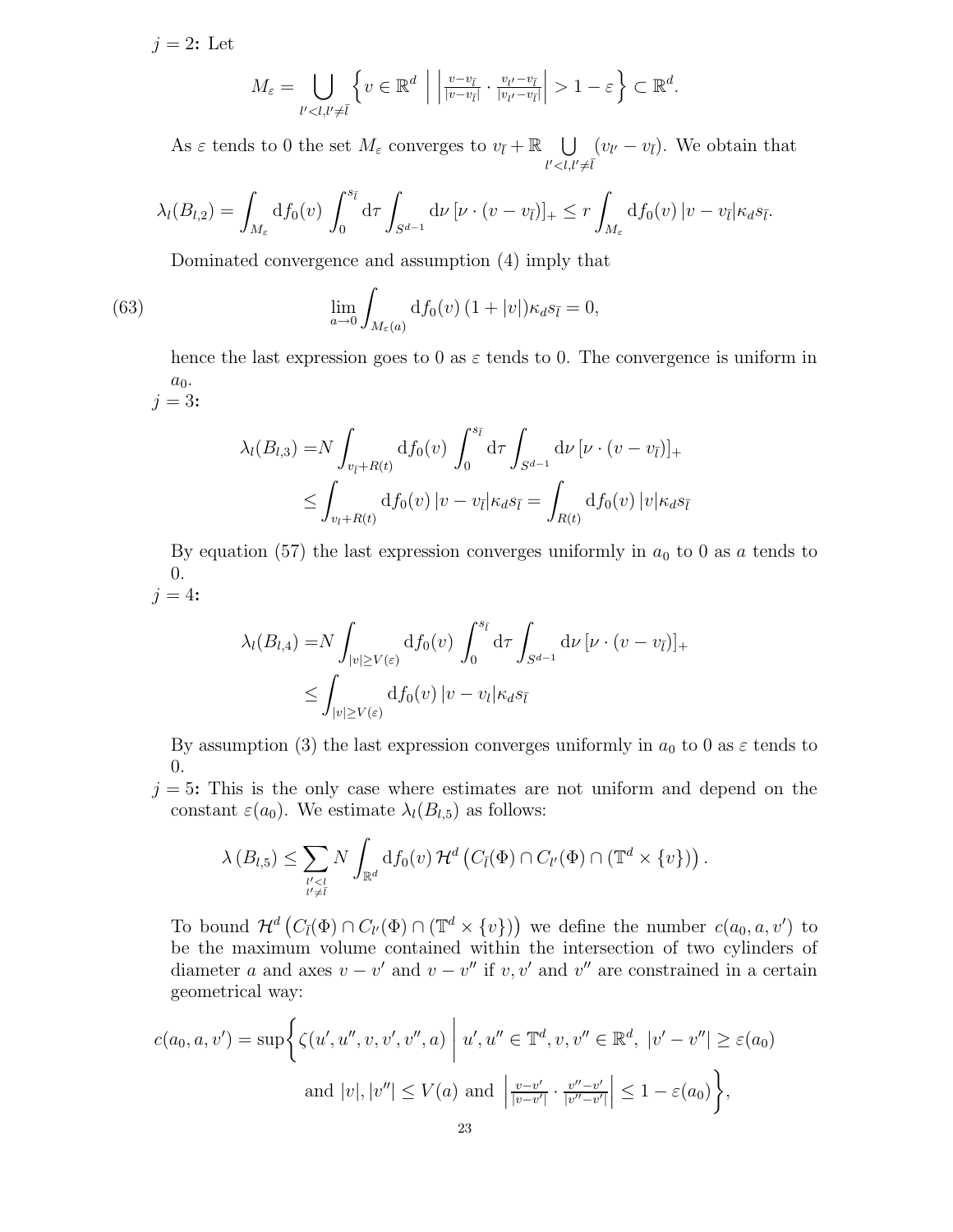where

$$
\zeta(u, u', v, v', v'', a) = \mathcal{H}^d \bigg( \bigg\{ u \in \mathbb{T}^d \; \bigg| \; \inf_{s \in [0, t]} |u - u' + s(v - v')| \le a \; \text{and} \; \inf_{s \in [0, t]} |u - u'' + s(v - v'')| \} \le a \bigg\} \bigg).
$$

With this notation we obtain that

$$
\lambda(B_{l,5}) \leq \#m N c(a_0, a, v_{\bar{l}}).
$$

The cylinders can intersect at most  $(Vt+1)^2$  times. The volume of each intersection is bounded from above by  $(2a)^{d-1}\ell$  where  $\ell$  is the maximal length of a line segment which is parallel to  $v - v'$  and is contained in the cylinder with axis parallel to  $v'' - v'$ . A simple geometric consideration yields that  $\ell = \frac{2a}{\sin \ell}$  $\frac{2a}{|\sin\psi|}$ , where  $\psi$  is the angle enclosed by the vectors  $v - v'$  and  $v - v'$ . The law of sines implies that  $\sin(\psi) = \frac{|v'-v''|}{|v-v'|}$  $\frac{v'-v''}{|v-v'|}\sin(\psi_0)$ , where  $\psi_0$  is the angle enclosed by  $v-v''$  and  $v'-v''$ . Since  $\cos(\psi_0) \leq 1 - \varepsilon$  and  $|v' - v''| \geq \varepsilon$  we obtain that  $|\sin(\psi)| \geq \frac{1}{|v - v''|}$  $\frac{1}{|v-v'|} \varepsilon^{\frac{3}{2}}$  and thus the inequality

$$
\lambda_l(B_{l,5}) \leq \#m N 2^d a^d \varepsilon(a_0)^{-\frac{3}{2}} 2V(Vt+1)^2 = 2^d r a \varepsilon(a_0)^{-\frac{3}{2}} 2V(Vt+1)^2.
$$

The right hand side converges to 0 as  $a \to 0$  if  $a_0$  is kept fixed. The proof of equation (53) is finished.

## Proof of equation (54).

Fix  $a_0$  and let  $\Omega \subset \mathcal{G}(a_0)$ . Like in the first part of the proof we first split off the contribution of the trees with many nodes. For each  $r > 0$  one obtains that

$$
\lim_{a \to 0} \sup_{k} \left| \hat{P}_{k}(\Omega) - P_{k}(\Omega) \right|
$$
\n
$$
\leq \lim_{a \to 0} \left( \sup_{k} \sum_{\substack{m \in \mathcal{T} \\ \#m \leq r}} \left| \hat{P}_{k}(\Omega \cap \mathcal{E}(m)) - P_{k}(\Omega \cap \mathcal{E}(m)) \right| + \sup_{k} \sum_{\substack{m \in \mathcal{T} \\ \#m > r}} P_{k} \left( \hat{\mathcal{G}}(a) \cap \mathcal{E}(m) \right) + \sup_{k} \sum_{\substack{m \in \mathcal{T} \\ \#m > r}} P_{k} \left( \hat{\mathcal{G}}(a) \cap \mathcal{E}(m) \right) \right)
$$
\n
$$
= \lim_{a \to 0} (I_{1} + I_{2} + I_{3}).
$$

We will show that  $\lim_{a\to 0} I_1 = 0$  and  $\limsup_{a\to 0} (I_2 + I_3) = o(1)$  as  $\delta$  tends to 0 (cf equation  $(60)$ .

First we consider  $I_1$ . Since there is only a finite number of tree skeletons with fewer than r nodes it suffices to show that

$$
\lim_{a \to 0} \sup_{k} \left| \hat{P}_k(\Omega \cap \mathcal{E}(m)) - P_k(\Omega \cap \mathcal{E}(m)) \right| = 0
$$

for each  $m \in \mathcal{T}$  such that  $\#m \leq r$ . We have seen earlier (formula (51)) that  $P_k(\Omega \cap$  $\mathcal{E}(m) = \hat{P}_k(\Omega \cap \mathcal{E}(m)) + e(\Omega \cap \mathcal{E}(m))$  where

$$
0 \le e(\Omega \cap \mathcal{E}(m)) = \int_{\Omega \cap \mathcal{E}(m)} d\lambda^{m}(\phi) \left( e^{-\sum_{j < k} \hat{\Gamma}_{j}(\Phi)} - e^{-\sum_{j < k} \Gamma_{j}(\Phi)} \right).
$$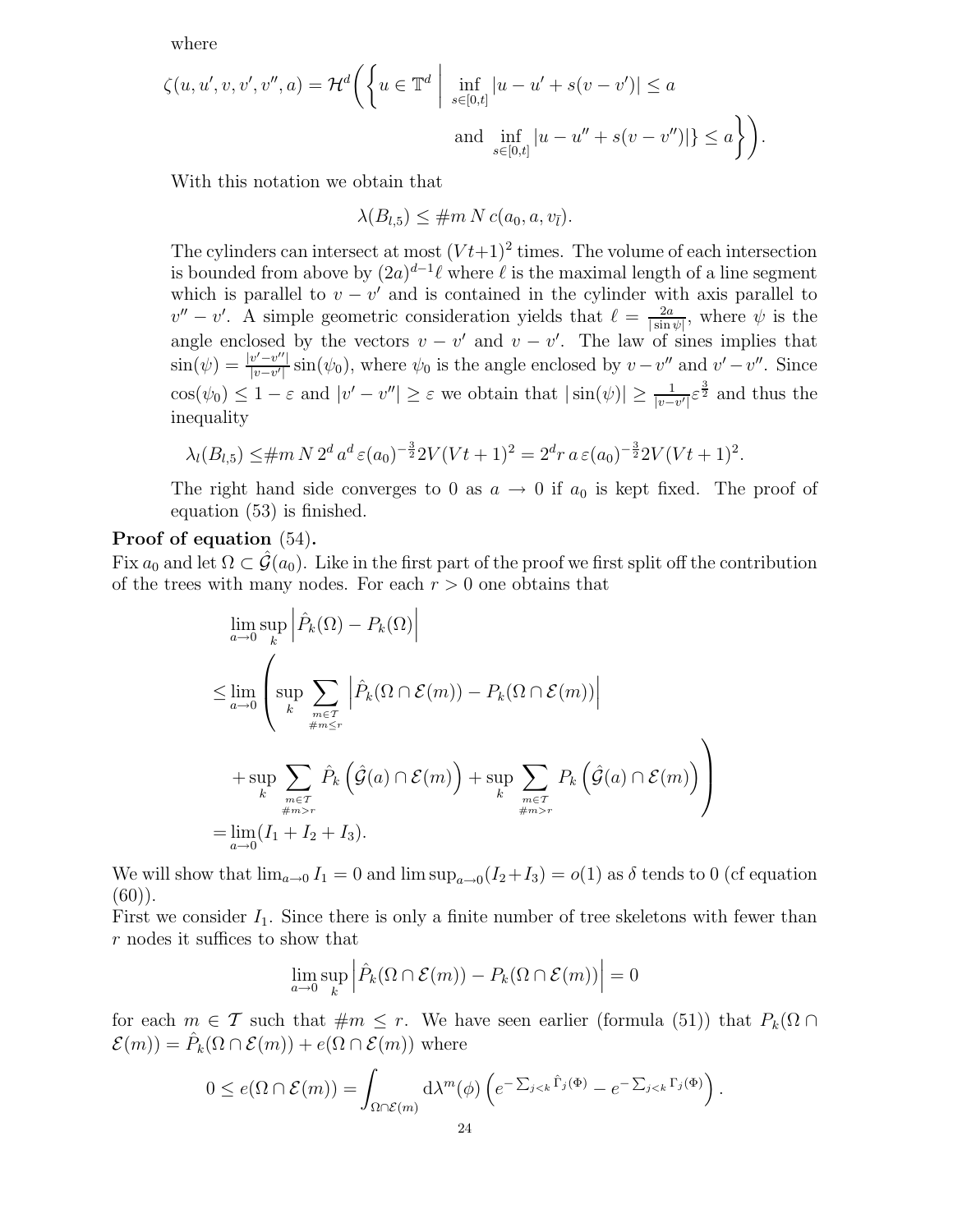Since  $\Gamma_j(\Phi) \geq \hat{\Gamma}_j(\Phi)$  (cf the remark after (52)) one obtains

$$
e(\Omega \cap \mathcal{E}(m)) \leq \int_{\hat{\mathcal{G}}(a) \cap \mathcal{E}(m)} d\lambda^{m}(\phi) e^{-\sum_{j < k} \Gamma_{j}(\Phi)} \left( e^{\sum_{j < k} (\Gamma_{j}(\Phi) - \hat{\Gamma}_{j}(\Phi))} - 1 \right).
$$

We will demonstrate that there is a number  $K(a_0, a) > 0$  such that  $\lim_{a\to 0} K(a_0, a) = 0$ and for all  $\Phi \in \mathcal{E}(m) \cap \hat{\mathcal{G}}(a_0)$  and all  $j \in \mathbb{N}$  the estimate

(64) 
$$
0 \leq \Gamma_j(\Phi) - \hat{\Gamma}_j(\Phi) \leq K(a_0, a)
$$

holds. Since  $\int_{\mathcal{E}(m)} d\lambda^m(\phi) e^{-\sum_{j\leq k} \Gamma_j(\Phi)} \leq 1$ , this yields the bound

(65) 
$$
0 \leq \hat{P}(\Omega \cap \mathcal{E}(m)) - P(\Omega \cap \mathcal{E}(m)) \leq K(a_0, a)e^{K(a_0, a)}.
$$

Thus estimate (64) implies  $\lim_{a\to 0} I_1 = 0$ . To prove (64) we recall that by definition (equation (47))

$$
\hat{\Gamma}_j(\Phi) = N \int_{\mathbb{R}^d} df_0(v') \mathcal{H}^d \left( \hat{\mathcal{C}}_j(\Phi) \cap (\mathbb{T}^d \times \{v'\}) \right)
$$
\n
$$
\geq N \sum_{|l|=j} \int_{\mathbb{R}^d} df_0(v') \mathcal{H}^d \left( C_l(\Phi) \cap (\mathbb{T}^d \times \{v'\}) \right) - e_1
$$
\n
$$
= N \sum_{|l|=j} \int_{\mathbb{R}^d \setminus (v_l + R(t))} df_0(v') \mathcal{H}^d \left( C_l(\Phi) \cap (\mathbb{T}^d \times \{v'\}) \right) - e_1 + e_2
$$
\n
$$
= \sum_{|l|=j} \int_{\mathbb{R}^d \setminus (v_l + R(t))} df_0(v) \kappa_d |v_l - v| - e_1 + e_2 = \Gamma_j(\Phi) - e_1 + e_2 + e_3,
$$

where the error terms are defined as follows

$$
e_1 = N \int_{\mathbb{R}^d} df_0(v') \mathcal{H}^d \left( (\mathcal{C}_j(\Phi) \setminus \overline{\mathcal{C}}_j(\Phi)) \cap (\mathbb{T}^d \times \{v'\}) \right),
$$
  
\n
$$
e_2 = N \sum_{|l|=j} \int_{v_l + R(t,a)} df_0(v') \mathcal{H}^d \left( C_l(\Phi) \cap (\mathbb{T}^d \times \{v'\}) \right),
$$
  
\n
$$
e_3 = \sum_{|l|=j} \int_{R(t,a)} df_0(v) \kappa_d |v|.
$$

We set  $K(a_0, a) = -e_1 + e_2 + e_3$  and recycle the estimates from the first part of the proof in order to show that  $\lim_{a\to 0} e_j = 0$  for  $j = 1, 2, 3$ . For all  $v' \in \mathbb{R}^d$  one obtains that  $N\mathcal{H}^{d}(C_{l}\cap(\mathbb{T}^{d}\times\{v'\})\leq\kappa_{d}|v_{l}-v'|$  irrespective whether  $v'\in v_{l}+R(t,a)$  or not. Hence,

$$
e_2 + e_3 \le 2 \kappa_d r \int_{R(t)} |v| \,d f_0(v)
$$

and equation (57) yields that  $\lim_{a\to 0} (e_2 + e_3) = 0$ .

It remains to estimate  $e_1$ . Using the considerations in the case  $j = 5$  in the first part of the proof we find that

$$
e_1 \le 2^d r^2 a \, \varepsilon(a_0)^{-\frac{3}{2}} 2V(Vt+1)^2,
$$

and in particular  $\lim_{a\to 0} e_1 = 0$ . Thus we have shown that  $\lim_{a\to 0} K(a_0, a) = 0$  and thereby  $\lim_{a\to 0} I_1 = 0.$ 

We finish the proof by showing that  $\lim_{\delta \to 0} \lim_{a \to 0} \lim_{a \to 0} (I_2 + I_3) = 0$ . Equation (58) yields

(66) 
$$
I_3 = \sup_k \sum_{m \in \mathcal{T} \atop \#m > r} P_k(\Omega \cap \mathcal{E}(m)) \leq K_{\text{ini}} \exp(\kappa_d K_{\text{ini}} t) \delta.
$$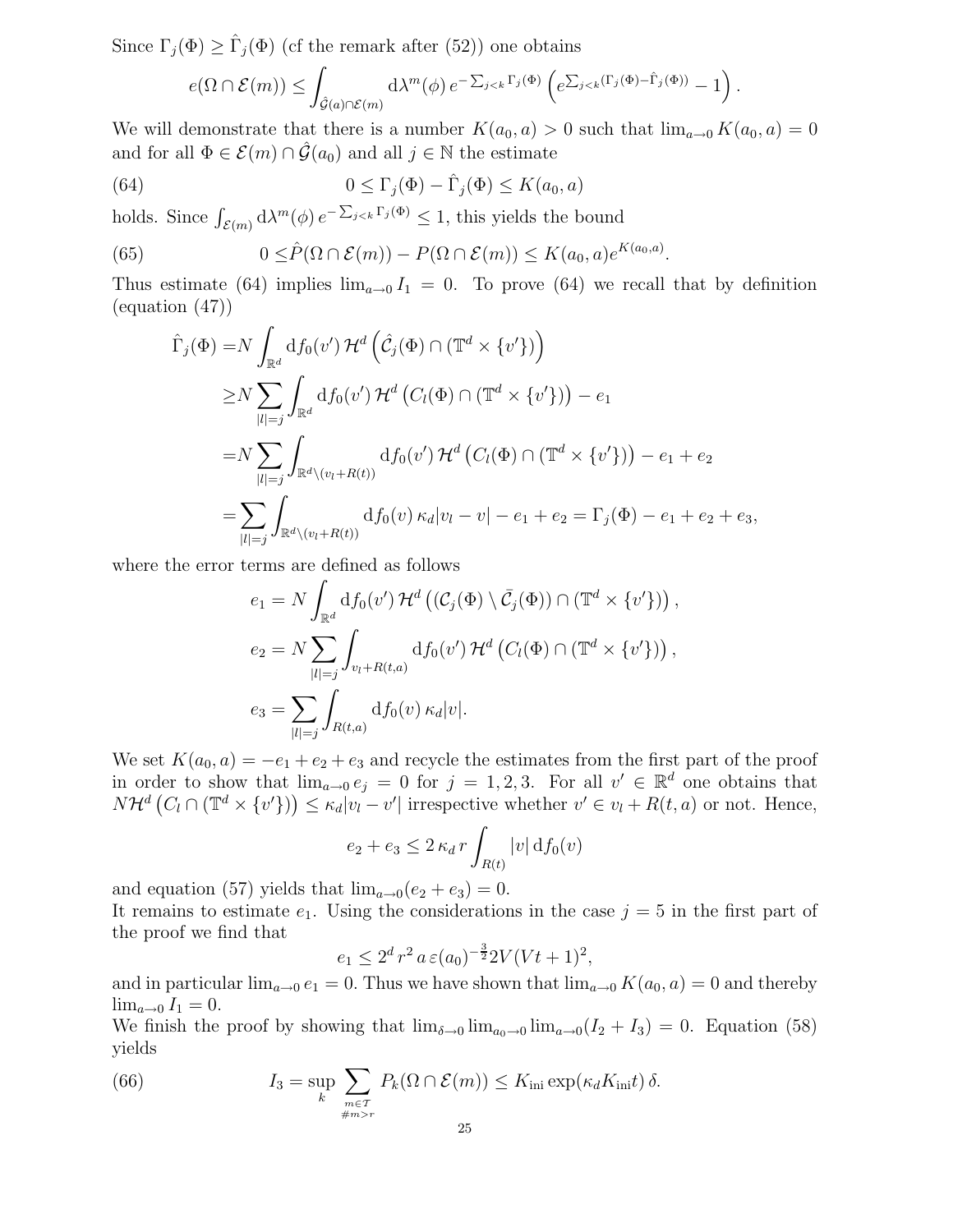and in a similar way we obtain

$$
\lim_{a_0 \to 0} \lim_{a \to 0} I_2 = \lim_{a_0 \to 0} \lim_{a \to 0} \sup_k \sum_{\substack{m \in \mathcal{T} \\ \#m > r}} \hat{P}_k \left( \Omega \cap \mathcal{E}(m) \right) \le \lim_{a_0 \to 0} \limsup_{a \to 0} \sum_{\substack{m \in \mathcal{T} \\ \#m > r}} \hat{P}_k \left( \hat{\mathcal{G}}(a_0) \cap \mathcal{E}(m) \right)
$$
\n
$$
= \lim_{a_0 \to 0} \limsup_{a \to 0} \hat{P}_k(\hat{\mathcal{G}}(a_0)) - \lim_{a_0 \to 0} \liminf_{a \to 0} \sum_{\substack{m \in \mathcal{T} \\ \#m \le r}} \hat{P}_k \left( \hat{\mathcal{G}}(a_0) \cap \mathcal{E}(m) \right)
$$
\n
$$
\lim_{\substack{m \in \mathcal{T} \\ \#m \le r}} \sum_{\substack{n \in \mathcal{T} \\ \#m \le r}} \hat{P}_k \left( \hat{\mathcal{G}}(a_0) \cap \mathcal{E}(m) \right) \le \delta \, K_{\text{ini}} \, \exp(\kappa_d K_{\text{ini}} t).
$$

Equation (53) yields that the last expression converges to 0 uniformly in  $a_0$  as  $\delta$  tends to 0.

Thus we have demonstrated that (54) is satisfied and the proof of Proposition 17 is  $\Box$ complete.  $\Box$ 

Proof of Theorem 2. We first demonstrate that the distribution of a single tagged particle satisfies the Boltzmann equation. Let  $A \subset \mathbb{T}^d \times \mathbb{R}^d$  and define  $\Omega(A) \subset \mathcal{T}^1(Y)$  by

$$
\Omega(A) = \{ \Phi \in \mathcal{T}^1(Y) \mid \beta_1(m) = 1 \text{ and } z_1 \in A \}.
$$

With this notation we obtain that for every  $a_0 > 0$ 

$$
\left| \lim_{a \to 0} \lim_{k \to \infty} \hat{P}_{t,k}(\Omega) - \int_{A} du \, df_{t}(v) \right| \stackrel{\text{Lemma 4}}{=} \lim_{a \to 0} \lim_{k \to \infty} \left| \hat{P}_{t,k}(\Omega) - \int_{A} du \, df_{t,k-1}(v) \right|
$$
\n
$$
\stackrel{\text{Proposition 13}}{=} \lim_{a \to 0} \lim_{k \to \infty} \left| \hat{P}_{t,k}(\Omega) - P_{t,k}(\Omega) \right|
$$
\n
$$
= \lim_{a \to 0} \lim_{k \to \infty} \left| \hat{P}_{t,k}(\Omega \cap \mathcal{G}(a_0)) - P_{t,k}(\Omega \cap \mathcal{G}(a_0)) - P_{t,k}(\Omega \setminus \mathcal{G}(a_0)) + \hat{P}_{t,k}(\Omega \setminus \mathcal{G}(a_0)) \right|
$$
\n
$$
\stackrel{\text{(44)}}{\leq} \lim_{a \to 0} \lim_{k \to \infty} P_{t,k}(\mathcal{T}(Y) \setminus \mathcal{G}(a_0)) + \lim_{a \to 0} \lim_{k \to \infty} \hat{P}_{t,k}(\mathcal{T}(Y) \setminus \mathcal{G}(a_0))
$$

Now using equation (44) again for  $\tilde{\Omega} := \mathcal{T}(Y) \cap \mathcal{G}(a_0)$  and that  $\hat{P}_{t,k}$  and  $P_{t,k}$  are probability measures, we also obtain, that  $\lim_{a\to 0} \hat{P}_{t,k}(\mathcal{T}(Y) \setminus \mathcal{G}(a_0)) = P_{t,k}(\mathcal{T}(Y) \setminus \mathcal{G}(a_0)).$  Now proceeding

$$
\leq 2 \lim_{k \to \infty} P_{t,k}(\mathcal{T}(Y) \setminus \mathcal{G}(a_0)),
$$

we send now  $a_0$  to 0, apply (43) and obtain that  $\lim_{a_0\to 0} \lim_{k\to\infty} P_{t,k}(\mathcal{T}(Y) \setminus \mathcal{G}(a_0)) = 0$ , hence  $\lim_{a\to 0} \lim_{k\to\infty} \hat{P}_{t,k}(\Omega) = \int_A du \, df_t(v).$ 

Next we define the random variables

$$
\chi_i(t) = \begin{cases} 1 & \text{if } (u_i^{(a)}(t), v_i^{(a)}(t)) \in A \text{ and } \beta_i(t) = 1\\ 0 & \text{else.} \end{cases}
$$

The previous consideration implies that  $\lim_{a\to 0} \langle \chi_i(t) \rangle = \int_A du \, df_t(v)$ . Define now the random variable  $s_N = \frac{1}{N}$  $\frac{1}{N}\sum_{i=1}^{n}\chi_i(t)$ . The claim (9) follows if the variance  $V_N = \langle (s_N \langle s_N \rangle$ )<sup>2</sup> converges to 0 as a tends to zero. The standard manipulation yields that

$$
V_N \leq \frac{\sum_{i=1}^n (\chi_i(t) - \langle \chi_i(t) \rangle)^2}{N^2} + \frac{1}{N^2} \sum_{i \neq j} \langle (\chi_i(t) - \langle \chi_i(t) \rangle)(\chi_j(t) - \langle \chi_j(t) \rangle) \rangle.
$$

If we apply the previous reasoning again in the case  $\alpha = 2$  we find that

$$
\lim_{a \to 0} \langle (\chi_i(t) - \langle \chi_i(t) \rangle)(\chi_j(t) - \langle \chi_j(t) \rangle) \rangle = 0
$$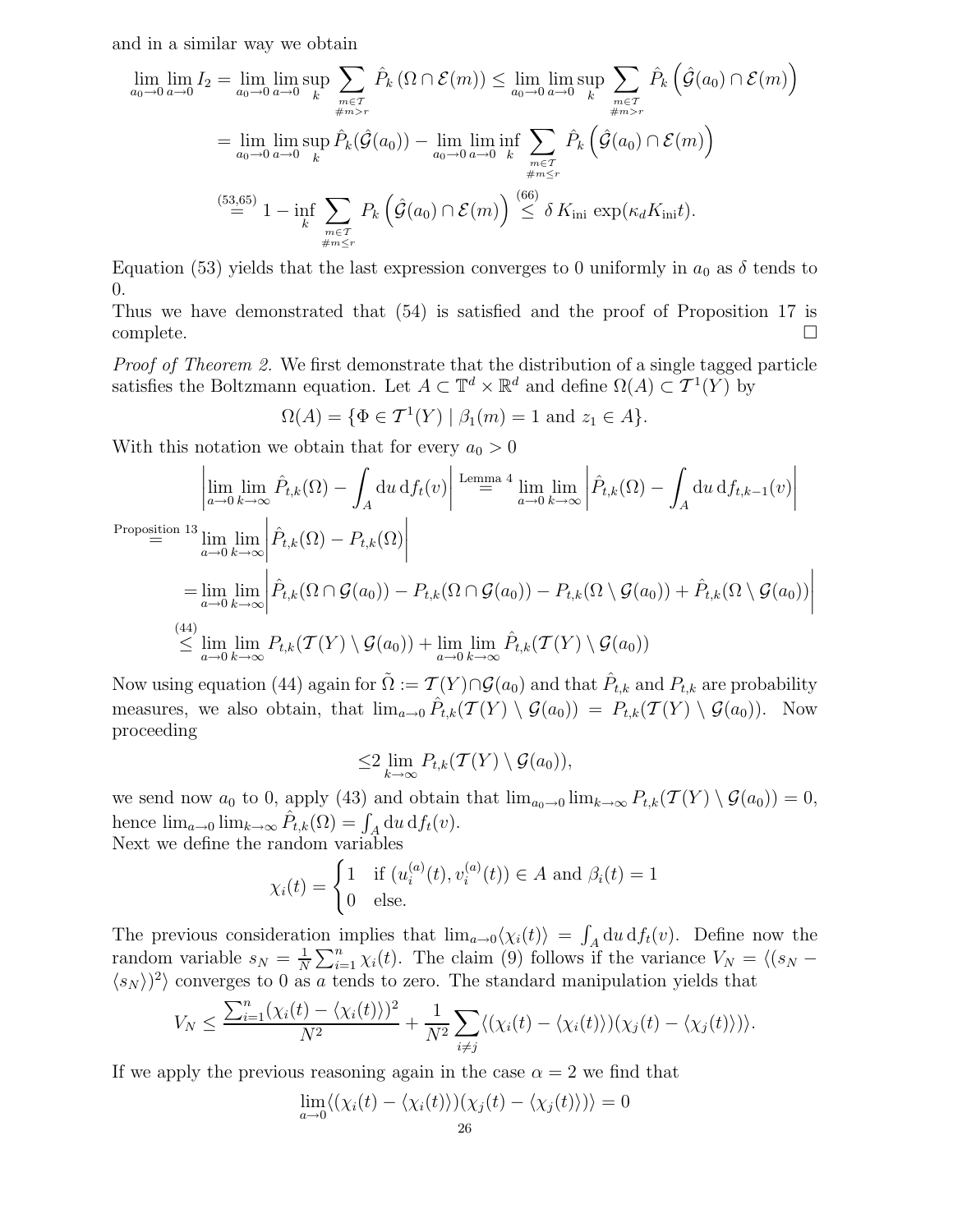

Figure 3. Comparison between the empirical probability of colliding and the mean-field prediction. The dashed line is the cubic parabola  $t \mapsto \frac{1}{9}t^3$ , the signs '+' mark the difference between the number of non-collided particles at time t divided by N and the mean-field prediction  $\frac{1}{1+t}$ .

uniformly in i and j, and the proof of Theorem 2 is finished.  $\square$ 

Proof of Corollary 3. First we recall a well known principle in probability theory. Let  $x_n \in \mathbb{R}$  be a sequence of independent random numbers such that  $\mathbb{E}(x_n) = 0$  and let  $V_n$  be the variance of  $x_n$ . If  $\sum_{n=1}^{\infty} V_n < \infty$ , then almost surely  $\lim_{n\to\infty} x_n = 0$ . Indeed, for every  $\varepsilon$ ,  $N > 0$  Chebyshev's inequality yields the estimate

$$
\operatorname{Prob}\left(\sup_{n\geq N}|x_n|\leq \varepsilon\right)\geq \prod_{n=N}^{\infty}\left(1-\frac{V_n}{\varepsilon^2}\right)\geq 1-\frac{1}{\varepsilon^2}\sum_{n=N}^{\infty}V_n.
$$

Consequentially  $\lim_{a\to 0} \text{Prob}(\sup_{n\geq N} |x_n| \leq \varepsilon) = 1$ , i.e. for each realization and each  $\varepsilon > 0$  there exists almost surely a number  $N > 0$  such that  $\sup_{n \ge N} |x_n| \le \varepsilon$ .

Let  $s_N$  be the sum that was defined in the proof of Theorem 2 and  $V_N$  be the variance of  $s_N$ . Since  $\lim_{a\to 0} V_N = 0$  there exists a subsequence  $V_{N_n}$  such that  $\sum_{n=1}^{\infty} V_{N_n} < \infty$ . We apply now the previous consideration to the sequence  $x_n = s_{N_n}$ .  $\sum_{n=1}^{n}$   $\sum_{n=1}^{n}$ 

#### 3. The effect of concentrations

We illustrate now that the mean field theory does not capture the many-particle dynamics if the initial distribution  $f_0$  exhibits strong concentrations. To simplify the long calculations at the end of the proof we assume that  $d = 2$ , but similar results are expected to hold in the case  $d = 3$ .

**Theorem 18.** Let  $v \in \mathbb{R}^2$  be nonresonant  $(\alpha \cdot v \notin \mathbb{Z}$  for all  $\alpha \in \mathbb{Z}^d$ ) such that  $|v| = 1$  and set  $f_0 = \frac{1}{2}$  $\frac{1}{2}(\delta(\cdot - v) + \delta(\cdot + v))$ . If  $\hat{Q}(t) = \lim_{a\to 0} \lim_{k\to\infty} \hat{P}_{t,k}(\beta_1 = 1)$  denotes the empirical probability that a tagged particle does not collide, then

(67) 
$$
\lim_{t \to 0} \frac{1}{t^3} \left( \hat{Q}(t) - \int_{\mathbb{R}^2} df_t(v) \right) = \frac{1}{9},
$$

where  $f_t = \frac{1}{1+1}$  $\frac{1}{1+t}$  f<sub>0</sub> is the unique solution of the Boltzmann equation (5) which satisfies the initial condition  $f_{t=0} = f_0$ .

A numerical simulation (fig. 3) confirms the prediction (67).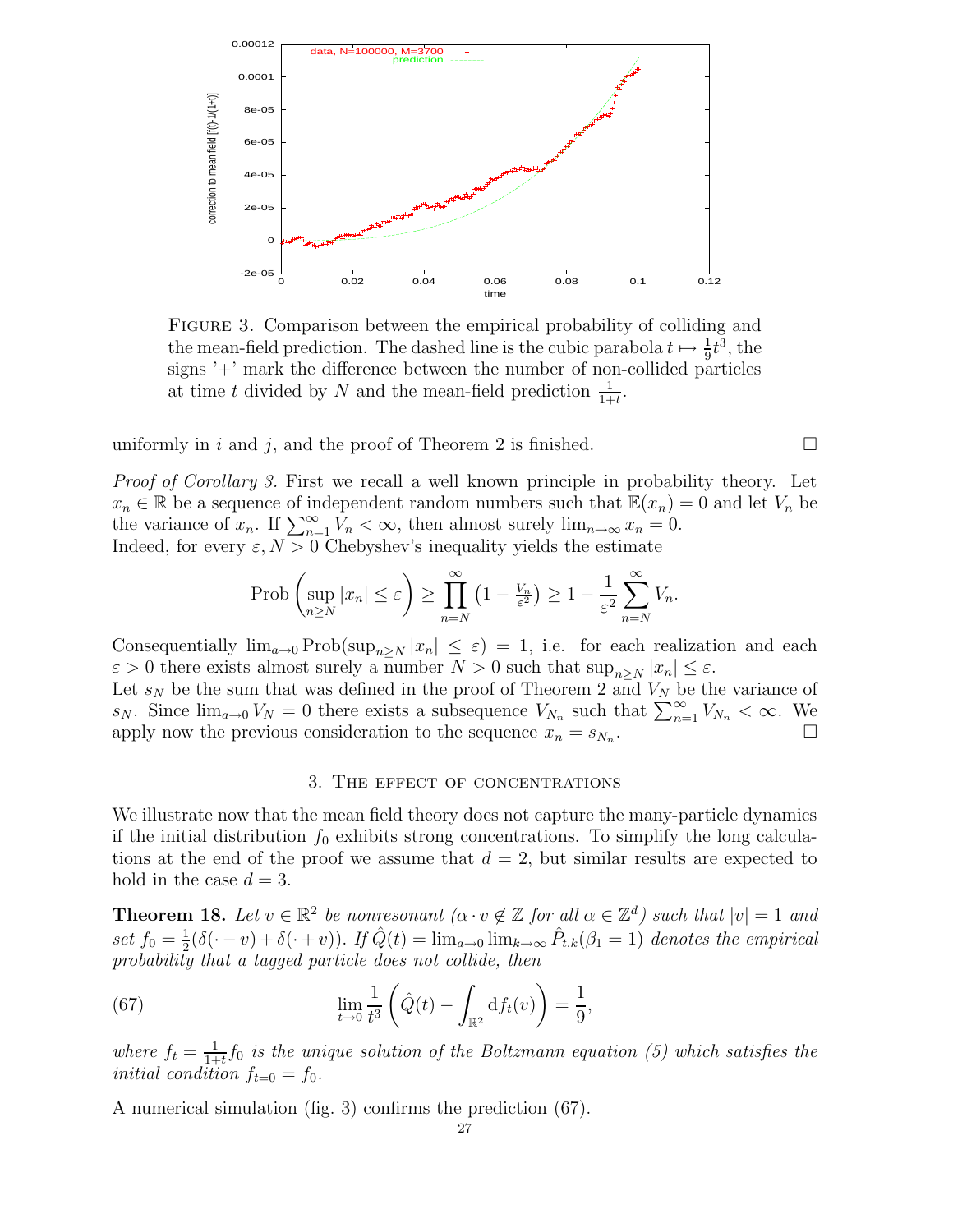Proof. It can be assumed without loss of generality that the initial value of the tagged particle is  $(0, v)$ . We define the set

$$
M_{\lambda} := \left\{ u \in \mathbb{T}^d \mid \min_{s \in [0,t]} |2tv - u| \le r \right\},\
$$

which is basically a cylinder with radius  $r$  and centerline given by the particle-trajectory without collisions and contains the initial positions of those particles that might collide with the tagged particle before time t. The parameter r is a function of  $\lambda$  such that  $vol(M_\lambda) = 2at\lambda$ .

In this setting the collision rate  $\gamma$  is 1 and we find that the probability that the total number of particles whose initial position is contained in  $M_\lambda$  equals k is given by  $e^{-\lambda t} \frac{(\lambda t)^k}{k!}$  $\frac{(t)^n}{k!}$ . Let  $p_k(\lambda, t)$  be the probability that the particle does not collide before time t if there are precisely k particles contained in  $M_{\lambda}$  and there are no particles outside. It is clear from the definition that  $p_k$  depends only weakly on t, we will not show the dependency on t in future.

We use the fact that in this system the speed of propagation of information is finite to find explicit approximations for  $\ddot{Q}$  for short times.

**Lemma 19.** Let  $n \in \mathbb{N}$  and  $\lambda = n + 1$ .

(68) 
$$
\lim_{t \to 0} \frac{1}{t^n} \left| \hat{Q}(t) - e^{-\lambda t} \sum_{k=0}^n \frac{(\lambda t)^k}{k!} p_k(\lambda) \right| = 0.
$$

*Proof.* Let  $\omega = \{u_0(i), | i = 1 ... n\}$  be the set of initial positions and  $P_n = \text{Prob}(\#(\omega \cap \omega))$  $M_{\lambda}$ ) > n) be the probability that  $M_{\lambda}$  contains more than n particles. Clearly

$$
P_n = e^{-\lambda t} \left( e^{\lambda t} - \sum_{k=0}^n \frac{(\lambda t)^k}{k!} \right) \le e^{-\lambda t} t^{n+1} \sup_{s \in [0,t]} \frac{\lambda^{n+1}}{(n+1)!} e^{\lambda s} = \frac{\lambda^{n+1}}{(n+1)!} t^{n+1},
$$

where the inequality is due to Taylor's theorem.

We will only be interested in the case  $n = 3$ , i.e.  $\lambda = 4$ . Let  $Q(t) := \frac{1}{1+t}$  be the particle density predicted by the mean-field theory. We are seeking mean-field probabilities  $p_k^{\text{mf}}(\lambda) \in [0, 1]$  such that

(69) 
$$
Q(t) = e^{-\lambda t} \sum_{k=0}^{\infty} \frac{(\lambda t)^k}{k!} p_k^{\text{mf}}(\lambda).
$$

Replacing the exponential function in (69) by the power series one obtains that

(70) 
$$
\sum_{l,m=0}^{\infty} \frac{(-\lambda t)^l}{l!} \frac{(\lambda t)^m}{m!} p_m^{\text{mf}}(\lambda) = \sum_{k=0}^{\infty} (-t)^k.
$$

Ordering the left hand side by powers of  $t$  and equating coefficients yields the following hierarchical set of equations for the probabilities  $p_k$ 

$$
\sum_{l=0}^{k} \frac{(-1)^l}{l!(k-l)!} p_{k-l}^{\text{mf}} = \left(-\frac{1}{\lambda}\right)^k.
$$

We can use the equations above to determine  $p_k^{\text{mf}}$  recursively and obtain that

$$
p_k^{\text{mf}} = (-1)^k \frac{k!}{\lambda^k} - \sum_{\substack{l=1 \ 28}}^k (-1)^l \binom{k}{l} p_{k-l}^{\text{mf}}.
$$

$$
\qquad \qquad \Box
$$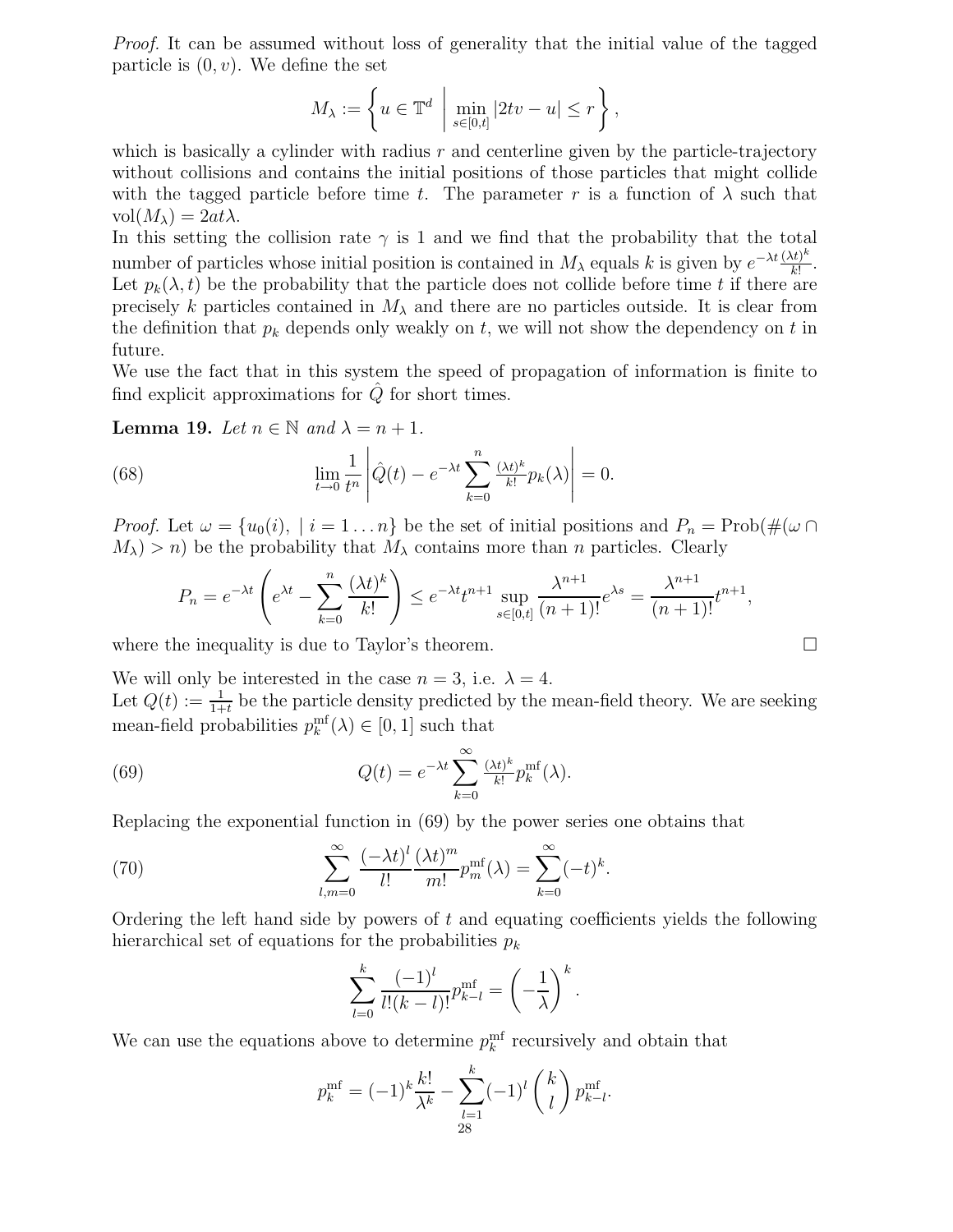The recurrence relation can be solved explicitly and we obtain

(71) 
$$
p_k^{\text{mf}} = \sum_{l=0}^k \frac{k!}{(k-l)!} \left(-\frac{1}{\lambda}\right)^l.
$$

Equation (68) and (69) implies that if  $p_k$  does not agree with formula (71), then  $\hat{Q}(t) \neq$  $Q(t)$  if t is sufficiently small.

If  $\lambda > (k+1)^{d-1}$  the probability  $p_k$  can be computed explicitly. The reason is that the diameter of the cylinder is so large that the collision probability is not influenced by the initial configuration outside  $M_{\lambda}$ .

We will show now that for all  $\lambda \geq 4$  the values of  $p_k(\lambda)$ ,  $k = 0, 1, 2, 3$  are given by  $p_0 = 1$ ,  $p_1 = 1 - \frac{1}{\lambda}$  $\frac{1}{\lambda}$ ,  $p_2 = 1 - \frac{2}{\lambda} + \frac{2}{\lambda^2}$  $\frac{2}{\lambda^2}$ ,  $p_3 = 1 - \frac{3}{\lambda} + \frac{6}{\lambda^2} - \frac{6}{\lambda^3} + \frac{\alpha_2}{\lambda^3}$  with  $\alpha_d = \frac{2}{3}$  $\frac{2}{3}$ . This implies that

$$
\lim_{t \to 0^+} \frac{\hat{Q}(t) - \frac{1}{1+t}}{t^3} = \frac{\alpha_2}{6} = \frac{1}{9}
$$

and thus the claim.

Let  $k \in \{0, 1, 2, 3\}$  be the number of particles contained in set  $M_{\lambda}$ . For the sake of simplicity we say that the particles with velocity  $v$  are white and the particles with velocity  $-v$  are black. One obtains  $2<sup>k</sup>$  different color distributions, each of those cases has the same probability of occurring.

We are now in a position to compute an explicit formula for the values of  $p_k(\lambda)$ . We have to consider several cases, depending on the direction and relative position of the particles in the path of the tagged particle. Particles traveling in the same direction as the tagged particle are denoted by  $w$ , particle in the other direction by  $b$ . The ordering of the particles in the cylinder is given in the index.

#### Computation of  $p_0$ .

It is clear that  $p_0 = 1$  since there is no obstacle in  $M_\lambda$ .

### Computation of  $p_1$ .

 $p_1^w = 1,$  $p_1^b = 1 - \frac{2}{\lambda}$  $\frac{2}{\lambda}$ . We obtain the overall probability  $p_1 = \frac{1}{2}$  $\frac{1}{2}(p_1^w+p_1^b)=1-\frac{1}{\lambda}$  $\frac{1}{\lambda}$ .

### Computation of  $p_2$ .

 $p_2^{ww} = 1$  (No collision possible),  $p_2^{bb} = (1 - \frac{2}{\lambda})$  $\frac{2}{\lambda}$ <sup>2</sup> (Probability of avoiding two independent black particles),  $p_2^{bw}=1-\frac{2}{\lambda}$  $\frac{2}{\lambda}$  (Probability of avoiding one black particle, the position of the white particle is irrelevant),

 $p_2^{wb} = 1 - \frac{2}{\lambda}$  $\frac{2}{\lambda}(1-\frac{2}{\lambda})$  $\frac{2}{\lambda}$ ) (Probability of avoiding a black particle which might be removed by a white particle before it comes to a collision.

Adding the probabilities yields that  $p_2 = \frac{1}{4}$  $\frac{1}{4}(p_2^{ww}+p_2^{bb}+p_2^{wb}+p_2^{bw})=1-\frac{2}{\lambda}+\frac{2}{\lambda^2}$  $\frac{2}{\lambda^2}$ .

### Computation of  $p_3$ .

 $p_{3}^{www} = 1$  (No collision possible),

 $p_{3}^{bbb}=(1-\frac{2}{\lambda}$  $\frac{2}{\lambda}$ <sup>3</sup> (Probability of avoiding 3 independent black particles),

 $p_{3}^{bww}=1-\frac{2}{\lambda}$  $\frac{2}{\lambda}$  (Probability of avoiding 1 black particle, the white particles are irrelevant),  $p_3^{wbw}=1-\frac{2}{\lambda}$  $\frac{2}{\lambda}(1-\frac{2}{\lambda})$  $\frac{2}{\lambda}$ ) (Probability of avoiding one black particle which might be removed by one white particle. The second white particle is irrelevant).

 $p_3^{wwb}=1-\frac{2}{\lambda}$  $\frac{2}{\lambda}(1-\frac{2}{\lambda})$  $\frac{2}{\lambda}$ )<sup>2</sup> (Probability of avoiding one black particle which might be removed by two independent white particles).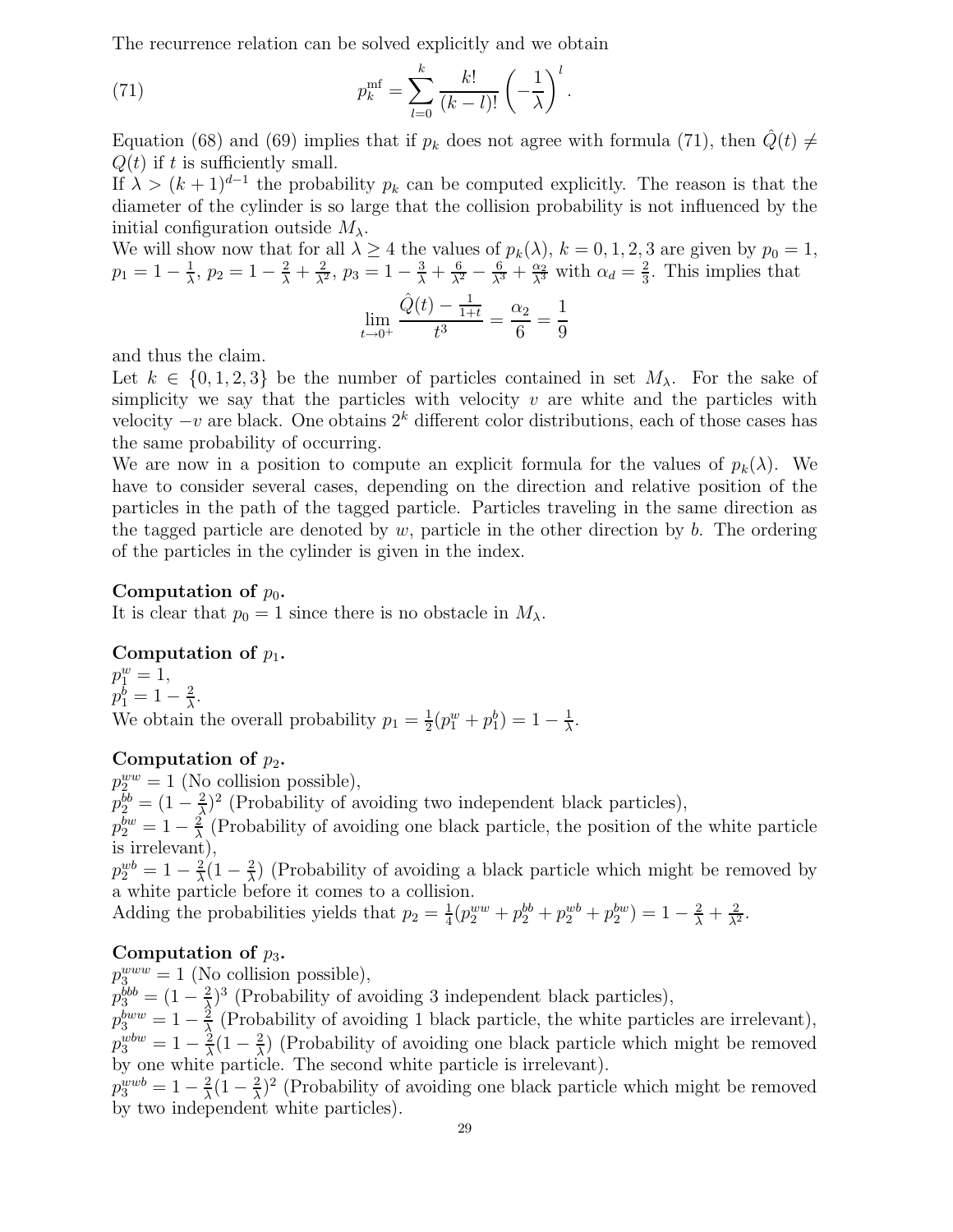$p_{3}^{bbw} = (1 - \frac{2}{\lambda})$  $\frac{2}{\lambda}$ )<sup>2</sup> (Probability of avoiding 2 independent black particles, the white particle is irrelevant)

 $p_3^{bwb} = (1-\frac{2}{\lambda})$  $\frac{2}{\lambda}$ )(1 –  $\frac{2}{\lambda}$  $\frac{2}{\lambda}(1-\frac{2}{\lambda})$  $\frac{2}{\lambda}$ ) (Probability of avoiding 2 independent black particles, the second black particle might be removed by a white particle).  $p_3^{wbb} = 1 - \frac{4}{\lambda} + \frac{12}{\lambda^2} - \frac{24}{\lambda^3} + 8\frac{\alpha_2}{\lambda^3}$  $\lambda^3$ 

To demonstrate that the formula above indeed yields the correct value of  $p_3^{wbb}$  we introduce the coordinates perpendicular to v of the three particles  $u_i \in \mathbb{R}$ ,  $i = 1, 2, 3$  and consider four mutually exclusive scenarios. In three scenarios the probability of being scattered can be computed analogously to the preceding cases. As these computations are independent of a, we let  $a = 1$  for notational convenience.

Prob( $|u_2| \ge 1$  and  $|u_3| \ge 1$ ) =  $(1 - \frac{2}{\lambda})$  $\frac{2}{\lambda}$ )<sup>2</sup>, Prob( $|u_2| \geq 3$  and  $|u_3| \leq 1$  and  $|u_1 - u_3| \leq 1$ ) =  $(1 - \frac{6}{\lambda})$  $\frac{6}{\lambda}$  $\frac{4}{\lambda^2}$ , Prob( $|u_2| \le 1$  and  $|u_2 - u_1| \le 1$  and  $|u_3| \ge 1$ ) =  $\frac{4}{\lambda^2}(1 - \frac{2}{\lambda})$  $\frac{2}{\lambda}$ ), To compute the probability of being scattered in the remaining case where  $|u_2| \in [1,3]$ ,

 $|u_3| \leq 1$ ,  $|u_1 - u_3| \leq 1$  and  $|u_1 - u_2| \geq 1$  we have to do an explicit integration.

$$
I_2 = \int_{-1}^1 du_3 \int_{u_3-1}^{u_3+1} du_1 \int_1^3 du_2 (1 - \chi_{[-1,+1]}(u_1 - u_2))
$$
  
+ 
$$
\int_{-1}^1 du_3 \int_{u_3-1}^{u_3+1} du_1 \int_{-3}^{-1} du_2 (1 - \chi_{[-1,+1]}(u_1 - u_2)).
$$

The number  $I_3$  is defined by a similar formula. A simple but lengthy calculation yields that  $I_2 = \frac{40}{3}$  $\frac{10}{3}$ . The details of this calculation are irrelevant, but for the purpose of checking that this number is indeed correct the detailed calculations are included below. We obtain that

$$
p_3^{bw} = (1 - \frac{6}{\lambda})(1 - \frac{2}{\lambda}) + (1 - \frac{6}{\lambda})\frac{4}{\lambda^2} + \frac{4}{\lambda^2}(1 - \frac{2}{\lambda}) + \frac{4}{\lambda}(1 - \frac{2}{\lambda}) + \frac{I_2}{\lambda^3}.
$$

Altogether this yields

$$
p_3 = \frac{1}{8} (p_3^{www} + p_3^{wwb} + p_3^{wbw} + p_3^{bww} + p_3^{wbb} + p_3^{bwb} + p_3^{bbw} + p_3^{bbb})
$$
  
=  $1 - \frac{3}{\lambda} + \frac{6}{\lambda^2} - \frac{6}{\lambda^3} + \frac{I_2 - 8}{8\lambda^3}$ ,

and therefore  $\alpha_2 = \frac{I_2 - 8}{8} = \frac{2}{3}$  $\frac{2}{3}$ .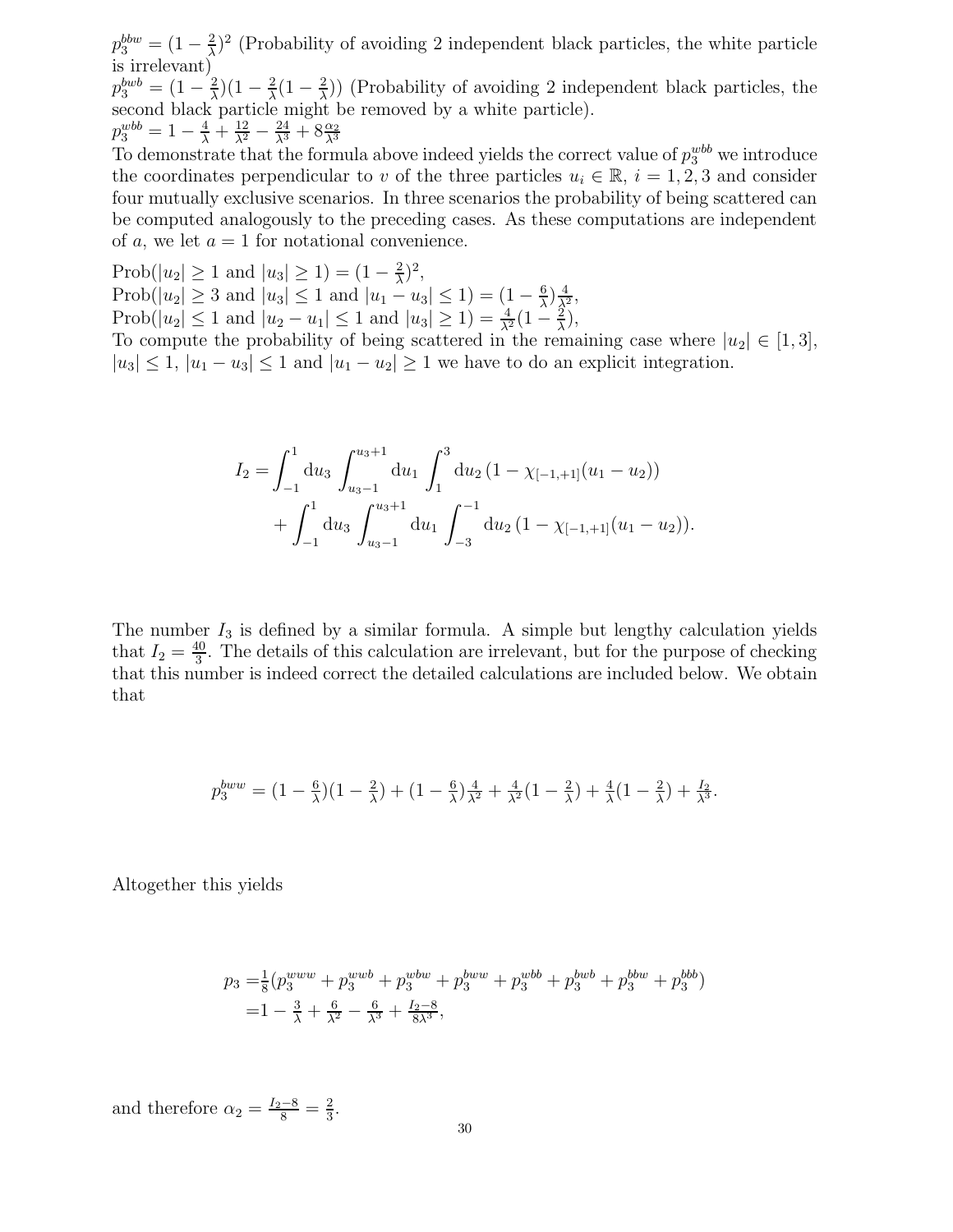We calculate now the value of 
$$
I_2
$$
.  
\n
$$
I_2 = \int_{-1}^{1} du_3 \int_{u_3-1}^{0} du_1 \int_1^3 du_2 \underbrace{(1 - \chi_{[-1,1]}(u_1 - u_2))}_{=1}
$$
\n
$$
+ \int_{-1}^{1} du_3 \int_{u_3-1}^{u_3+1} du_1 \int_{-3}^3 du_2 (1 - \chi_{[-1,1]}(u_1 - u_2))
$$
\n
$$
+ \int_{-1}^{1} du_3 \int_{u_3-1}^{0} du_1 \int_{-3}^{-1} du_2 (1 - \chi_{[-1,1]}(u_1 - u_2))
$$
\n
$$
+ \int_{-1}^{1} du_3 \int_{0}^{u_3+1} du_1 \int_{-3}^{-1} du_2 \underbrace{(1 - \chi_{[-1,1]}(u_1 - u_2))}_{=1}
$$
\n
$$
= \underbrace{2 \int_{-1}^{1} du_3 (1 - u_3) + 2 \int_{-1}^{1} du_3 (1 - u_3)}_{+ \int_{-1}^{1} du_3 \int_{u_3-1}^{0} du_1 \int_{1}^{3} du_2 (1 - \chi_{[-1,1]}(u_1 - u_2))
$$
\n
$$
+ \int_{-1}^{1} du_3 \int_{u_3-1}^{u_3+1} du_1 \int_{-3}^{3} du_2 (1 - \chi_{[-1,1]}(u_1 - u_2))
$$
\n
$$
= 8 + \int_{-1}^{1} du_3 \int_{0}^{u_3+1} du_1 \int_{1}^{3} du_2 + \int_{-1}^{1} du_3 \int_{u_3-1}^{0} du_1 \int_{-3}^{-1} du_2
$$
\n
$$
- \int_{-1}^{1} du_3 \int_{0}^{u_3+1} du_1 \int_1^3 du_2 \chi_{[-1,1]}(u_1 - u_2) - \int_{-1}^{1} du_3 \int_{0}^{1-u_3} du_1 \int_1^3 du_2 \chi_{[-1,1]}(u_1 - u_2)
$$
\n
$$
= 16 - \int_{-1}^{1} du_3 \int_{0}^{u_3+1} du_1 \int_{1}^{1+u_1} du_2
$$

#### 4. Proofs of auxiliary results

This section contains the proofs of Lemmas 4, 6 and 16. These lemmas are not concerned with multi-scale aspects.

We first explain the notation used in Lemma 4. Let  $w \in C(\mathbb{R}^d)$ ,  $w \ge 0$  be a weight. For a Radon-measure  $f$  we define

$$
||f||_w := \sup_{\phi \in BC^0(\mathbb{R}^d), ||\phi|| \le 1} \int |\phi(v)w(v) \, df(v)|.
$$

Then  $M_w = \{f \in (BC^0(\mathbb{R}^d)))^*\mid ||f_0||_w < \infty\}$  is a Banach space of measures with norm  $\|\cdot\|_w$ . To control convergence we introduce weighted spaces in time for X-valued functions, for some Banach space X

$$
C^0_{\rho}([0,\infty),X) := \{ u \in C^0([0,\infty),X) | \sup_{t \in [0,\infty)} (\exp(-\rho t) \| u(t) \|_X < \infty \}) \text{ with norm}
$$

$$
\|u\|_{\rho} := \sup_{t \in [0,\infty)} (\exp(-\rho t) \| u(t) \|_X).
$$

*Proof of Lemma 4.* First, we note that  $||f_{t,k}||_{(1+|v|)^2}$  is decreasing in t as  $0 \leq L[f_{s,k-1}](v)$  $\infty$ . Next we estimate  $\exp(-\rho t) || f_{t,k+1} - f_{t,k} ||_{1+|v|}$  for  $0 \le t < \infty$ , with  $\rho$  chosen later. Let  $\phi \in BC^0(\mathbb{R}^d)$  with  $\|\phi\| \leq 1$ , then consider

$$
\exp(-\rho t) \left| \int_{\mathbb{R}^d} \phi(v)(1+|v|) \left( \mathrm{d}f_{t,k+1}(v) - \mathrm{d}f_{t,k}(v) \right) \right|
$$
  
\n
$$
= \int_{\mathbb{R}^d} \phi(v)(1+|v|) \, \mathrm{d}f_0(v) \exp(-\rho t) \left| \exp\left(-\int_0^t L[f_{s,k}](v) \, \mathrm{d}s\right) - \exp\left(-\int_0^t L[f_{s,k-1}](v) \, \mathrm{d}s\right) \right|
$$
  
\n
$$
\leq \int_{\mathbb{R}^d} \phi(v)(1+|v|) \, \mathrm{d}f_0(v) \exp(-\rho t) \int_0^t |L[f_{s,k}](v) - L[f_{s,k-1}](v)| \, \mathrm{d}s).
$$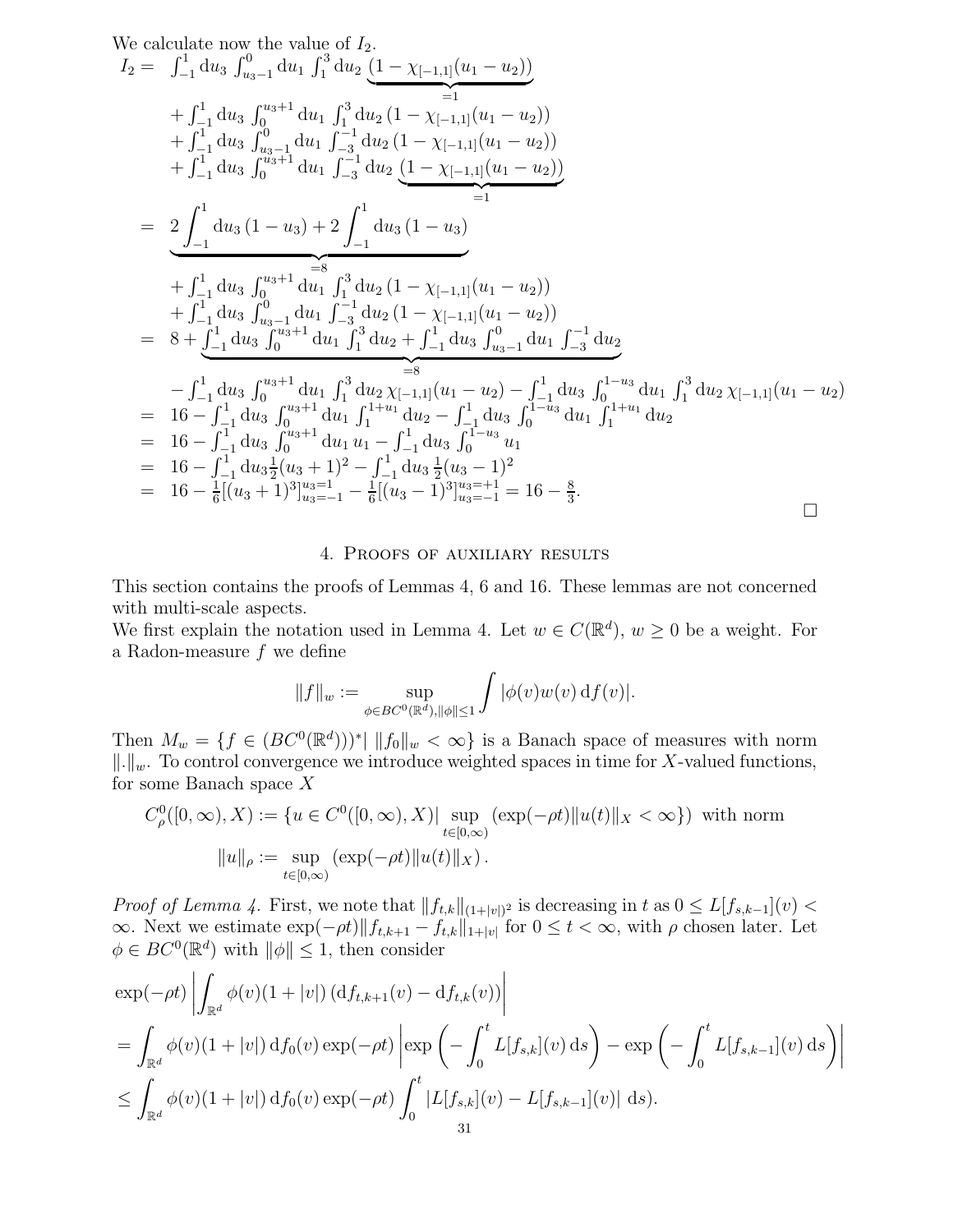Because of the negativity of L, we obtain a Lipschitz constant of 1 for  $\exp(\cdot)$  and we have

$$
\leq \int_{\mathbb{R}^d} \phi(v)(1+|v|) df_0(v)\kappa_d \left( \exp(-\rho t) \int_0^t \int_{\mathbb{R}^d} |df_{s,k}(v') - df_{s,k-1}(v')| |v - v'| ds \right)
$$
  
\n
$$
\leq \int_{\mathbb{R}^d} \phi(v)(1+|v|) df_0(v)\kappa_d \left( \int_0^t \exp(-\rho(t-s)) \left[ \exp(-\rho s) ||f_{s,k} - f_{s,k-1}||_{1+|v|} + \exp(-\rho s) |v| ||f_{s,k} - f_{s,k-1}||_1 \right] ds \right)
$$
  
\n
$$
\leq 2\kappa_d \int_{\mathbb{R}^d} \phi(v)(1+|v|)^2 df_0(v) \sup_{0 \leq s < \infty} \left( \exp(-\rho s) ||f_{s,k} - f_{s,k-1}||_{1+|v|} \right) \int_0^t \exp(-\rho(t-s)) ds
$$
  
\n
$$
\leq 2\kappa_d ||f_0||_{(1+|v|)^2} \frac{1}{\rho} (1 - \exp(-\rho t)) ||f_{t,k}(\cdot) - f_{t,k-1}(\cdot)||_{\rho}.
$$

Thus for  $\rho > 2\kappa_d ||f_0||_{(1+|v|)^2}$  the sequence  $(f_k)_{k\in\mathbb{N}}$  converges in  $C^0_\rho([0,\infty), M_{1+|v|})$  by Banach's fixed point theorem and the limit solves  $f_t = \exp(-\int_0^t L[f_s](v) ds) f_0$ . Hence f is differentiable and solves (5) for  $t \in [0,\infty)$ . Uniqueness of the solution of the integral equation also follows by the Banach fixed point theorem. On the other hand all solutions of (5) in  $C^1([0,T], M_{1+|v|})$  have to satisfy the integrated form too, showing uniqueness of the solutions of  $(5)$ .

*Proof of Lemma 6.* We first show, that the implicit relation  $\beta(i, t)$  in Theorem 2 is welldefined. For each particle it indicates whether it has undergone a collision:  $\beta(i, t)$  jumps from 1 to 0 at the time of the collision. As the particles are removed after a collision, a collision can only occur when

$$
dist(z_i, z_{i'}, s) = a \text{ for some } i \neq i'.
$$

This also takes multiple collisions into account, which lead to an undefined situation in hard-sphere collision dynamics, but as particles are removed here after a collision, the scattering state can be defined.

The distance  $dist(z_i, z_{i'}, s)$  is a continuous piece-wise affine function in s, except possibly a unique point, if there is an initial intersection, but then  $dist(z_i, z_{i'}, s) > a$  near this jump. There are only finitely many different pieces in a finite interval [0, t], because  $v(i) - v(i')$  is finite and only a finite number of coverings of the torus  $\mathbb{T}^d$  can be visited in a finite time. Hence for every particle i, there are at most  $n-1$  possible collision times, i.e. the first time  $\tau(i, i') \geq 0$  at which  $dist(z_i, z_{i'}, s) = a$  for each i'. The at most  $n(n - 1)/2$  possible times for collision of the particles  $i = 1, \ldots, n$  can be well-ordered. So by inductively checking at all possible collision times  $\tau(i, i')$ , there exists a well-defined collision time for each particle i, at which it collides with an unscattered particle  $(\beta(i, .))$  has a well-defined jump); or the particle remains unscattered itself for  $[0, \infty)$  ( $\beta(i)$  is constant), which shows the existence of  $\beta(i, t)$ .

To prove convergence of  $\beta_k(i,t)$  to  $\beta(i,k)$  as k tends to  $\infty$  we define  $I_1 = \{1 \dots n\}$  and  $\tau_0 = 0$ . For each  $j \geq 1$  let  $\tau_j > \tau_{j-1}$  and  $C_j, I_{j+1} \subset I_j$  be recursively defined by

$$
\min\{\text{dist}(z_i, z_{i'}, \tau_j) \mid i \neq i' \in C_j\} = a \text{ for each } i \in C_j
$$
  

$$
\text{dist}(z_i, z_{i'}, s) > a \text{ for all } i, i' \in I_j, s \in [\tau_{j-1}, \tau_j),
$$
  

$$
I_{j+1} = I_j \setminus C_j.
$$

It can be checked that  $\beta(i, s) = 1$  if there exists  $j \in \mathbb{N}$  such that  $i \in I_j$  and  $s \in [0, \tau_j]$ . For all other choices of i and s we have that  $\beta(i, s) = 0$ . Clearly  $\beta(i, \cdot)$  is constant within the intervals  $(\tau_{j-1}, \tau_j]$ . We will show using induction that for each  $j \in \{1, 2, \ldots\}$  and each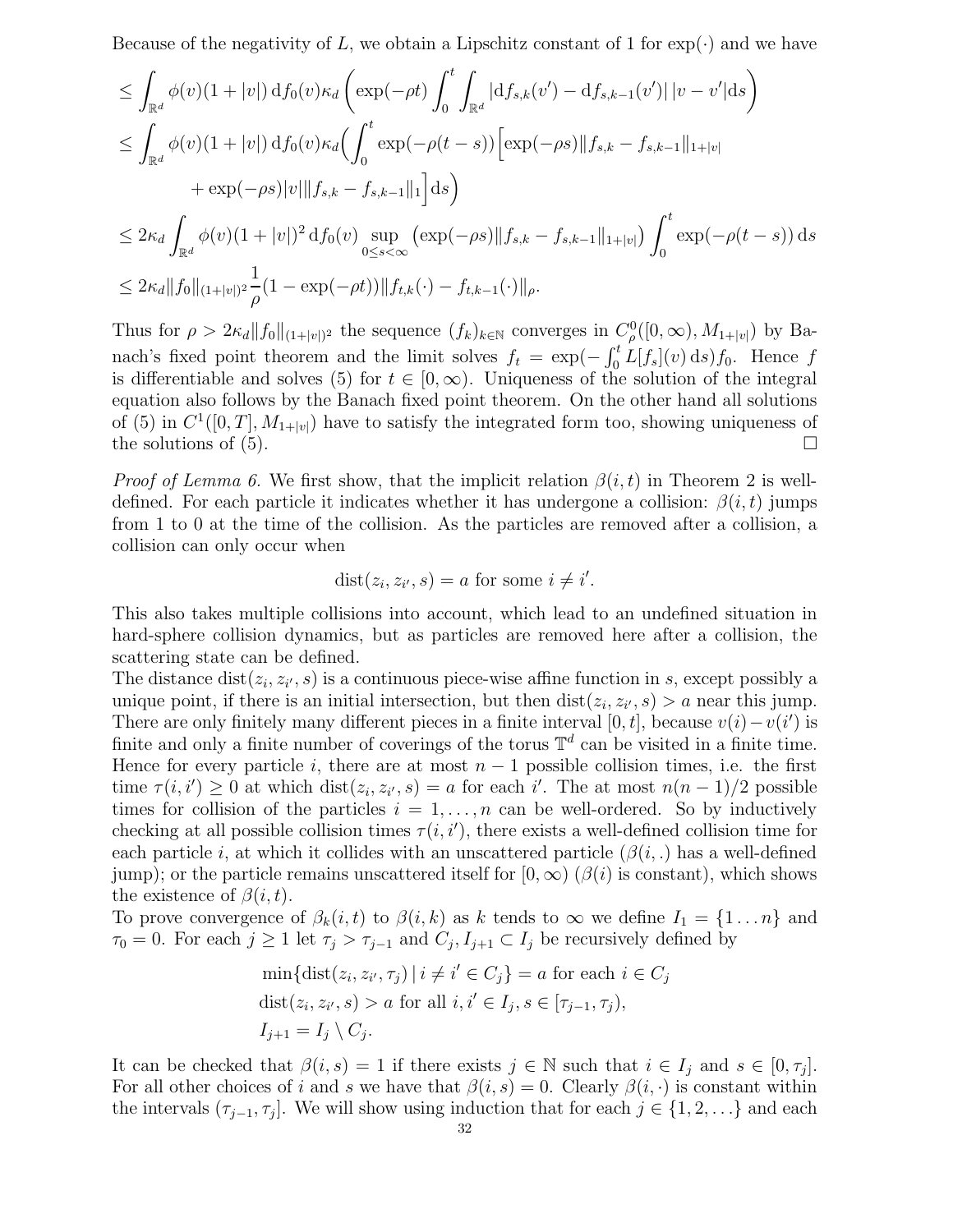$k \geq j$ 

(72) 
$$
\beta_k(i,s) = \beta(i,s) \text{ if } s < \tau_j \text{ or } i \in I_1 \setminus I_j.
$$

The claim is clear for  $j = 1$ . Assume now that the claim has been established up to j and let  $k \geq j + 1$ . We will show that

(73) 
$$
\beta_k(i,s) = \beta(i,s) \text{ if } s < \tau_{j+1} \text{ or } i \in I_1 \setminus I_{j+1}.
$$

By the induction assumption (73) holds for  $s \in [0, \tau_j]$  or  $i \in I_1 \setminus I_j$  and we can assume from now that  $s > \tau_j$ .

Case 1. Let  $i \in I_1 \setminus I_{i+1}$ . We have to show that

(74) 
$$
\beta_k(i,s) = \beta(i,s) \text{ for all } k \geq j+1.
$$

Since  $s > \tau_j$  we have that  $\beta(i, s) = 0$ . By (72) equation (74) holds if  $i \in I_1 \setminus I_j$ , hence we can assume that  $i \in C_j$ . In this case there exists  $i' \in C_j$  such that  $dist(z_i, z_{i'}, \tau_j) = a$ . The induction assumption (72) implies that  $\beta_{k-1}(i', \tau_{j-1}) = 1$  and consequentially

$$
dist(z_i, z_{i'}, \tau_j) = a\beta_{k-1}(i', \tau_j),
$$

this implies that  $\beta_k(i,s) = 0$ .

Case 2: Let  $i \in I_{j+1}$  and  $s \in (\tau_j, \tau_{j+1})$ . We have to show that

(75) 
$$
\beta_k(i,s) = \beta(i,s) = 1 \text{ for all } k \geq j+1.
$$

Case 2a. Let  $s' \in (\tau_{j-1}, \tau_j)$  and i' be such that  $\beta_{k-1}(i', s') = 1$ . The induction assumption implies that  $\beta_{k-1}(i', s') = \beta(i', s')$  and therefore  $i' \in I_j$ . Since  $i \in I_{j+1}$  and  $i' \in I_j$  it is not possible that  $dist(z_i, z_{i'}, \tau_j) = a$ .

Case 2b. Let i' be such that  $\beta_{k-1}(i', s') = 0$ . In this case we find that

$$
dist(z_i, z_{i'}, s') \ge a\beta_{k-1}(i', s') = 0.
$$

Cases 2a and 2b together imply that  $\beta_k(i,s) = 1$ .

Since the number of particles is finite there exists a number K such that  $\tau_i = +\infty$  for all  $j \geq K$ , hence equation (18) is a consequence of (72).

 $\Box$ 

*Proof of Lemma 16.* To simplify the notation we define  $\hat{\mathcal{C}} = \mathcal{C} \setminus \bar{\mathcal{C}}$ . The assumption  $A \subset \cup_{r=0}^{\infty} (C \setminus \overline{C})^r$  implies

$$
\mathrm{Prob}_{\mathrm{ppp}}\left(\mathcal{C}\cap\omega\in A\mid\bar{\mathcal{C}}\cap\omega=\emptyset\right)=\mathrm{Prob}_{\mathrm{ppp}}\left(\hat{\mathcal{C}}\cap\omega\in A\mid\bar{\mathcal{C}}\cap\omega=\emptyset\right).
$$

After a simple rearrangement of the last expression above one obtains

$$
\begin{aligned} &\text{Prob}_{\text{app}}\left(\mathcal{C}\cap\omega\in A\mid\bar{\mathcal{C}}\cap\omega=\emptyset\right) \\ =&\text{Prob}_{\text{app}}\left(\hat{\mathcal{C}}\cap\omega\in A\text{ and }\bar{\mathcal{C}}\cap\omega=\emptyset\right)\text{Prob}_{\text{app}}^{-1}\left(\bar{\mathcal{C}}\cap\omega=\emptyset\right) \\ =&\text{Prob}_{\text{app}}\left(\hat{\mathcal{C}}\cap\omega\in A\right) \end{aligned}
$$

since the sets  $\hat{\mathcal{C}}$  and  $\bar{\mathcal{C}}$  are disjoint. The last expression is an unconditional probability with respect to the Poisson-point process which can be evaluated explicitly using Definition 1:

$$
\text{Prob}_{\text{ppp}}\left(\hat{\mathcal{C}} \cap \omega \in A\right) = \sum_{r=0}^{\infty} \text{Prob}_{\text{ppp}}\left(\hat{\mathcal{C}} \cap \omega \in A \cap C^r\right)
$$

$$
= \sum_{r=0}^{\infty} e^{-\mu(\hat{\mathcal{C}})} \frac{(\mu(\hat{\mathcal{C}}))^r}{r!} \times (\mu(\hat{\mathcal{C}}))^{-r} \int_{\hat{C}^r} d\mu^r(z) \chi_A(z) = e^{-\mu(\hat{\mathcal{C}})} \sum_{r=0}^{\infty} \frac{1}{r!} \int_{A \cap C^r} d\mu^r(z).
$$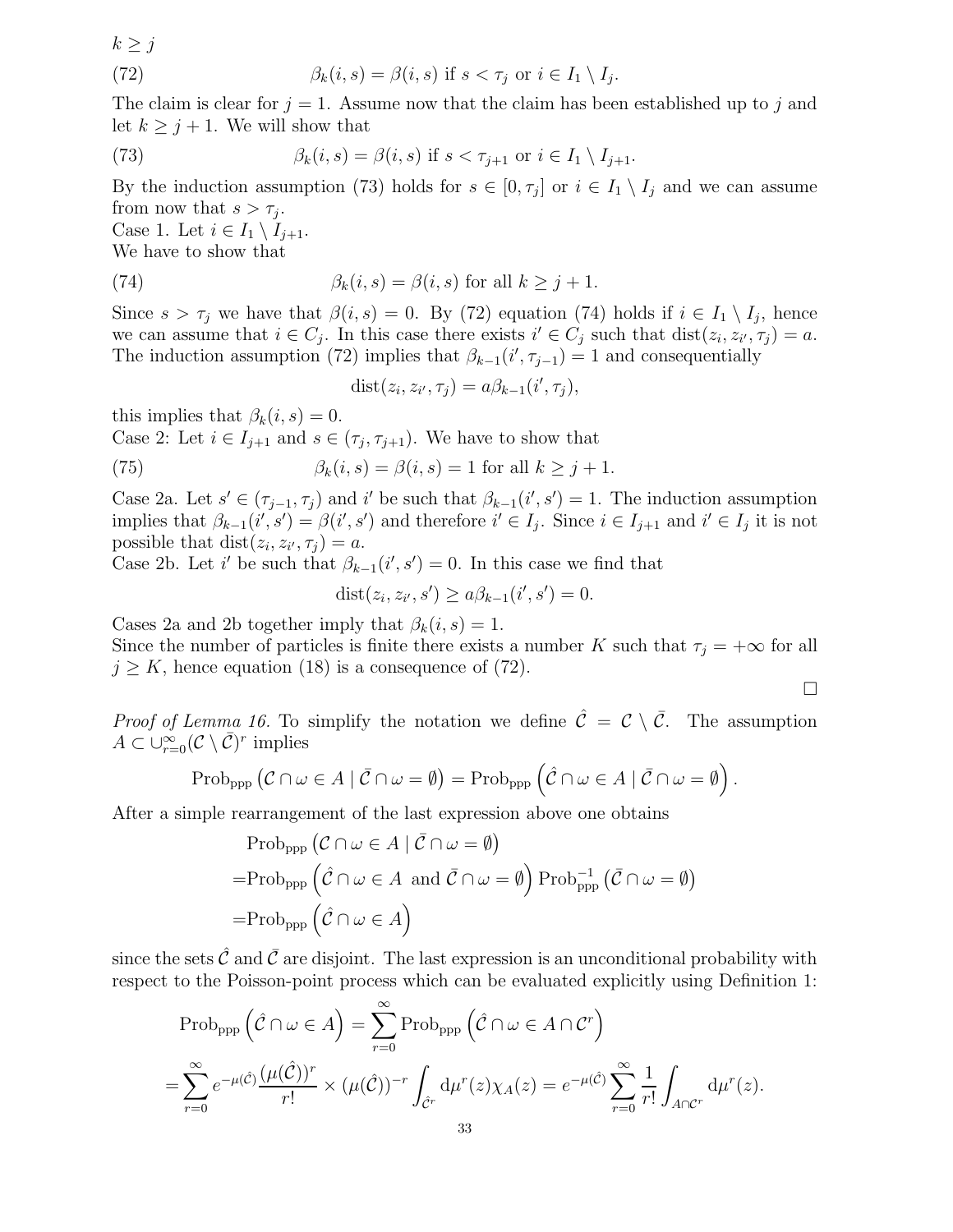## APPENDIX A. NOTATION

| Symbol                                                               | Meaning                                                                                                                                                                                 |
|----------------------------------------------------------------------|-----------------------------------------------------------------------------------------------------------------------------------------------------------------------------------------|
| $\it a$                                                              | diameter of the balls                                                                                                                                                                   |
| $\, n$                                                               | number of particles                                                                                                                                                                     |
| $\boldsymbol{N}$                                                     | $a^{1-d}$ intensity                                                                                                                                                                     |
| (u, v)                                                               | phase space variables in $\mathbb{T}^d \times \mathbb{R}^d$                                                                                                                             |
| $f_0$                                                                | initial distribution, element of $PM(\mathbb{R}^d)$                                                                                                                                     |
| $\mathrm{Prob}_{\mathrm{ppp}}$                                       | probability of the Poisson-point process of the initial data of $(6)$                                                                                                                   |
|                                                                      | approximated solution of $(2)$ as defined in $(15)$                                                                                                                                     |
| $\frac{f_k}{\mathcal{H}^d}$                                          | d-dimensional Hausdorff measure                                                                                                                                                         |
| $M_+(\mathbb{T}^d\times\mathbb{R}^d)$                                | non-negative measures on $\mathbb{T}^d \times \mathbb{R}^d$                                                                                                                             |
| $M_w(\mathbb{R}^d)$                                                  | measures with weight function $w$                                                                                                                                                       |
| $\beta^{(a)}(i,t)$                                                   | scattering state (= 1 unscattered, = 0 scattered) of particle i at time t                                                                                                               |
| $\frac{\beta^{(a)}_k(i,t)}{T}$                                       | scattering state when restricting to tree of height $k$                                                                                                                                 |
|                                                                      | $\subset \bigcup_{i=1}^{\infty} \mathbb{N}^i$ set of tree skeltons                                                                                                                      |
| $\boldsymbol{m}$                                                     | $\in \mathcal{T}$ tree (skeleton)                                                                                                                                                       |
| $\#m$                                                                | $\in \mathbb{N} \cup \{0\}$ size of m                                                                                                                                                   |
|                                                                      | $\in$ <i>m</i> a node in a tree                                                                                                                                                         |
|                                                                      | the child of node l                                                                                                                                                                     |
| l                                                                    | height of a node (= i if $l \in \mathbb{N}^i$ )                                                                                                                                         |
| $(u_l, v_l, s_l, \nu_l)$                                             | $\in \mathbb{T}^d \times \mathbb{R}^d \times [0,\infty) \times S^{d-1}$ data on node l with $u_l, v_l$ initial data                                                                     |
|                                                                      | $\nu_l$ collision parameter and $s_l$ collision time                                                                                                                                    |
| $\mathcal{T}(Y)$                                                     | trees with collision data                                                                                                                                                               |
| $\mathcal{E}(m)$                                                     | $\subset T(Y)$ trees with skeleton m                                                                                                                                                    |
| $\Phi = (m, \phi)$                                                   | $\in T(Y)$ tree (with collision data)                                                                                                                                                   |
| $P_{t,k}$                                                            | mean field probability, defined in (20)                                                                                                                                                 |
| $\begin{array}{c} P_{t,1} \\ \mathrm{d} \bar{\lambda}_l \end{array}$ | distribution of root, defined in $(37)$                                                                                                                                                 |
|                                                                      | simplified mean field distribution at node $l$ , defined in $(24)$                                                                                                                      |
| $\hat{P}_{t,k}$                                                      | empirical distribution, defined in (33)                                                                                                                                                 |
| R(t,a)                                                               | $\subset \mathbb{R}^d$ resonant initial velocities                                                                                                                                      |
| $\mathcal{G}(a)$                                                     | $\subset T(Y)$ good trees (Def. 15)                                                                                                                                                     |
| $\hat{\mathcal{G}}(a_0)$                                             | $\subset \mathcal{G}(a_0)$ good trees with additional desirable properties                                                                                                              |
| $\gamma_l$                                                           | collision rate of particle $l$ (mean-field)                                                                                                                                             |
| $\Gamma(j)$                                                          | joint collision rate of particle of height $j$ (mean-field), $(21)$                                                                                                                     |
| $\hat{\Gamma}(j)$                                                    | joint collision rate of particle of height $j$ (empiric), (47)                                                                                                                          |
| $C_l$                                                                | colliding initial values of particle at node $l$ , defined in definition 15                                                                                                             |
| $\mathcal{C}(k)$                                                     |                                                                                                                                                                                         |
| $\bar{\mathcal{C}}(k)$                                               | $\begin{array}{l} := \bigcup_{l \in m \cap \mathbb{N}^k} C_l \subset \mathbb{T}^d \times \mathbb{R}^d \\ := \bigcup_{ l  < k} C_l \subset \mathbb{T}^d \times \mathbb{R}^d \end{array}$ |
| $\hat{\mathcal{C}}(k)$                                               | $:=\mathcal{C}(k)\setminus\bar{\mathcal{C}}(k)$                                                                                                                                         |
|                                                                      |                                                                                                                                                                                         |

#### **REFERENCES**

- [BBS83] C. Boldrighini, L.A. Bunimovich, Y.G. Sinai. On the Boltzmann equation for the Lorentz gas.J. Stat. Phys. 32 477-501.
- [CIP94] C. Cercignani, R. Illner, M. Pulvirenti. The Mathematical Theory of Dilute Gases. Applied Mathematical Sciences, Vol 106, Springer Verlag (1994).
- [DL90] R. DiPerna & P.L. Lions. On the Cauchy Problem for Boltzmann Equations: Global Existence and Weak Stability, Ann. Math. 130 (1989) 321-366.
- [Dur] R. Durrett, Probability: Theory and Examples.  $3^{rd}$  ed. Duxbury (2004).